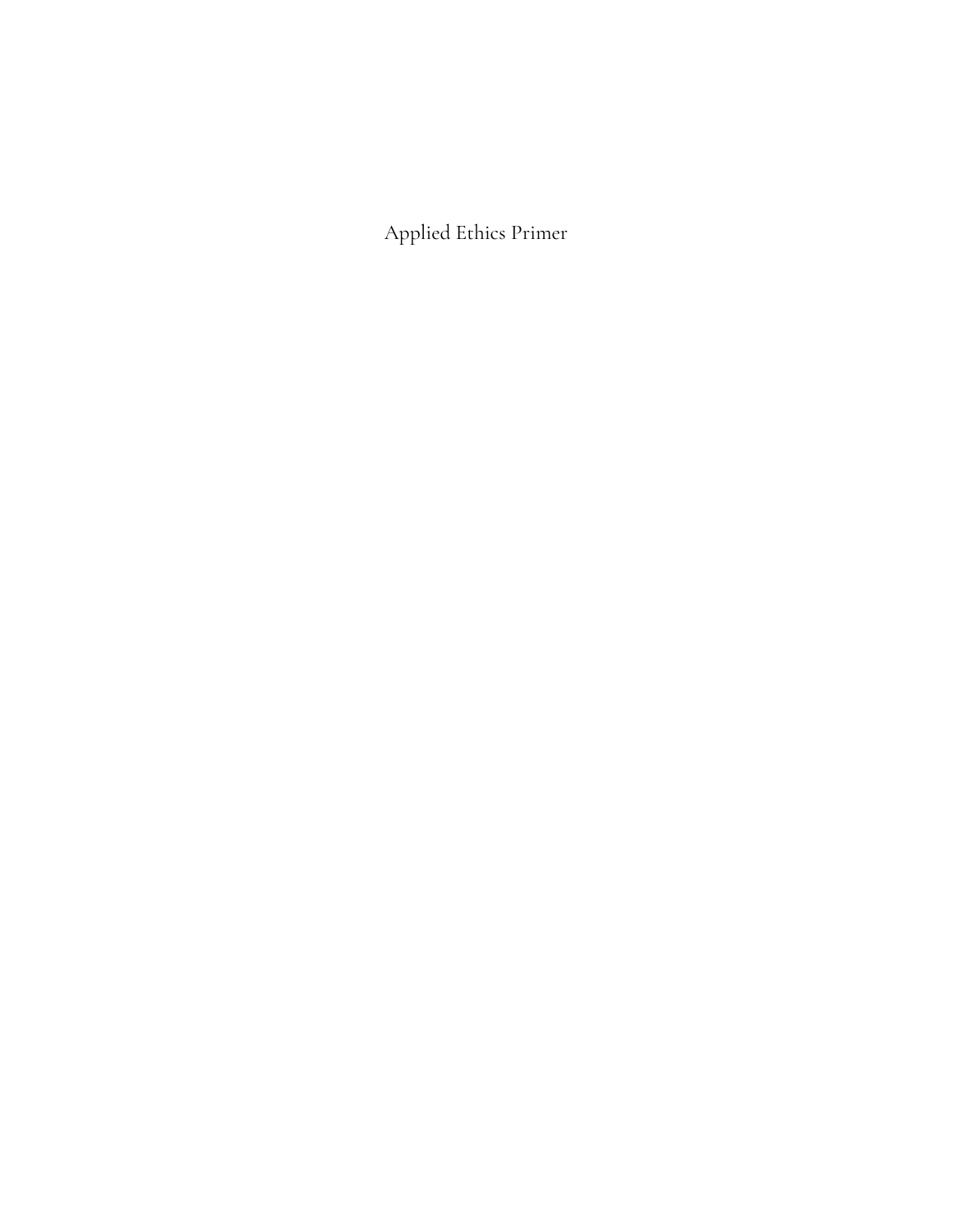# Applied Ethics Primer

*LETITIA MEYNELL AND CLARISSE PARON*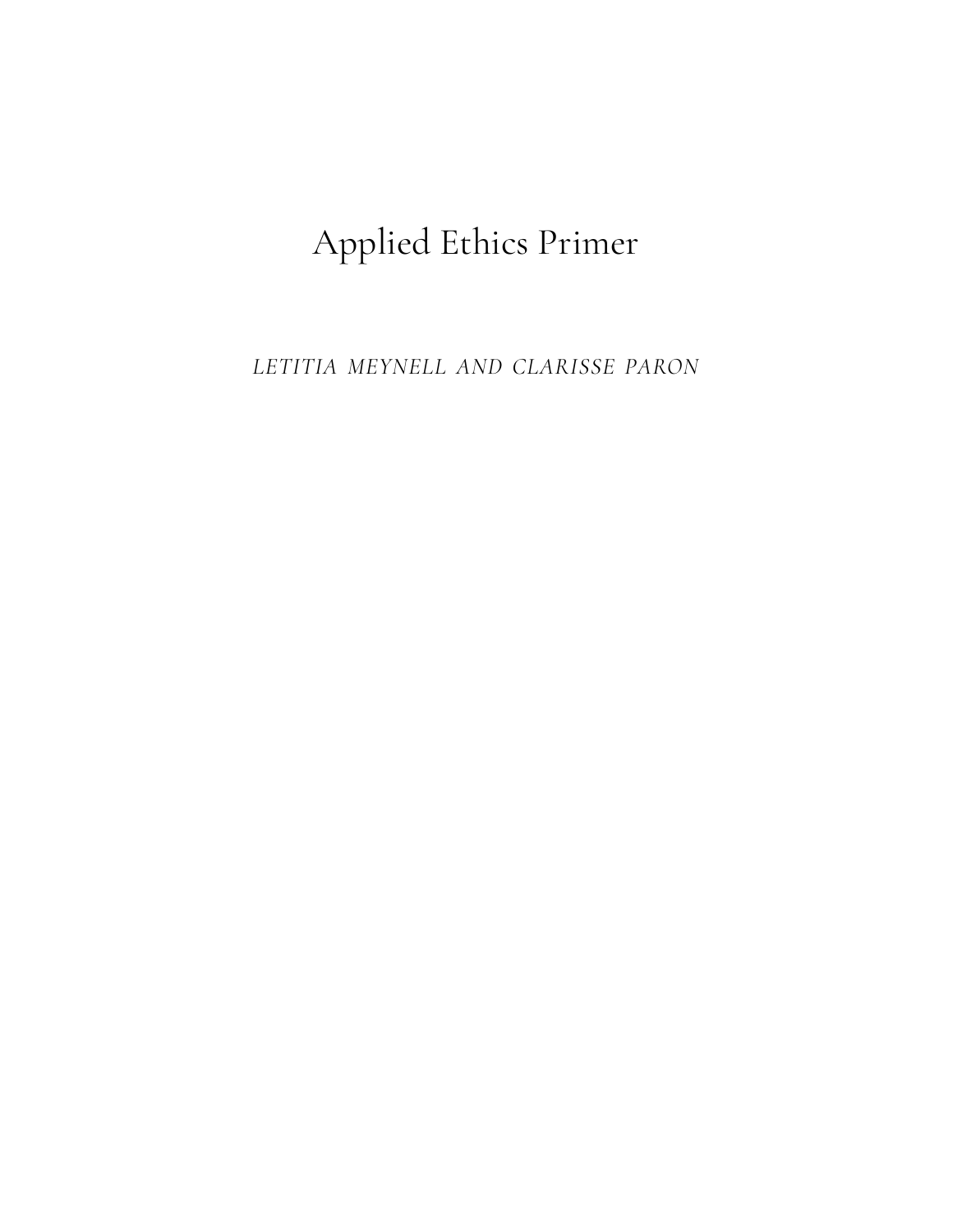

*Applied Ethics Primer by Letitia Meynell and Clarisse Paron is licensed under a [Creative Commons Attribution-NonCommercial 4.0 International](https://creativecommons.org/licenses/by-nc/4.0/)  [License,](https://creativecommons.org/licenses/by-nc/4.0/) except where otherwise noted.*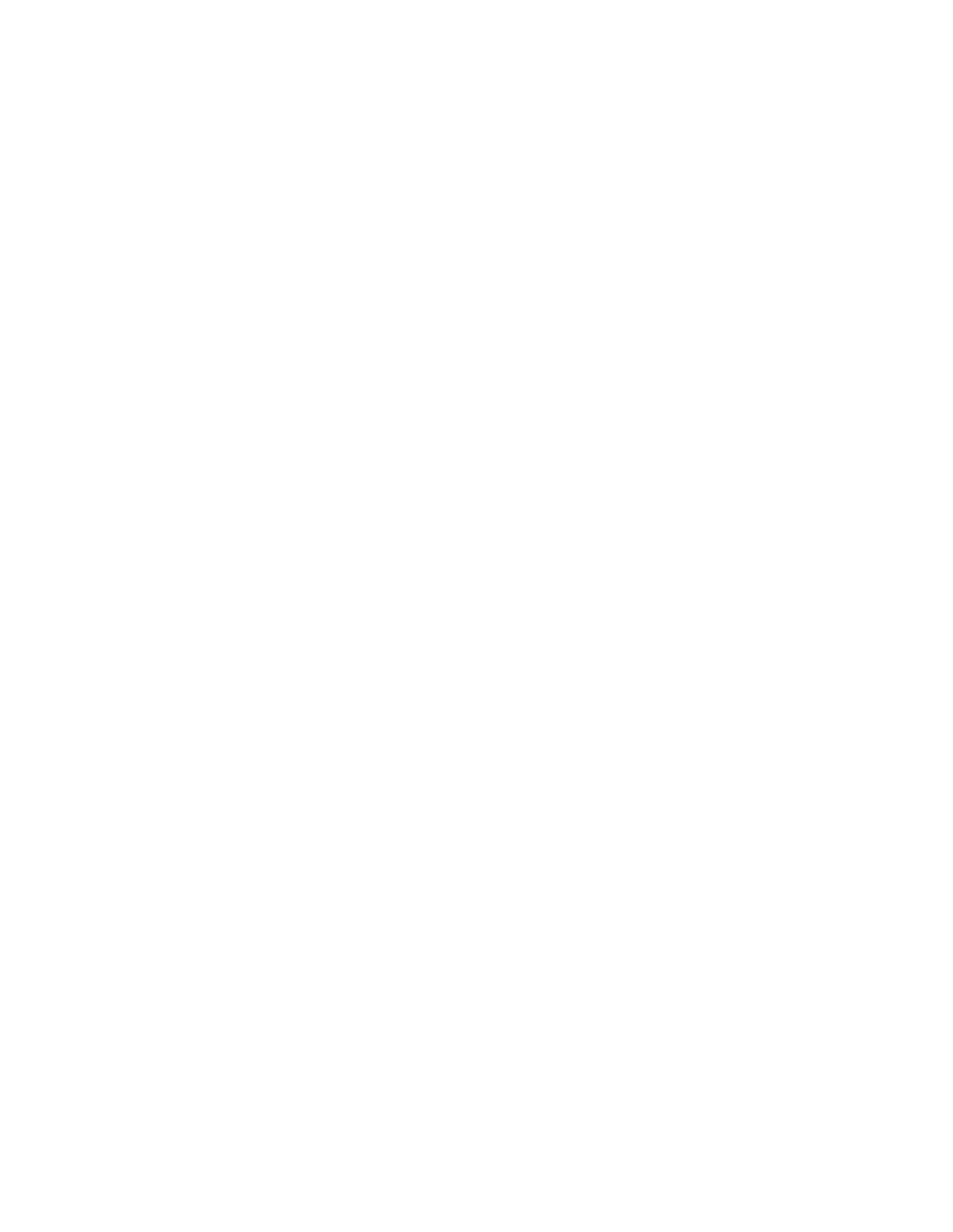# Contents

|     | Introduction                                              | $\mathbf{1}$ |
|-----|-----------------------------------------------------------|--------------|
|     | Part I. Moral Response and Reflection                     |              |
|     | 1. Moral Response                                         | 4            |
|     | 2. Reflection                                             | 6            |
|     | 3. Disagreement                                           | 7            |
|     | Part II. Reason and Argument                              |              |
|     | 4. Reason                                                 | 9            |
|     | 4.1. How to Evaluate Philosophical Arguments              | 10           |
|     | 5. How to Engage in Productive Debates                    | 13           |
|     | 6. Public Reasons                                         | 15           |
|     | Part III. Ethical Lenses                                  |              |
|     | 7. Consequentialism                                       | 18           |
|     | 7.1. Mohism                                               | 18           |
|     | 7.2. Utilitarianism                                       | 19           |
|     | 7.3. Final Considerations about Consequentialism          | 22           |
|     | 8. Deontology                                             | 24           |
|     | 8.1. Duties Based on Roles                                | 24           |
|     | 8.2. Duties Based on Past Actions                         | 25           |
|     | 8.3. Duties Based on Reason Alone-Categorical Imperatives | 26           |
|     | 8.4. Final Considerations about Deontology                | 28           |
|     | 9. Virtue Ethics                                          | 29           |
|     | 9.1. The Good Life, According to Aristotle                | 29           |
|     | 9.2. The Good Life, According to Buddhism                 | 30           |
|     | 9.3. The Exemplar of a Virtuous Person                    | 31           |
| 10. | <b>Relational Ethics</b>                                  | 32           |
|     | 10.1. Focus on Personal Relations                         | 32           |
|     | 10.2. Focus on Political Relations                        | 33           |
|     | 10.3. Focus on Communal Relations                         | 34           |
|     | 10.4. Focus on All My Relations                           | 35           |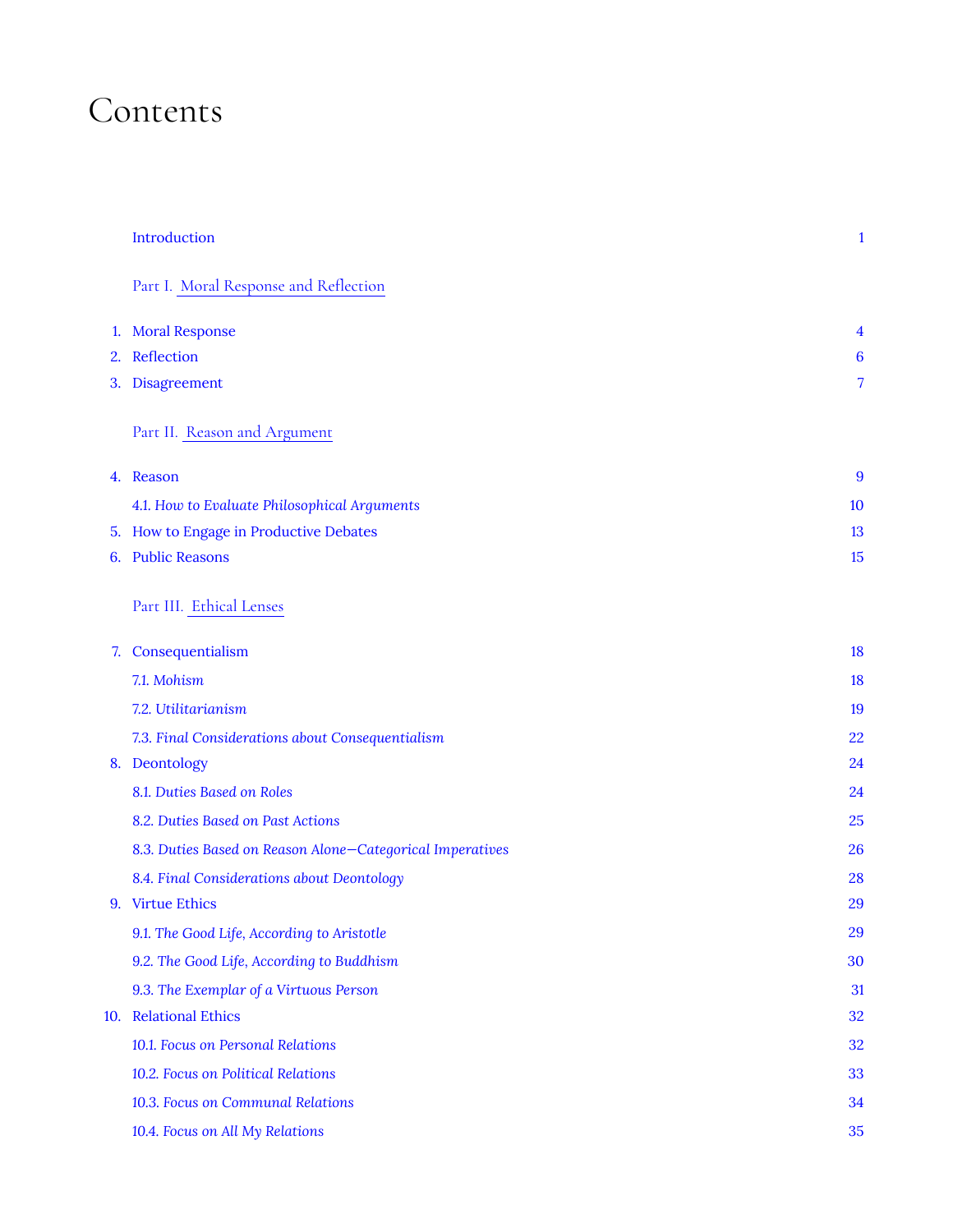#### [11.](#page-42-0) [Summary of Ethical Lenses 37](#page-42-0)

#### [Part](#page-43-0) IV. [Beyond the Ethical Lenses](#page-43-0)

|     | 12. Ahimsa                                                           | 39 |
|-----|----------------------------------------------------------------------|----|
| 13. | <b>Rights and Privileges</b>                                         | 41 |
|     | 13.1. Categorization of Rights                                       | 41 |
|     | 13.2. Privileges                                                     | 42 |
|     | 13.3. Rightholders                                                   | 42 |
|     | 13.4. The Function of Rights in Ethical, Political, and Legal Theory | 42 |
|     | 13.5. Objections to a Rights Approach                                | 43 |
|     | Part V. Self-regarding Attitudes                                     |    |
| 14. | Selfishness and Self-interest                                        | 45 |
| 15. | Exceptionalism                                                       | 47 |
|     | 16. Moral Licensing                                                  | 48 |
|     | 17. Helpful Heuristics                                               | 49 |
|     | Part VI. Conclusion                                                  |    |
|     | Appendix                                                             | 52 |
|     | 1: Tips for Reading Philosophy Actively                              | 52 |
|     |                                                                      |    |

*[2: Critical Thinking Worksheet \(ARG Assessment\)](#page-59-0)* [54](#page-59-0)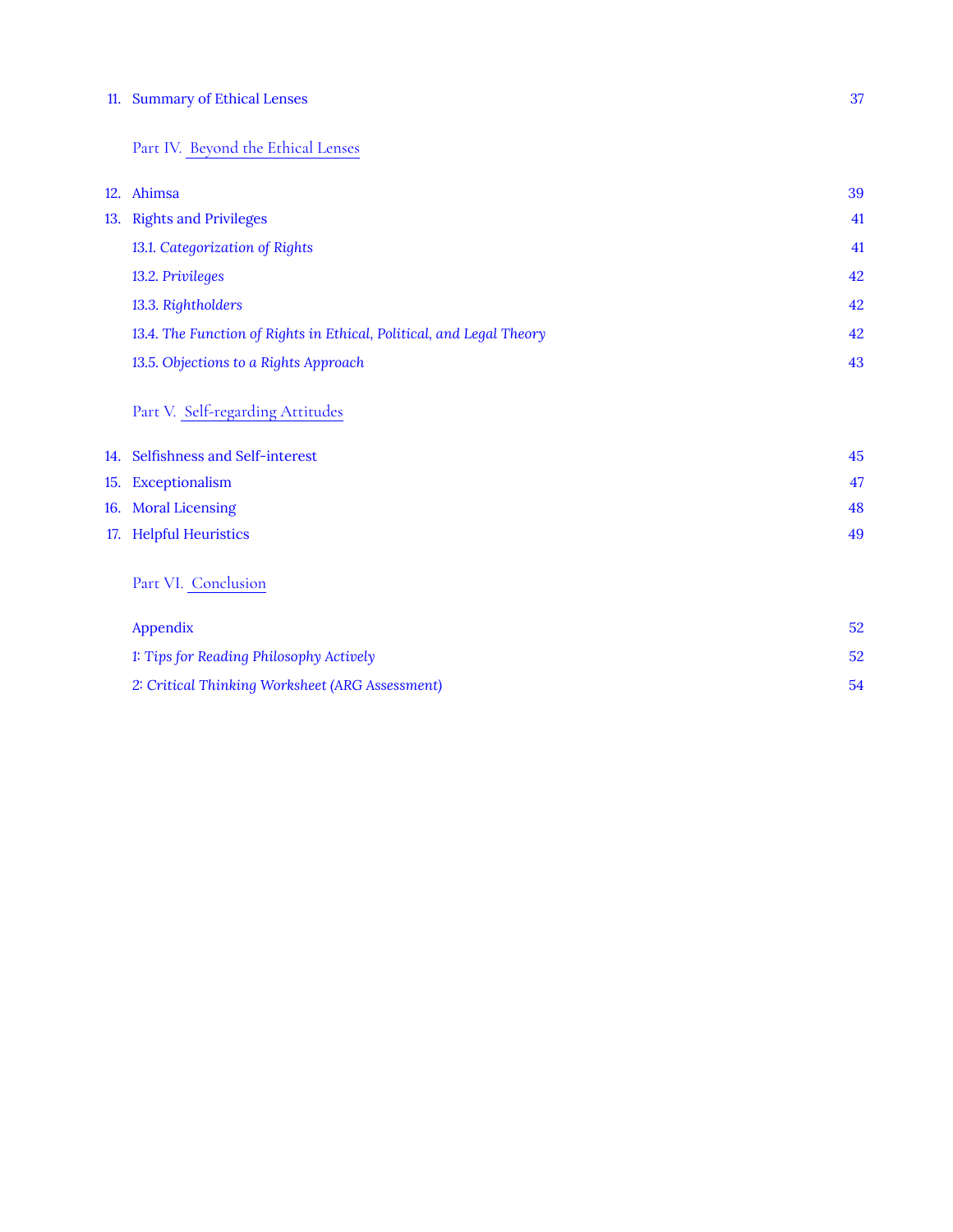# <span id="page-6-0"></span>Introduction

Over the years, many branches of applied ethics have emerged. If you look at a university calendar you may find courses on computer ethics, environmental ethics, business ethics, and professional ethics, to name but a few. There are even subdisciplines within some of these branches. For instance, within bioethics one can now find research ethics, genethics, and health care ethics, and the list continues. If you are beginning to suspect that there is no type of activity that doesn't admit some sort of ethical analysis, then you're right. This is because ethics is a discipline that seeks to answer what is at once a simple, yet extremely difficult, question: What should I (or we) do? One might ask instead, "How should we live?" or, "What is a good life?" However, each of these questions are effectively different ways of asking much the same kind of thing.

It is tempting to rephrase the question "What should I do?" as "What *can* I do?" "What do I *want* to do?" "What do *other people want* me to do?" or "What is in *my best interests* for me to do?" If you do this, you are confusing an *ought* with an *is*. You are taking a normative question—in other words, a question that concerns what *ought* to be the case or what *ought* to be done—and trying to replace it with a descriptive question about some fact of the matter. In the case of the rephrased questions above, what is within my capacity, what I desire, what other people desire, or what benefits me, respectively.

Changing the normative question from what I or you (or someone else) *should* do to a descriptive question is, in effect, an effort to leave the ethical analysis up to someone else. The idea that this is a way of avoiding ethics is, however, an illusion. Most decision-making has a moral dimension. Part of being a mature, rational individual in a society is being accountable for one's decisions and actions. Even if we don't make the effort to consider whether our actions are right or wrong, others will.

This primer is a resource for helping you notice ethical issues and think your way through them. The intent is to give you tools to help you figure out what you (or others) *should* do so that you can weigh these moral considerations against what you can do, what you want to do, what others want you to do, and what is in your interests to do. Sometimes you will be fortunate enough to discover that the answers to these questions line up and you are not faced with a moral dilemma. All too frequently, however, you will find that if you really think about it, what you want to do, what is in your interests to do, or what others want you to do fail to accord with what you *should* do. What you *can* do provides the limit of the actions that are open to you. However, carefully considering ethical challenges can often help us revise our own sense of what is possible and recognize that more may be within our power than we might have initially thought.

This primer will not tell you what to do. That's up to you. Instead, it offers a variety of ways of thinking about ethics for you to apply yourself. Again, rational, adult humans are and should be held accountable for their actions. So, being able to articulate ethically sound reasons for your actions is important for being able to defend yourself to others who might disagree with your choices and behaviour.

Of course, context matters. This is one of the reasons why applied ethics subdisciplines abound. Nonetheless, there are commonalities among these areas as they all engage and take guidance from *normative ethical theory*. Normative ethics is the systematic study, development, and rational defence of basic values, moral concepts, and ethical theories. Ethicists offer theories that explain why some actions are right and others wrong and why some states of affairs, institutions or, indeed, people are good and others bad.

For well over two thousand years, philosophers from around the globe have been writing down what they take to be the right way to live and giving arguments for why we should act in one way or another. Of course, the practice of ethics is considerably older than the written record and has been an essential part of all human cultures for thousands of years. What we address here simply skims the surface of a few of these theories from a handful of cultures. There is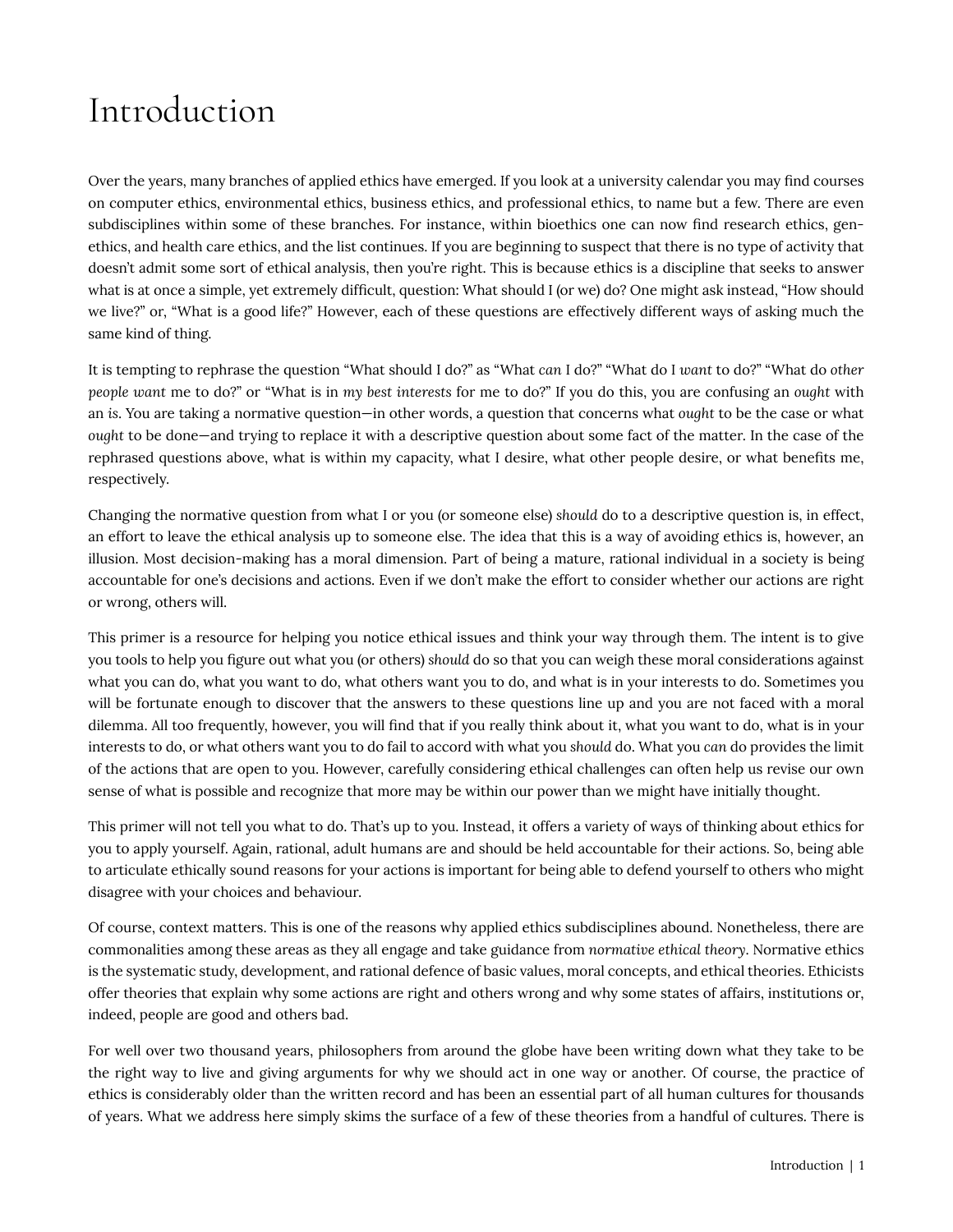a predominance of theories from the European tradition, which reflects the discourses that have shaped most applied ethics written in English. This should not be taken to imply that the basic ideas in these theories are uniquely European nor that they are in some sense superior to their non-European counterparts.

We are currently in an era of post-colonial correction, and we can expect that many non-European theories will increasingly inform applied ethics. Moreover, the basic approaches discussed below can be found throughout ethical theories globally. So, along with some key figures and theories from European ethics, we will discuss ideas from various so-called "non-Western" traditions.

So, what are the kinds of tools that moral philosophers can offer? First are generic philosophical tools of careful criticism, including the analysis of important concepts, and argumentation. These are skills that are crucial to any philosophical work, which students would acquire and practice in any philosophy course. Second, there are the theories that moral philosophers have developed. Although there are many different theories, we will organize them into four basic approaches that focus on different things: [good consequences;](#page-23-0) [right action;](#page-29-0) [good character;](#page-34-0) and [good](#page-37-0) [relationships.](#page-37-0) Many ethical theories actually touch on all of these aspects but emphasize one of them as a central commitment or starting point. Some moral frameworks and concepts don't neatly fit into any one of these four approaches, and we will discuss two of these—rights theory and ahimsa—after the rest in [Part IV](#page-43-0).

While most normative ethicists are concerned to show why the ethical theory they defend is the right one, we will take a rather different approach. We will treat our four approaches as different lenses through which we can assess the various cases and situations that attract our attention. $^1$  Just as looking at a landscape through lenses that are tinted different colours makes different features of the landscape stand out, so thinking about ethical challenges through each of the basic approaches draws attention to certain moral features of these situations. Of course, one might think that one of these theories is in fact the *correct* account of morality and, indeed, many normative ethicists take this view and spend their careers defending one or other moral theory. Even so, it is still important to understand other theories to be able to sympathetically consider and assess other people's approaches to moral problems.

Before we get to the ethical lenses there are some preliminary issues that need to be addressed. In the next section, we will consider issues around moral response, reflection, and reason.

#### Notes

1. Susan Sherwin, "Foundations, Frameworks, Lenses: The Role of Theories in Bioethics," *Bioethics* 13, no. 3/4 (1999): 198-205.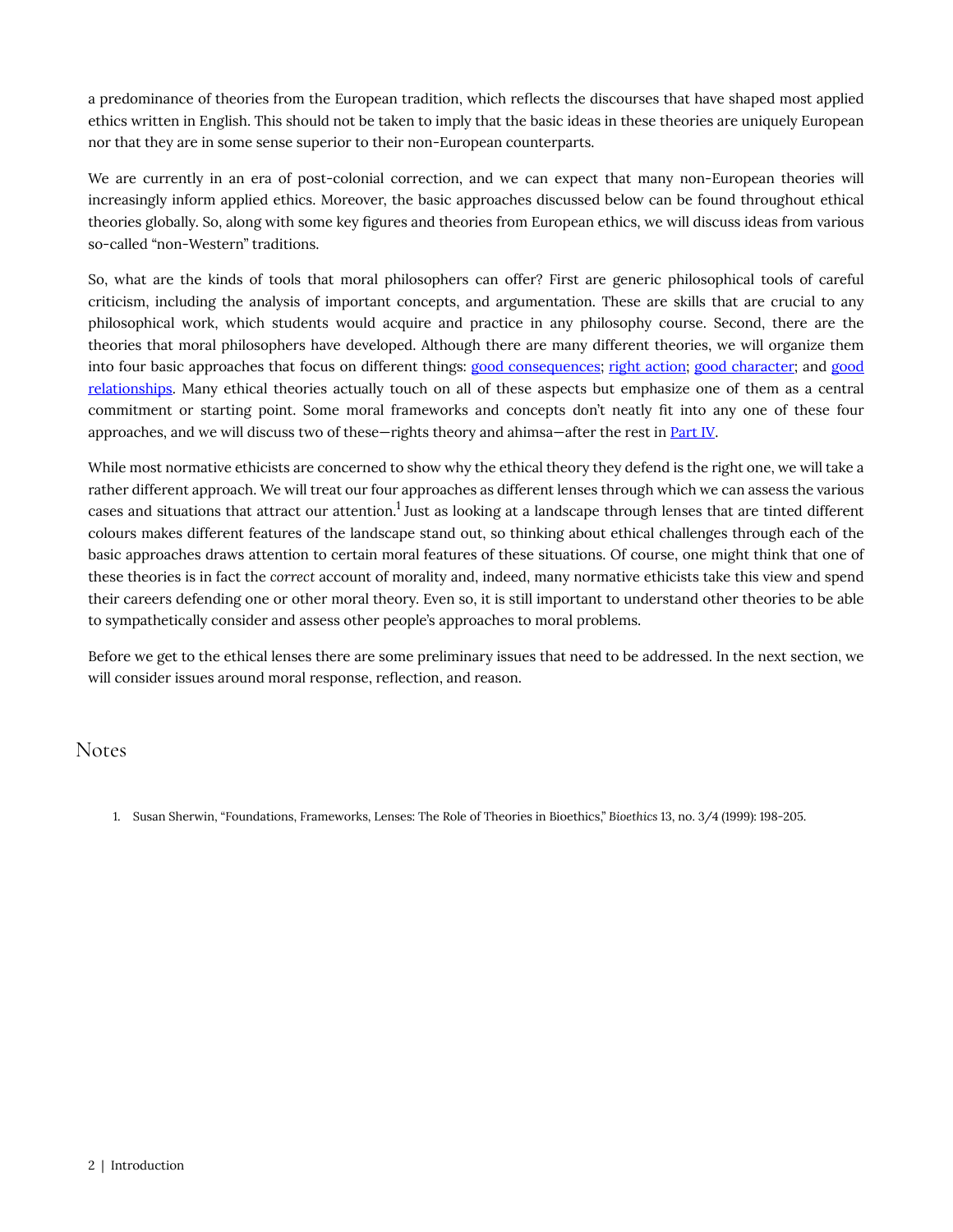## <span id="page-8-0"></span>PART I MORAL RESPONSE AND REFLECTION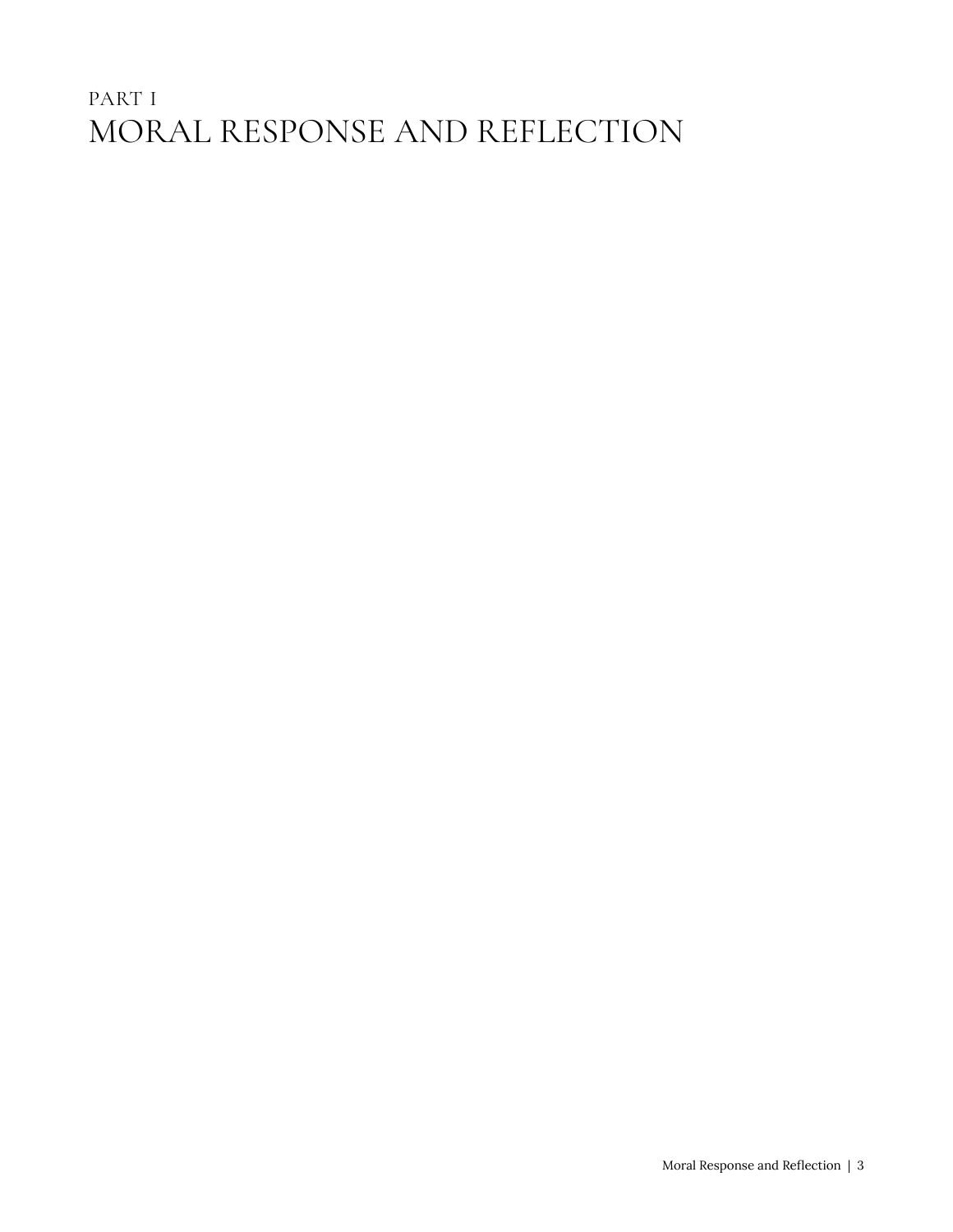# <span id="page-9-0"></span>1. Moral Response

Often when we make moral judgements, we find they are tied up with our emotional reactions. For instance, we typically feel happy when good things happen to good people and angry when we witness things that we consider evil or unjust. We may also feel personal satisfaction at having done what we consider to be the right thing and pride in having it recognized. Similarly, we often feel guilt for acting badly and shame when others call us out for it. These familiar experiences are moral judgements just as much as emotional reactions.

Although emotions can be important and instructive by alerting us to moral issues, they are often not well justified on reflection. Indeed, in some instances, once we reflect on our emotions, we may find that they are ethically quite misleading. Even positive emotions, like love, may lead us to misjudge a situation, prompting us to defend friends or family members who have, in fact, behaved badly. Negative emotions can be equally misleading. Most of us have had the experience of being in a fit of anger and doing something (or at least thinking of doing something) that we later recognize was morally wrong. The Roman historian Tacitus believed that many people had a tendency to hate those whom they had injured.<sup>1</sup> This insight that our emotional reactions to our own bad behaviour might distort our perception of our victims in ways that would make us prone to harm them yet further should trouble anyone who is inclined to let their emotions govern their actions.

If we cannot rely on our emotions to guide our actions, where might we turn? We might think about how others will judge our actions or how they would act were they in our place. Again, this can be instructive in terms of alerting us to moral considerations (as we shall see in sections 3.9 and 3.10 below). Nonetheless, this is typically insufficient for coming to a justified moral judgement. There are good reasons for this. There are many biases in our society and many people who behave badly. If we simply judge as others judge and follow what others do or what they expect us to do, we may end up making some terrible judgements and engaging in some heinous behaviour.

It can be deeply disturbing to discover that those who hold a respected place in our community or the people we love have immoral attitudes or have engaged in morally repugnant behaviour. Nonetheless, if we truly care about doing the right thing, we must be open to making such discoveries. We may even discover that attitudes or conventions that are widely accepted in our society are nonetheless morally pernicious.

Of course, many social conventions are perfectly morally acceptable, some may even be morally required. After all, conventional norms and practices offer a set of rules for behaviour that help the members of society understand one another and fruitfully interact with each other. However, in order to be able to distinguish conventions that are useful and good from those that are bigoted and bad we need to go beyond the conventions themselves. This is where normative ethics, philosophical analysis and argument come in.

#### *STOP & THINK*

Take a moment to consider a norm or a practice that was (or perhaps is) thought to be ethically acceptable in some culture or society (perhaps even your own) that you believe is morally wrong.

#### **Now try to articulate the reasons why it's wrong.**

You have just started doing moral philosophy!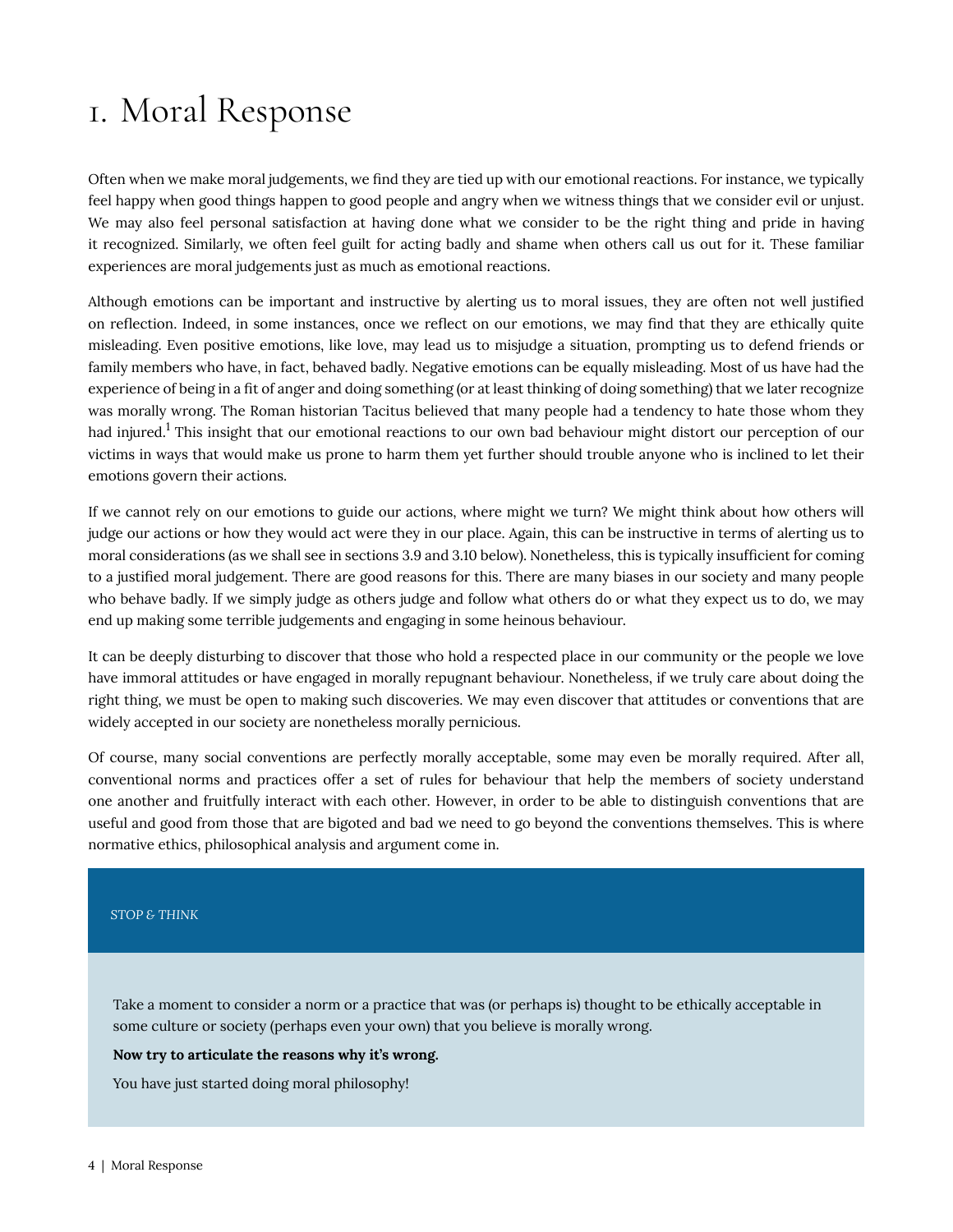#### Notes

1. Tacitus, *Project Gutenberg's The Germany and the Agricola of Tacitus* (Project Gutenberg, 2013), Agricola para. 42, <https://www.gutenberg.org/files/7524/7524-h/7524-h.htm>.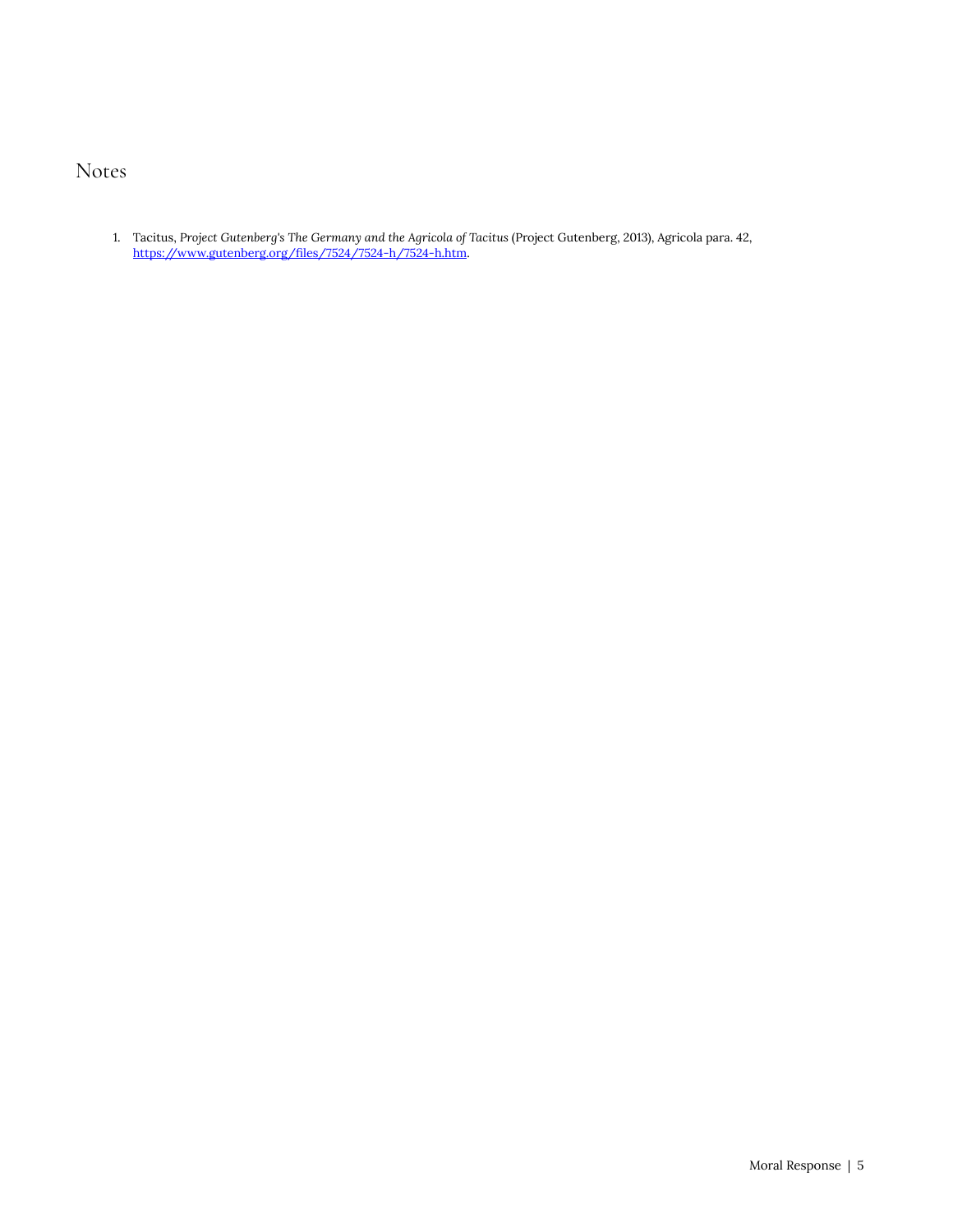# <span id="page-11-0"></span>2. Reflection

Now, one might reasonably wonder how we can discover that we ourselves or members of our community have been following customs that are morally wrong if we are located in societies and communities that follow these customs. This is where moral theory, conceptual analysis, and argumentation come in. We can use moral theories to assess the norms, conventions, and practices of our own communities. Even so, it is difficult to understand how things might be different from within our own culture. This is where outside perspectives are particularly valuable.

As a number of philosophers who study the theory of knowledge have argued, the critical eye of people with very different beliefs, norms, and values to our own can be extremely useful for assessing the claims we endorse and the things we do. The idea is that if a claim or practice can withstand criticism from a wide variety of different perspectives with very different assumptions then it must be pretty good, or at least it is likely to be morally acceptable. It is rather like using a variety of different experiments to test the same hypothesis. If your hypothesis is confirmed using a wide array of very different experimental designs, then science has given you a good reason for thinking it is likely right. (Notice, that this process does not give us grounds for dogmatically asserting the absolute truth of our discovery in either science or ethics.) This assessment must be done in good faith. In the same way that if we value scientific knowledge we should welcome having multiple rigorous tests of our favored theories, if we want to do the right thing we should be open to criticism from a wide variety of different people whose views are very different from our own. Of course, others may or may not be right in their criticisms. Either way, being able to understand them and identify why they are right or wrong will give us insight into the ethical issues and better justification for our own ethical decisions.

Unfortunately, we often don't have access to a variety of people from many different backgrounds to give us feedback on our ideas and activities. Even if we do, these folks may have better things to do than help us with our moral dilemmas. Fortunately, we do have access to published work by thinkers from around the globe and we can draw on this and our own imaginations to guess what those who disagree with us might say. This kind of dialogic reasoning—where one puts forward one's own view, then comes up with objections to that view, and then responds to those objections—is characteristic of philosophical work (we will discuss this more in [section II](#page-13-0)). If you want to do the right thing then sincerely considering arguments both for and against the various possible actions that are open to you is one of the best ways of ensuring that you do.

Now, it might reasonably be asked whether such a process of rational reflection, judgement, and action will always provide the right answer. Philosophers have disagreed on this point, at least in principle. However, the very fact of their disagreement suggests that, for practical purposes, all philosophers are going to have to admit that seemingly rational people do *in fact* disagree about moral issues and sometimes these disagreements are intractable.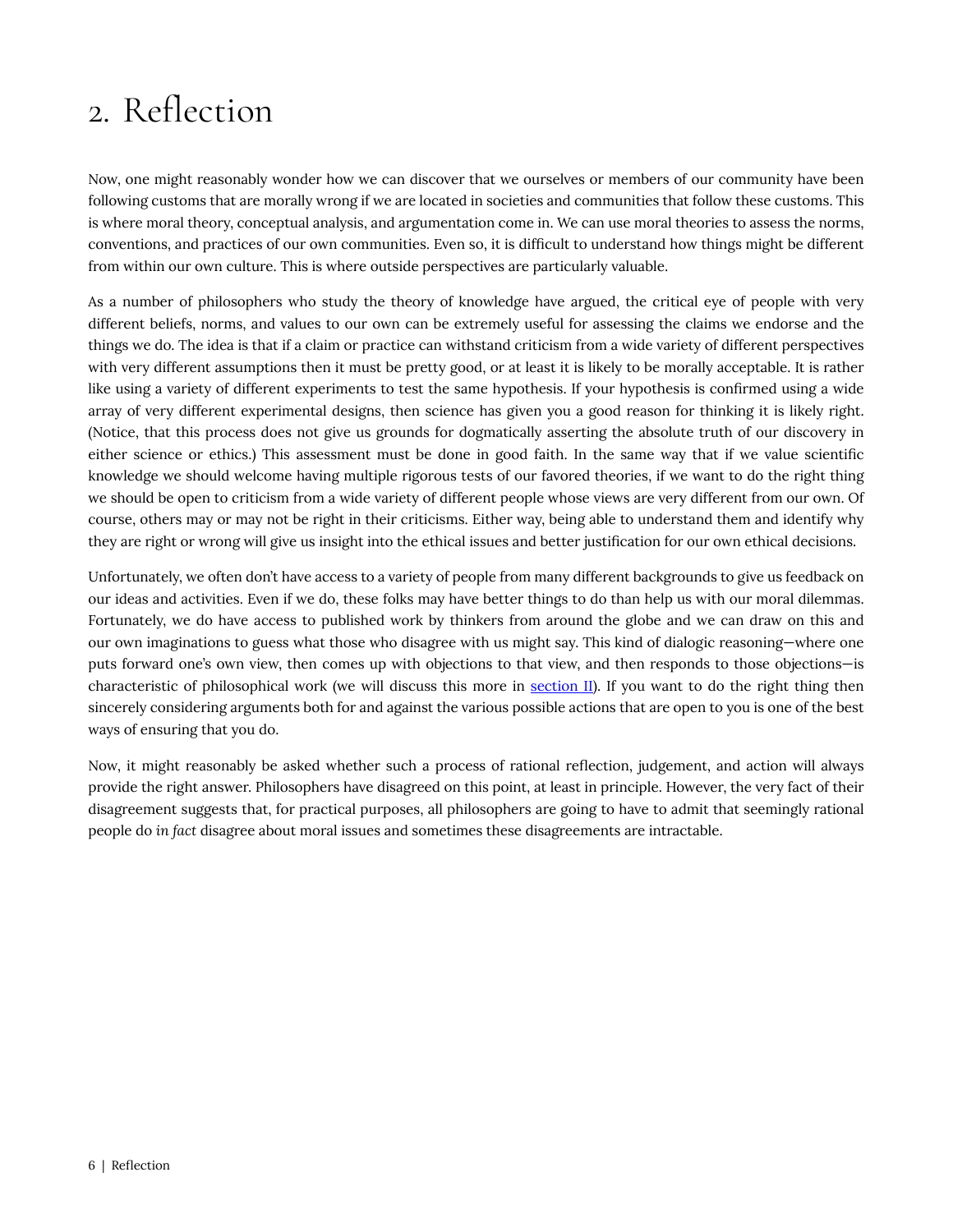# <span id="page-12-0"></span>3. Disagreement

It is worth articulating the different ways in which philosophers disagree as this will help us better analyze and assess competing theories. Sometimes philosophers disagree about the facts. For instance, two philosophers might share the same basic normative theory but disagree about relevant features of the world. Suppose two philosophers agree that what matters morally is to make people as happy as possible. However, one believes that, psychologically speaking, what actually makes people happy is ensuring their safety, while the other believes that happiness depends on maximizing people's freedom. Both agree that happiness is a particular emotional state, but they disagree about the facts about what causes it. Notice that if they both really care about doing the right thing, they are probably going to want to look at some empirical work here. For example, one might consider research in social psychology to see what really does make people happy.

Another possibility is that they disagree about what happiness *means* or, alternatively, what *type* of happiness is morally relevant. One might think that *true happiness* is an emotional state that is experienced moment to moment while the other might think that *true happiness* depends on achievement and overcoming various struggles and obstacles over a lifetime. This brings us back to philosophy. These philosophers are effectively disagreeing about what a certain concept means. Scientific investigations are unlikely to be helpful. Even if one thinks that the concept in question is empirically tractable, suggesting we can discover what happiness is with a properly designed experiment, they are still going to have to convince the other person that science can tell us this, which bring us back into the realm of philosophy. Basically, if you are trying to rationally convince someone of something that goes beyond the agreed-upon facts, you are likely doing philosophy.

Finally, we might simply accept different moral theories or rank them differently in importance. One might think that maximizing happiness is the single most important moral goal while the other thinks it is irrelevant because freedom is the only thing that matters morally, whether it makes you happy or not. Here again, there is philosophical work to be done and they will try to convince each other.

**Notice that if we agree about the facts, moral concepts, and the applicable moral theory we should agree about the right course of action**. If we are reasoning carefully and disagree about the right course of action it is almost certainly because we disagree about the relevant facts, the meaning of moral concepts, or the relevant moral theories.

**Importantly, whatever we decide to do, we are morally responsible for the outcome of that decision—good or bad. We should expect to be held accountable for our actions**. Happily, if we have carefully considered our options, listened to and learned from those who disagree, and looked at the situation through each ethical lens and from all relevant perspectives, we can expect to have a robust and convincing justification for our actions.

In applied contexts, there is the possibility that even if we disagree about the facts, the interpretation of moral concepts, and the correct normative theories we may nonetheless agree about what the right action is in a given situation. This gives us another reason for not just choosing one moral theory over the others but instead taking a more pluralistic approach. If we can show that the same action is required by a broad set of very different moral theories, then this becomes very powerful evidence that the action is morally required. So, even if you are inclined to think that one of the approaches discussed below is right to the exclusion of the others, you may be able to provide far more compelling arguments if you notice when theories agree.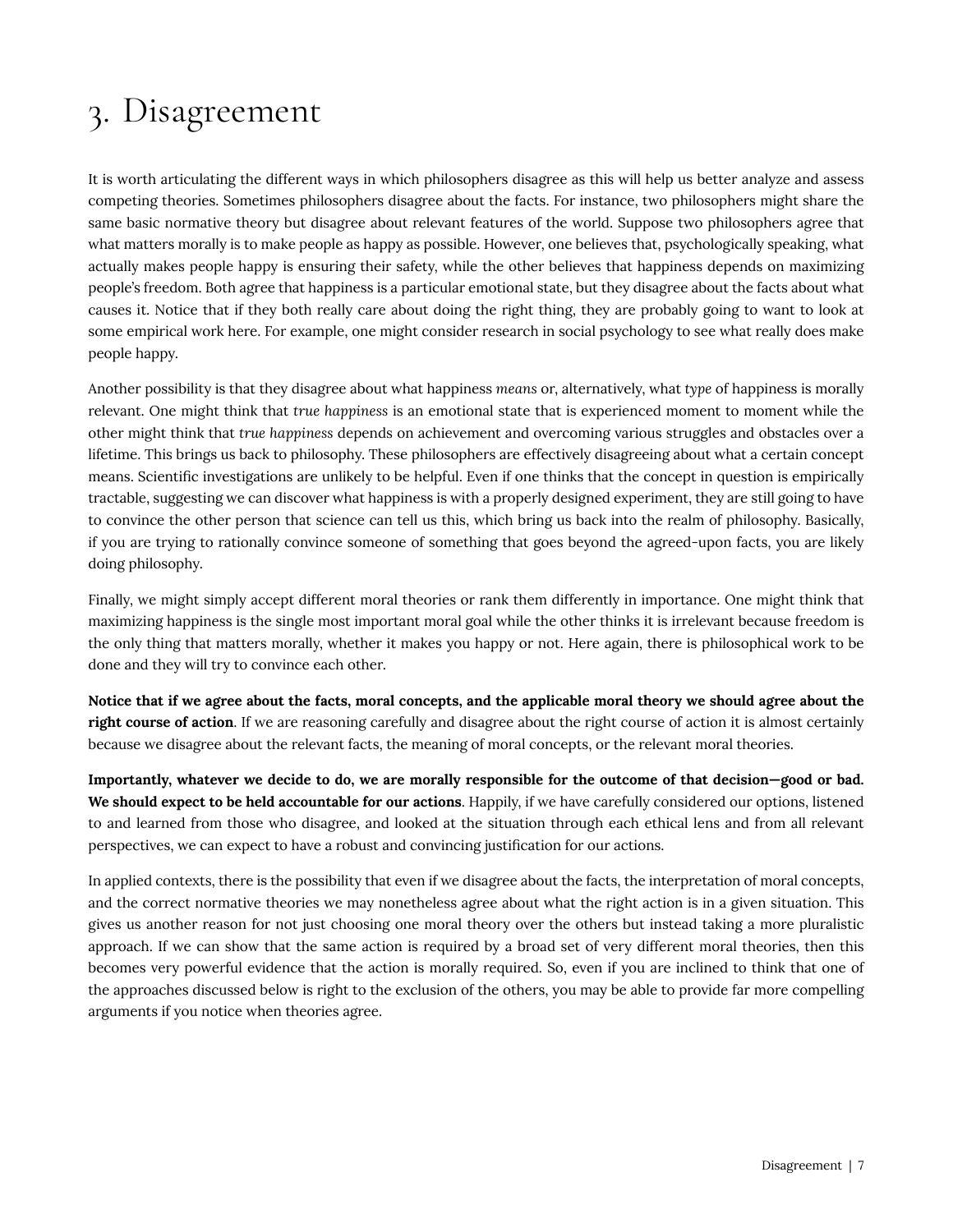## <span id="page-13-0"></span>PART II REASON AND ARGUMENT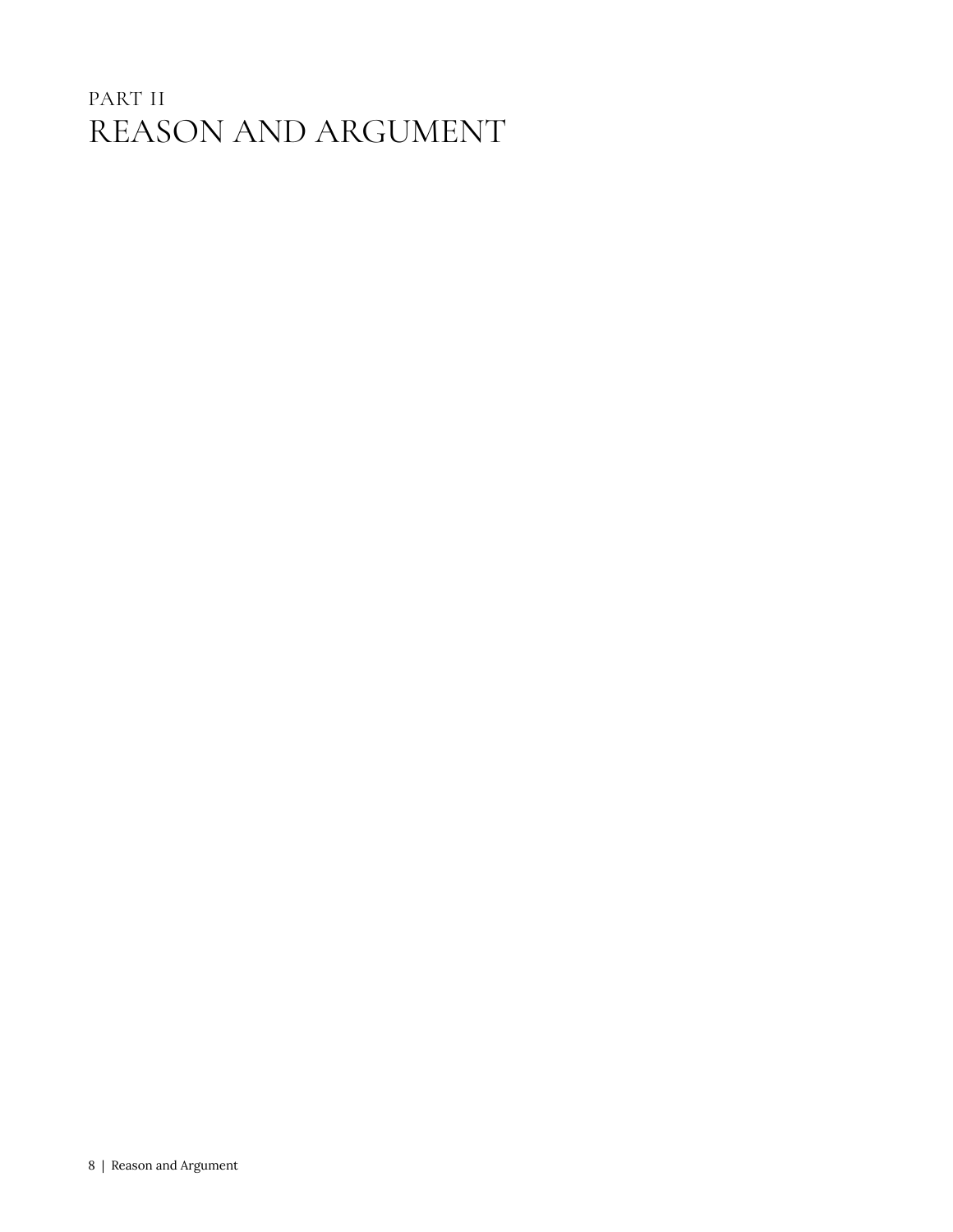## <span id="page-14-0"></span>4. Reason

This brings us to the subject of argument. If we are reasonable, we will, presumably, have reasons for our positions. If we want to convince others of our own position, then we will want to put these reasons into a logical order so that they form a strong argument. Logic is a subdiscipline of philosophy that is as old as ethics and, like ethics, it has a global history woven into parallel histories of rhetoric and theories about language. Although formal logic has dominated discussions of logic in the European traditions for the last two centuries, it tends to have a limited application in applied ethics discussions. So, we will take a rather broader approach that includes, but is not restricted to, some of the inference patterns of formal logic.

At this point, we're inclined to direct you to a rather ancient, albeit classic, skit by the British comedy troupe, Monty Python. (So here it is!)



*One or more interactive elements has been excluded from this version of the text. You can view them online here: https://caul-cbua.pressbooks.pub/aep/?p=63#oembed-1* 

In their "Argument Sketch," they discuss and exemplify both what philosophical argument is and what it isn't. Part of what comes out in this skit is the fact that we use the word "argument" in a number of different ways. We can see three different senses of the term in the skit, only two of which are philosophical. The first sense is when people who disagree about something (or think they disagree) yell at each other. This is not the philosophical sense of argument. It is correlated with it, however, as sometimes people who are engaged in such yelling matches at least started out with each taking up a contrary position and trying to convince the other.

This second sense of argument is basically a synonym for debate. Two or more parties take up contrary positions on a point and try to convince the other(s). This is "an intellectual process," as one of the characters points out, and a practice that is crucial to philosophy. It is not mere contradiction because *reasons* are given by the different sides in an effort to change the other's mind.

Even when there is no other person around, philosophers will often think of and defend their own positions with a type of internal debate. They themselves take up a contrary position to their own view, make as good a case as possible for it, only to defeat it later. This is one of the reasons that you need to pay careful attention when reading philosophy. It is all too easy to mistake a passage where an author is explaining an objection to their position as an account of their own view. If you are not used to reading philosophy this can seem bizarre. Why would someone argue against their own view just to show that the argument they have given does not work? Of course, the point of debate is to convince other people. If you can correctly articulate your opponent's reasons for disagreeing with you and then show that either there is a flaw in this reasoning or that it is insufficient to dislodge your claim, then you effectively undermine their position and support your own. So, considering objections—thinking about why others might disagree with you and what you can say in response—is crucial for the practice of philosophy.

This brings us to our third sense of argument. These are the parts of the argument in the debate sense. Here, Monty Python offers a definition that you might find in any introductory logic book: "An argument is a connected series of statements to establish a definite proposition." Often philosophers will call the "connected series of statements" "premises," though this is really just a fancy word for reasons, and the "definite proposition", or "conclusion", is established by the premises. (This use of the term "conclusion" can sometimes be a bit confusing as the same word is used to refer to the final section of an essay.) Philosophers often use this language of premises and conclusion, but it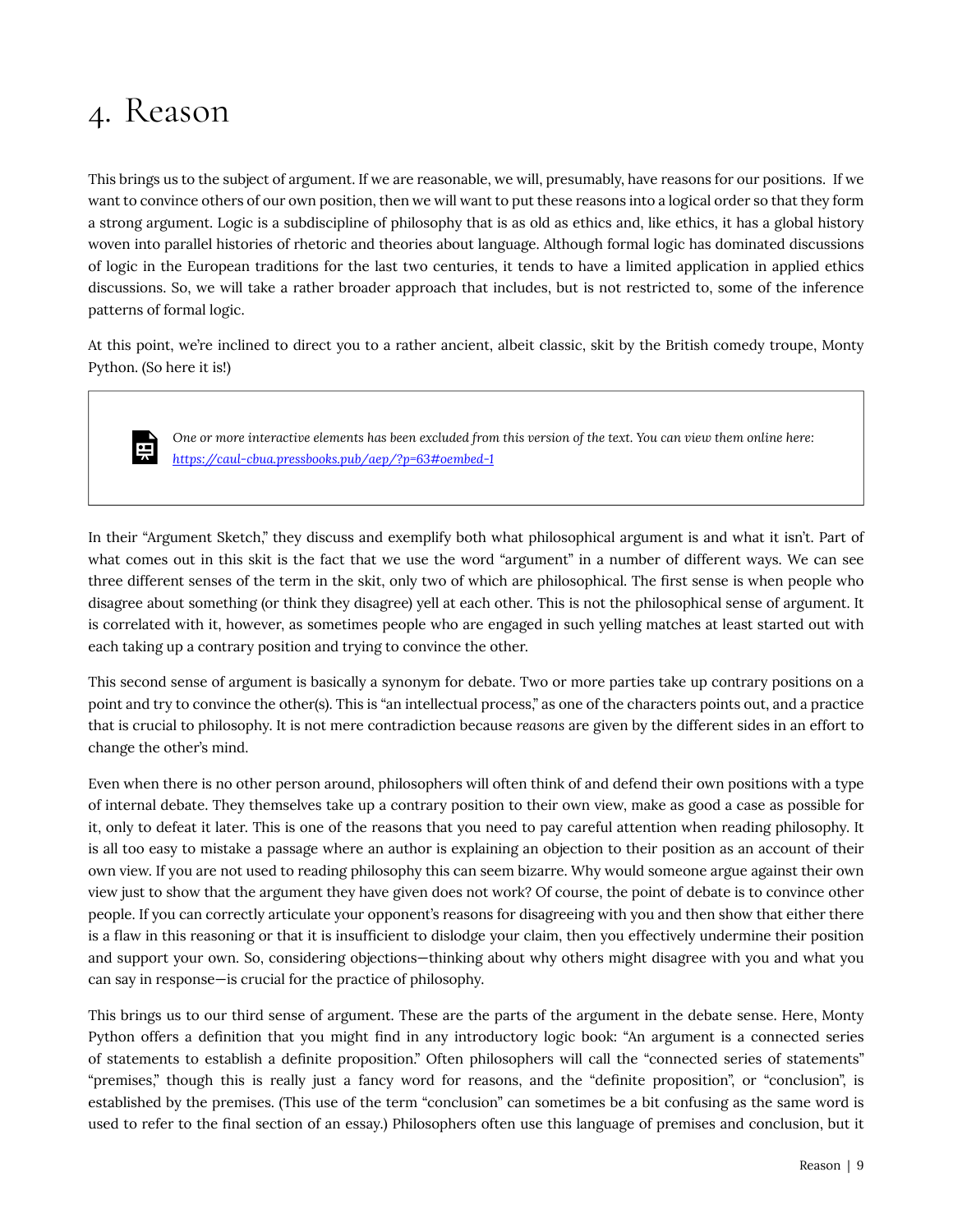is important not to let these technical terms intimidate you. A conclusion is just a controversial statement that you are trying to convince others to believe, and the premises are the reasons that you give for holding it. Sometimes it can be tricky to determine what the conclusion is, but often authors will use verbal signs, predicating their conclusion with "thus," "therefore," "hence," or a phrase like "it follows that." (You can find a list of these kinds of verbal signs on the *[Tips](#page-57-0) [for Reading Philosophy Actively](#page-57-0)* sheet.) It is important to note that some authors will have multiple conclusions and subarguments in their paper. Sometimes these nested arguments are needed to establish an even larger conclusion!

*Summary of the 3 Senses of "Argument" from Monty Python's Skit* 

- 1. **Yelling match**—mere contradiction
- 2. **Effective debate**—two or more parties arguing for opposing positions
- 3. **Philosophical argument**—a connected series of premises given to establish a conclusion

Another useful point we can find in Monty Python's argument sketch is the distinction between an argument and a *good* argument. Of course, in the sketch, when one of the characters says, "I came here for a good argument," he means something like he was expecting a debate that was interesting and fun. Because we are more interested in the third type of argument, we are going to think about good arguments as ones that are successful. That is, a good argument is one that would convince any rational person of the truth of the conclusion—the premises of a *good* argument really do establish the conclusion.

#### <span id="page-15-0"></span>**4.1. How to Evaluate Philosophical Arguments**

Now, it is all very well to say this, but we still need more guidance as to how to assess arguments. Again, there is a huge and diverse global literature on this very topic. Nonetheless, most of it can be summarized (albeit superficially) in a neat heuristic offered by Canadian philosopher, Trudy Govier. She suggests that we evaluate arguments by posing three different questions about the premises and their relation to the conclusion, which she calls the **ARG conditions**: **A**, are the premises true or at least **acceptable**? **R**, are the premises **relevant** to the conclusion? **G**, do the premises provide **good grounds** for accepting the conclusion? 1

The first condition—A, the truth or acceptability of the premises—is pretty easy to understand. If the reasons that someone gives for believing a particular conclusion are *false,* then you don't have any reason for accepting that conclusion. Ideally, we would be certain that each premise is true, but this ends up being a difficult standard to maintain. After all, even very well verified and widely accepted claims in the sciences—for instance, that cigarette smoking causes cancer—might just be false. (This is not a flaw of science; it is a side effect of the inductive method that is characteristic of scientific research.) It is *possible*, albeit extraordinarily unlikely, that every study of the issue had some unrecognized fatal flaw and that the well-evidenced correlation between cigarette smoking and cancer is the result of some other factor(s), that are correlated with cigarette smoking that actually cause cancer. Nonetheless, it is reasonable to accept the claim that cigarette smoking causes cancer even if we don't have absolute certainty. Indeed, if we are not willing to accept claims like this, we will find it difficult to make any ethical decisions at all (or, indeed, any other kind of decision).

At the same time, we do want to avoid uncritically accepting everything that someone says to defend their position.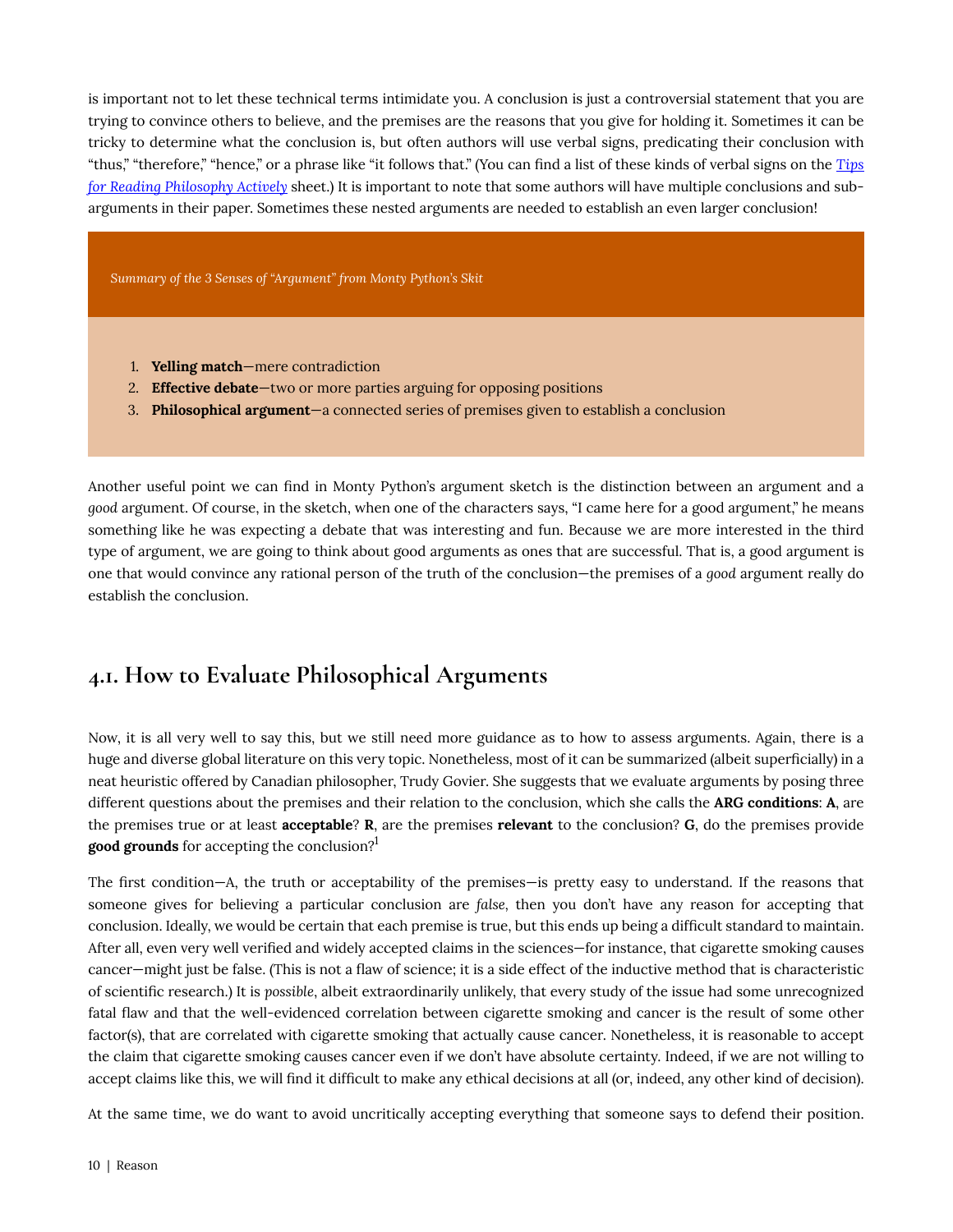Thus, it is important to reflect on why a premise is acceptable and to sincerely question whether, in fact, more information is needed before a rational evaluation of the premises can be made.

The second condition—R, the relevance of the premises—is a bit trickier. It may seem obvious that for a premise to establish a conclusion it must be relevant, but in fact, people quite often will use irrelevant facts to try to convince others to think or do something. There are many different ways of distracting people from carefully thinking through the matter at hand and irrelevant premises tend to do this. One of our favorite examples is a false equivalency that is used in an antacid commercial from the 1990s.



*One or more interactive elements has been excluded from this version of the text. You can view them online here: https://caul-cbua.pressbooks.pub/aep/?p=63#oembed-2* 

We can reconstruct the argument offered by the commercial as something like this:

**Premise 1.** If we dip a rose in acid the acid will eat away the rose.

**Premise 2**. But if we coat the rose in Pepto Bismol before dipping it in acid the acid will not eat away the rose.

**Conclusion.** Therefore, if you have acid indigestion you should 'coat' your stomach with Pepto Bismol.

Of course, a rose is nothing like the human stomach. On the face of it, the fact that the rose is protected by Pepto Bismol is just not relevant to whether it will help with acid indigestion. Minimally, we need some additional reason to think that it *is* acceptable to "think of this rose as your stomach," as the commercial suggests. That means that for this argument to work you would need to add some reason (or reasons) for thinking that roses and human stomachs are relevantly similar.

The third condition—G, whether the premises provide good grounds for accepting the conclusion—is the most general as it includes the other two conditions. After all, premises that aren't true and premises that aren't relevant cannot provide good grounds for accepting a conclusion. Indeed, you may think that if all the premises are true (or at least acceptable) and relevant then they must provide good grounds for accepting the conclusion. This, however, is not the case.

Consider a friend who urges you to try taking a herbal remedy the next time you get a cold. The reason they give is that they have started taking it when they get a cold and it works for them. It may well be true that it works for them and it's certainly relevant to the broader question of whether one should try the remedy oneself, but is it good enough grounds for doing so?

You might ask your friend how they came across this remedy. In effect, what you would be doing here is seeing if there are better reasons for taking the remedy. Suppose they say some dude at the farmer's market was selling it and swore by it as the best cold remedy he had ever tried. Do you have better grounds for thinking it will work? On one hand, you now know that there are at least two people who say it works, but on the other hand, you know that one of them has a vested interest as he is selling it. Suppose, instead, that your friend cites a meta-analysis of 20 randomized control trials showing the efficacy of the remedy for various cold viruses and across various population groups. Now, clearly, that's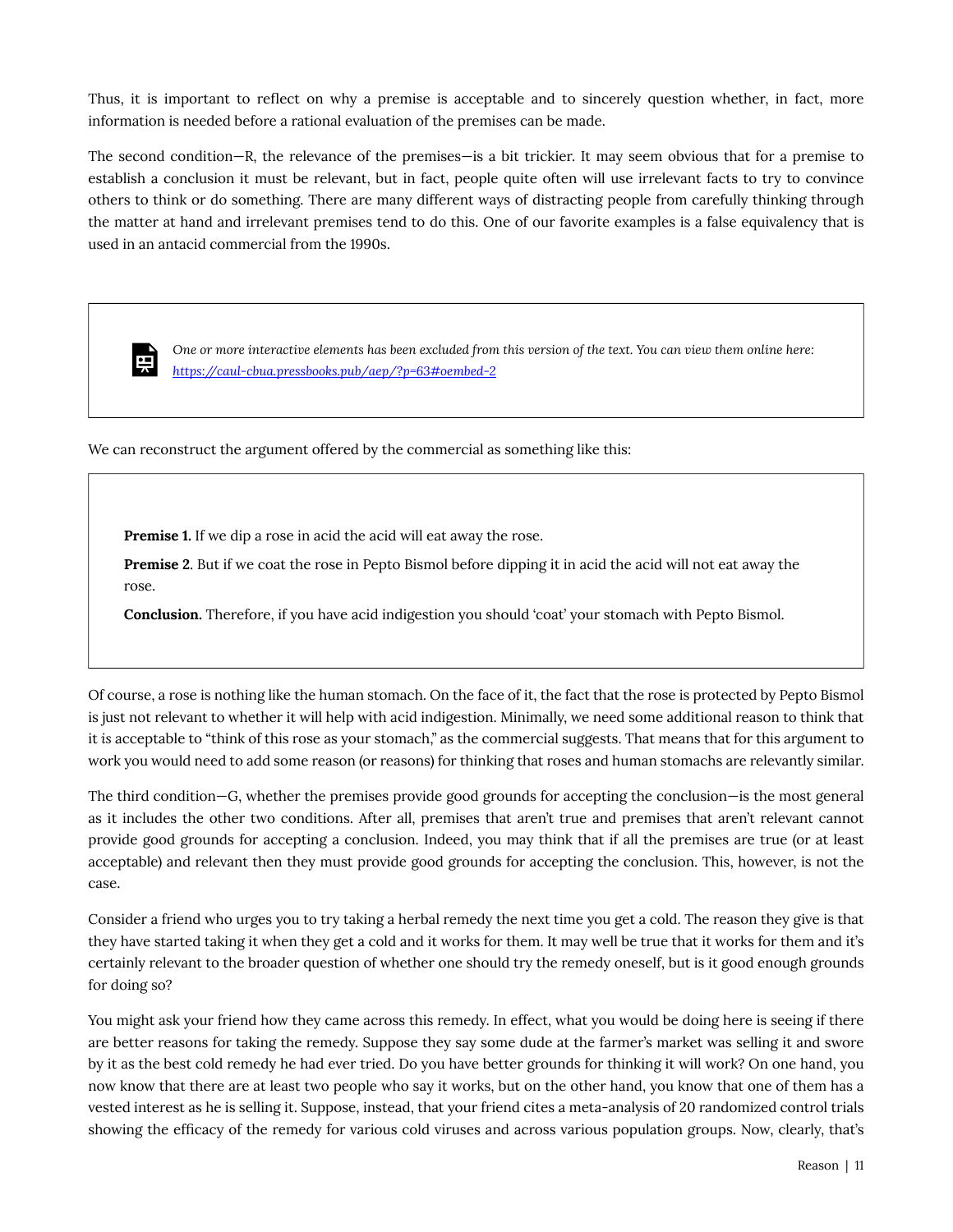much better grounds for thinking that the remedy will work for you than simply the testimony of either your friend or the dude at the farmer's market.

When it comes to some applied ethics contexts, we will find that what constitutes good enough grounds depends on the seriousness of a situation and the risks involved should we make a bad choice. With the question of whether you should take the herbal remedy at your friend's urging, the stakes are pretty low. After all, they're still alive, so you can infer that it's likely not poisonous. The worst thing that is likely to happen is that it just won't make any difference to your cold symptoms, and you'll be out a few dollars. But suppose instead that you are a health officer in charge of coordinating a response to a global pandemic in your local area and the president of the United States claims that a particular drug (in which they have a financial interest) has worked for them and can significantly reduce the mortality of those infected with the illness. Does this constitute good grounds for spending a considerable portion of your region's budget on this remedy? Here the stakes are higher. The illness is considerably more dangerous; the decision affects many more people than just you; you are in a position of public trust; it's your job to make these kinds of decisions well; millions of dollars will be diverted from other priorities and treatments for the pandemic should you buy the drug; and so on. When the stakes are high it is reasonable to expect people to have *very* good grounds for their conclusions and their decisions.

#### Notes

1. Trudy Govier, *A Practical Study of Argument, Enhanced Edition* (Boston: Wadsworth, 2014), 87-103.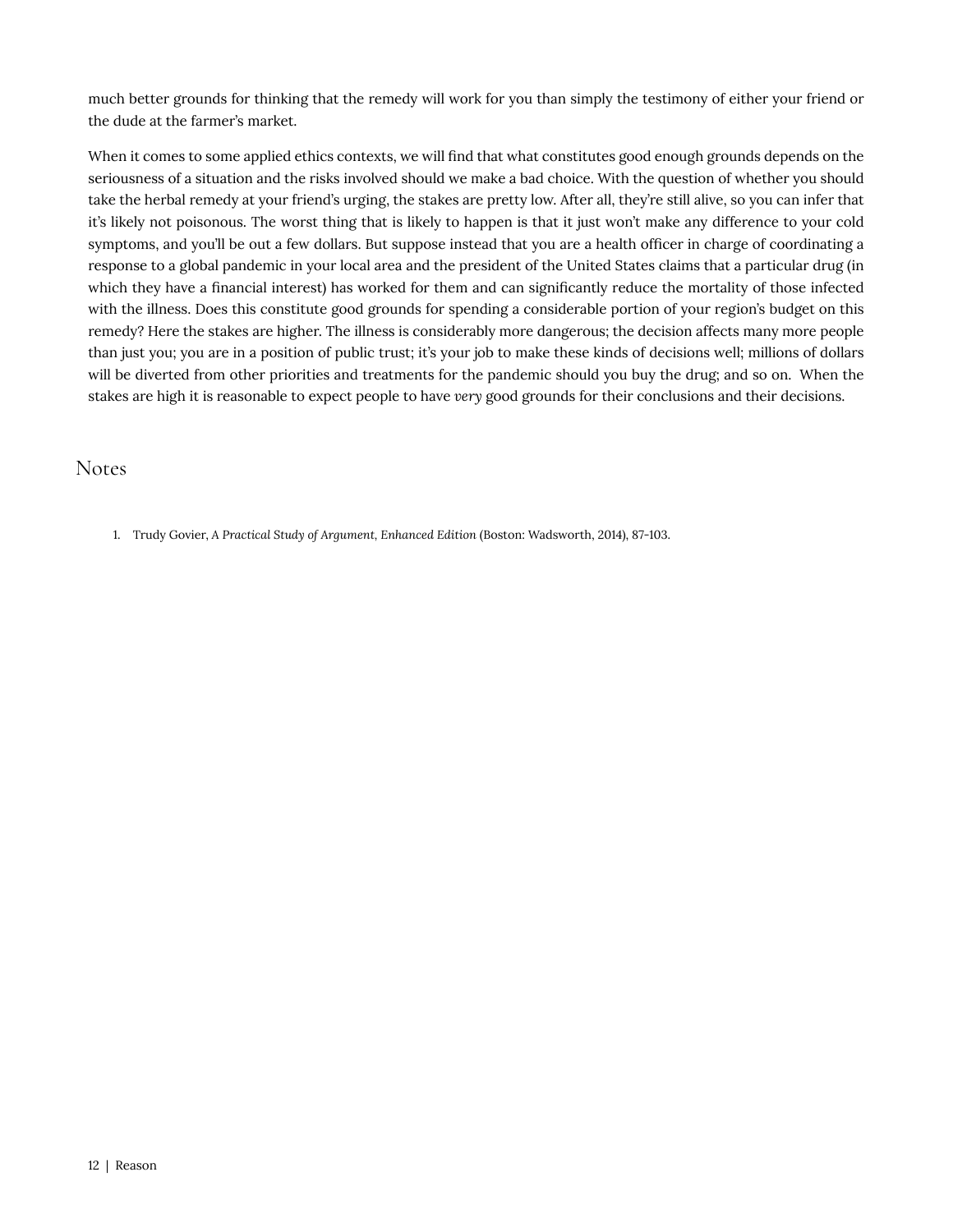# <span id="page-18-0"></span>5. How to Engage in Productive Debates

In ethics (and other areas of philosophy), debate has an important role in facilitating the exchange of ideas and providing opportunities for us to learn from each other. However, it is easy to get caught up in the 'battle' of argumentation. After all, the first two meanings of the word 'argument,' discussed above, suggest an antagonistic approach where two (or more) interlocutors take opposing sides on an issue and fight it out. It is especially easy to fall into an adversarial attitude in *ethics* where we may have strong feelings about right and wrong or commitments to particular values and our reasoning may lead us to act in ways with significant and perhaps irreversible consequences. In such contexts, it is tempting to try to defend one's own views at all costs. Indeed, the adversarial process itself can become increasingly emotionally charged, inhibiting our ability to think rationally or listen to the perspectives of others. A focus on winning can distract us from attending to what makes an argument *good*—having premises that are true (or, at least, acceptable), relevant, and good grounds for the conclusion we seek to defend.

In order to stimulate productive and constructive discussion, there are a couple of things that we can do. First, when critiquing someone's position, we should try to find all the points of agreement. This process will help to narrow down exactly where the interlocutors disagree and focus the discussion. Many debates make little progress because people are talking past each other; conflicts cannot be resolved because the interlocutors are not arguing about the same thing! (The abortion debate is a good example. Some philosophers have suggested that debates about the moral permissibility of abortion stall because "pro-choice" advocates focus on the moral status of the mother, whereas "pro-life" advocates focus on the moral status of the fetus.<sup>1</sup>)

Second, instead of trying to win the debate, consider engaging in argument repair. $^2$  This is where you actually help your interlocutor make the best case possible for their position. Argument repair can be achieved by making assumptions explicit, clarifying ambiguous terms, adding missing premises, or showing why the reasons given might be thought to provide good grounds for accepting the conclusion. In our everyday conversations, we typically don't state all of the premises needed to give a complete defence of our arguments because we share common background knowledge and assumptions with our interlocutors. However, in more complex contexts (such as in ethical disputes), there is often one (or more) unstated premise that isn't shared by all parties or the argument hinges on an important term that each defines in a subtly different way. (We touched on this in the discussion of disagreement in section [1.3](#page-12-0), above.) In these cases, engaging in argument repair can make the debate more productive for everyone by redirecting debate away from an adversarial process to a more collaborative one that is aimed at mutual understanding and a resolution to the dispute that everyone can accept.

Of course, it is important not to misrepresent the argument when we are trying to repair it, which is easy to do if we disagree. Moreover, for argument repair to be successful, the person who originally made the argument must be open to revising their position and their interlocutor must allow them an opportunity to do so. Amendments made are only justified if they make the argument stronger. Added premises must be relevant (it's remarkably easy to get carried away and add irrelevant premises) and provide good grounds for accepting the conclusion. Moreover, changes must be acceptable to all parties in the debate.

Engaging in respectful, good faith dialogue with each other helps us to make our own arguments stronger and recognize where our own reasoning is lacking or our judgements are wrong. Even when it does not bring agreement, efforts at argument repair may bring insight and mutual understanding, making debates more productive and moving us towards decisions that everyone can live with.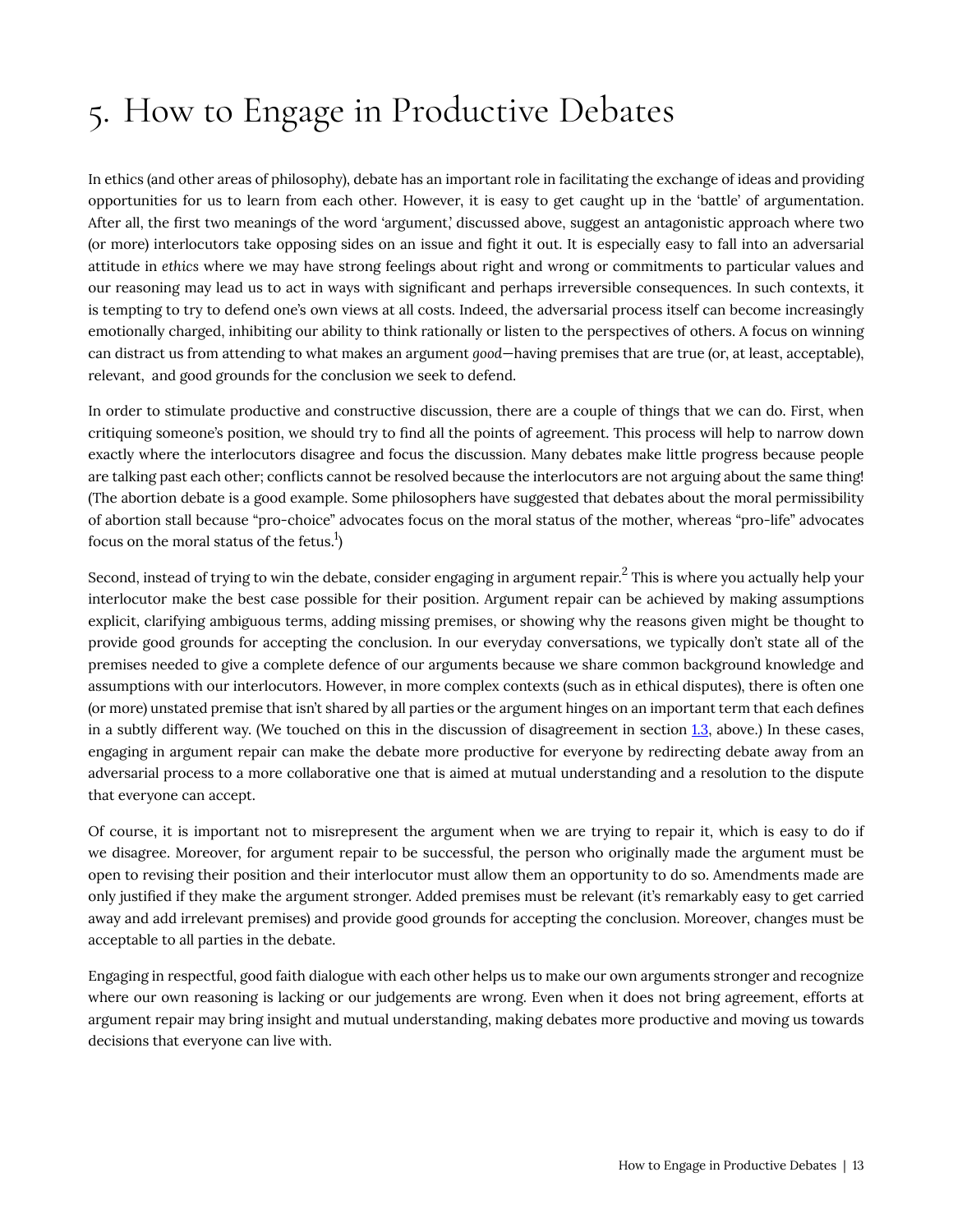### Notes

- 1. Shannon Dea has an interesting article that takes an argument repair approach by suggesting harm reduction as a common value shared by pro-life and pro-choice advocates and then seeing what follows: [https://uwspace.uwaterloo.ca/bitstream/handle/](https://uwspace.uwaterloo.ca/bitstream/handle/10012/11165/Stettner_2016-Without_Apology.pdf?sequence=1&isAllowed=y#page=327) [10012/11165/Stettner\\_2016-Without\\_Apology.pdf?sequence=1&isAllowed=y#page=327.](https://uwspace.uwaterloo.ca/bitstream/handle/10012/11165/Stettner_2016-Without_Apology.pdf?sequence=1&isAllowed=y#page=327)
- 2. See Catherine Hundleby for more discussion on argument repair: <https://chundleby.com/2015/01/16/what-is-argument-repair>.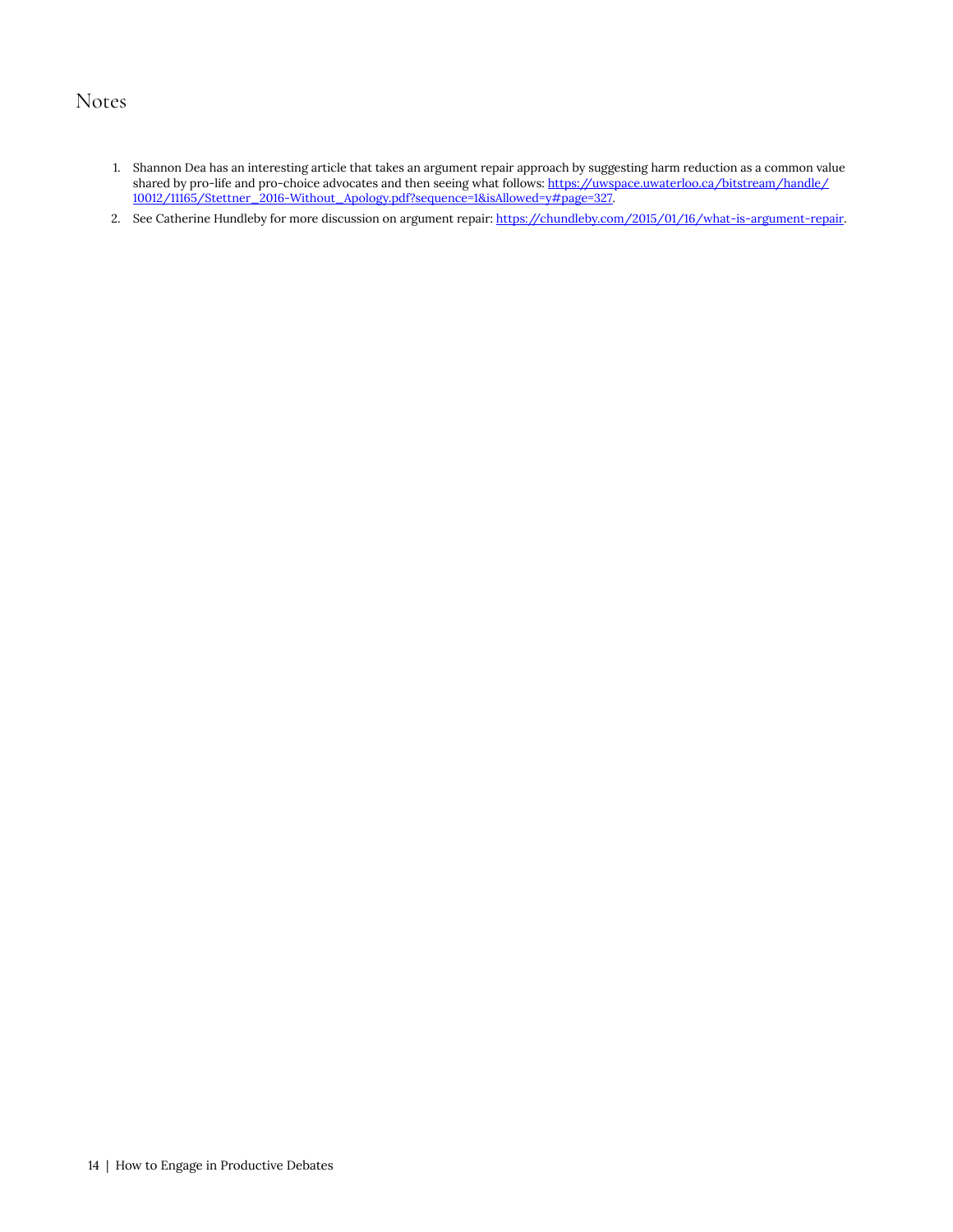# <span id="page-20-0"></span>6. Public Reasons

Because applied ethics often addresses issues that affect large groups of people this constrains what kinds of reasons and ethical theories are appropriate. We need to stand on ethical common ground if our arguments and judgements are to be seen as reasonable by others. There are certain theories that, although important in the history of ethics, will not prove fruitful in applied ethics contexts in a pluralist or secular society. These are ethical claims and theories that are based on a commitment to a religion. Obviously, some people have deeply held religious convictions and find the laws or principles of their religion a crucial guide for their moral lives. Nonetheless, although such commitments may provide compelling reasons for a practitioner of a given religion, they provide no reason at all for a non-practitioner or someone who is equally strongly committed to an entirely different religion. This is a crucial point because it means that a religious practitioner cannot *justify* their moral claims or decisions to a non-practitioner, so long as they rest on their religious commitment. Thus, although it may be acceptable to make ethical decisions concerning your own life on the basis of your religious convictions, it is unreasonable to expect others to accept the imposition of ethical prescriptions on them that are based on your (or anyone else's) religion.

A religious practitioner might reasonably object that they believe that their religion *does* in fact offer the best guidance for right action, which is why other people should follow their ethical prescriptions. Of course, this is possible. After all, there are many different religions and many more sects within them and at least some, if not most, of them will have important insights into moral life. The problem is that there is no obvious way to determine *which* religion is the right one and thus which specific ethical rules one should follow.

Mozi, a Chinese philosopher who lived over 2000 years ago (ca. 480-392? BCE),<sup>1</sup> made a similar point. He argued that it is important that people not simply follow conventional views and practices—the kinds of practices that people often unthinkingly follow because they were taught them as children—as these practices might not be morally right. Moreover, because people come from different cultures with different practices, simply following these conventions, particularly in contexts of ethical conflict, inevitably leads to social discord and, in some cases, war. Mozi recognized that accepting a kind of cultural relativism where right and wrong are simply determined by cultural convention isn't a viable option when people from many different cultures have to live together. Instead, Mozi argued for objective moral standards that everyone should follow. $^2$ 

While Mozi was not an advocate for the kind of general freedom that characterizes contemporary democratic societies, his insights about needing shared ethical standards are still pertinent. This is why applied ethics typically deals with public reason. The idea of public reason is that the ethical rules in our common life must be acceptable or at least justifiable to everyone who is expected to live by them. This means that reasons given in applied ethics contexts should rest on ideas and theories that are not parochial. As we will see when we look at the moral theories below, values like rationality, happiness, and freedom are the kinds of ideas that have the sort of broad appeal that is characteristic of public reason.

Though not strictly necessary, there is a certain sense of fairness implicit in the idea of public reasons. All things being equal, we are all expected to follow the same rules. If there is to be differential treatment, there must be a good reason for it. Indeed, this is really a point about rationality as well as fairness. Like should be treated alike. In ethical contexts, this ideal is called formal justice. It is a part of a broader rational norm of consistency.

To summarize, ethics requires us to do more than simply follow our knee-jerk reactions, our emotional responses, or conventional norms when deciding what to do. It is not that they are irrelevant. They can alert us to moral issues and important aspects of a tricky moral dilemma. However, they can also mislead. Moral reasoning requires not only an assessment of the moral issues with a sensitivity to competing analyses but that we have good reasons for what we ultimately decide. We need to commit to shared standards of rational argumentation and constructive debate if we are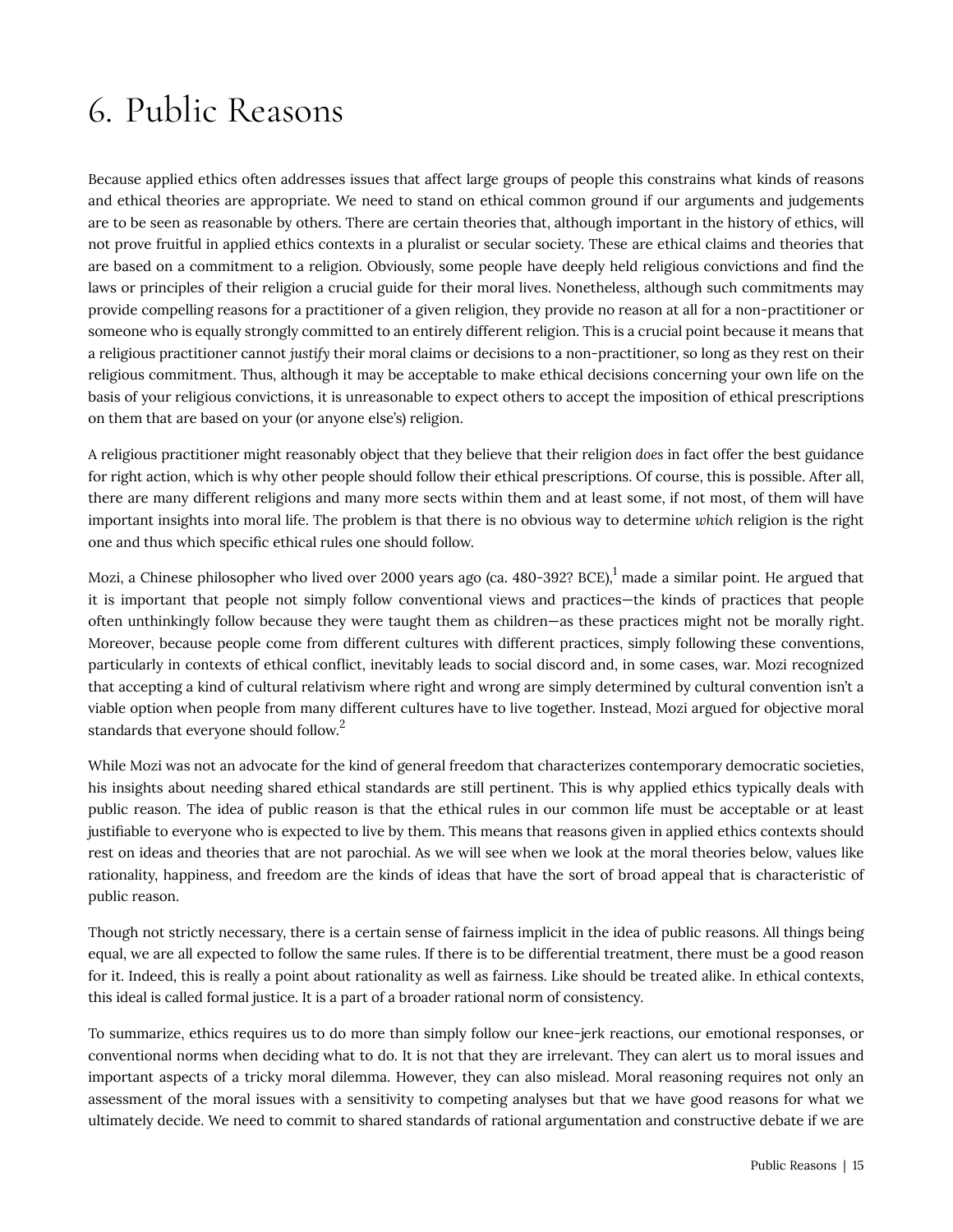to defend our judgements and hold each other accountable for our actions. The ethical theories addressed below help to provide the normative content of these reasons.

Notes

- 1. JeeLoo Liu, *An Introduction to Chinese Philosophy: From Ancient Philosophy to Chinese Buddhism* (Oxford: Blackwell, 2006), 108.
- 2. Chris Fraser, "Mohism," in *The Stanford Encyclopedia of Philosophy*, ed. Edward N. Zalta, (Fall 2020 Edition), <https://plato.stanford.edu/archives/fall2020/entries/mohism/>, §3.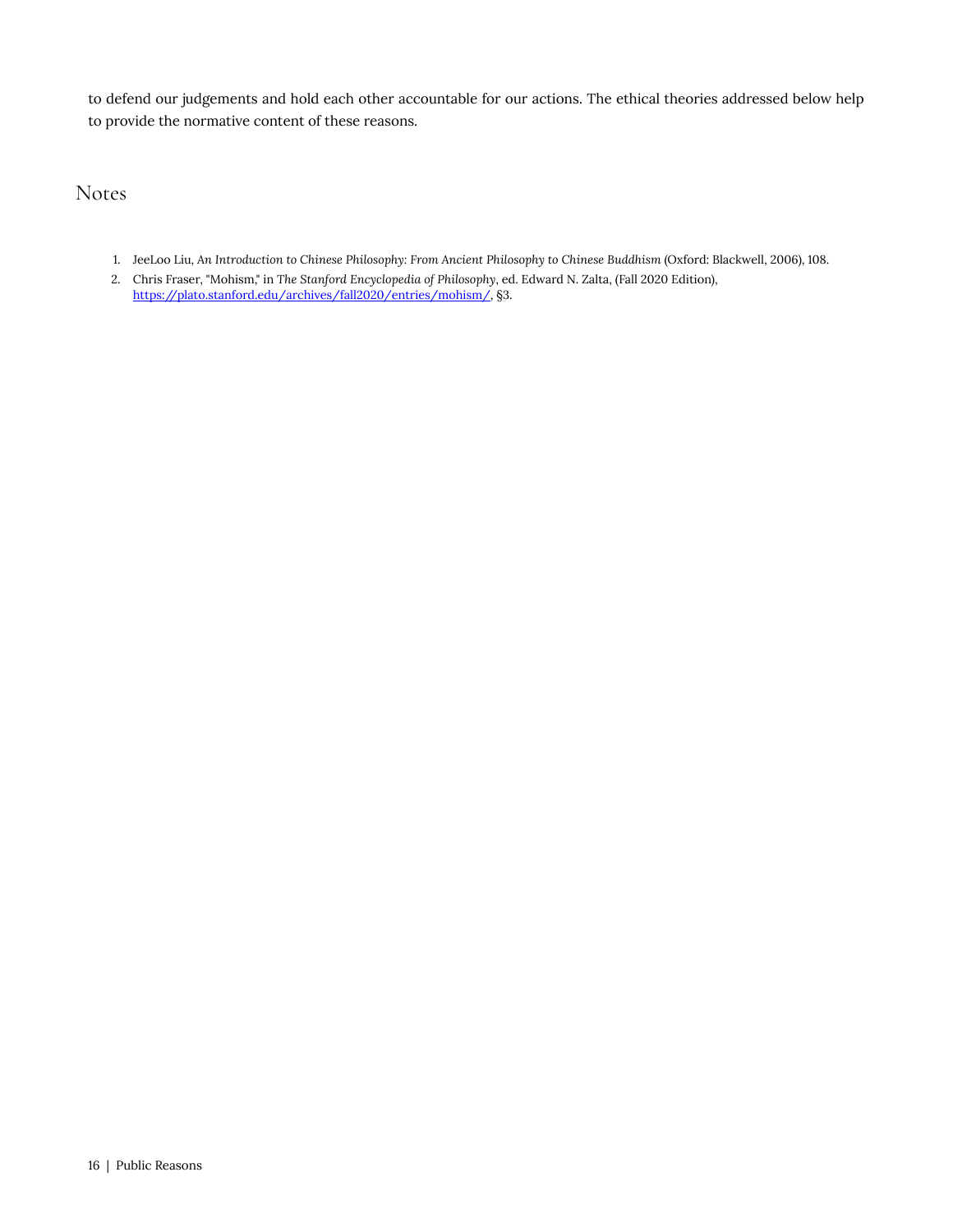### <span id="page-22-0"></span>PART III ETHICAL LENSES

As mentioned above, there are a many, many different moral theories. As you confront particular moral problems or study applied ethics subdisciplines you will find that digging deeper into these theories is a crucial part of developing your applied ethics tools. Nonetheless, at the introductory level we can identify four fundamentally different approaches to moral reasoning that cover the essential ideas of many of these theories:

- 1. [Consequentialism](#page-23-0);
- 2. [Deontology;](#page-29-0)
- 3. [Virtue ethics;](#page-34-0)
- 4. [Relational ethics](#page-37-0).

These are robust ethical orientations that are woven throughout various global ethical theories and traditions. As noted above, we are going to think of them as lenses that can be brought to the ethical question, what should I (or we) do? Briefly, consequentialism answers the question by considering the consequences of the possible actions presented to one and whether they are good or bad. Deontology answers by looking at the action itself as well as the thought that motivates the action and whether they are right or wrong. Virtue ethics answers by looking to one's character and identifying what the virtuous person would do. Relational ethics affirms the importance of relationships of various different kinds and looks at how these relationships inform and constrain what one can and should do. In the next four subsections, we will look at each of these approaches in more detail.

Even as the four lenses offer a comprehensive set of approaches to thinking through ethical problems and issues, some moral concepts defy neat inclusion under one or another lens. We will discuss two important and influential examples—*ahimsa* and *rights*—in the next chapter [\(4.12](#page-44-0) and [4.13,](#page-46-0) respectively). As you read about the different lenses (and, indeed, the concepts of rights and ahimsa) you will notice that some of the theories offer different views about who or what should be considered when we make ethical decisions. This is captured by the idea of *moral status* (also sometimes called *moral standing* or *moral considerability*). Some theorists treat moral status as a matter of degree, maintaining that some beings have full moral status and their interests should count more in our ethical decisionmaking, while others still count but to a lesser degree. Other theorists treat moral status as an all-or-nothing kind of issue. What grounds moral status is contentious, so we will return to it below as we survey the lenses and develop a sense of the ways in which questions about moral status arise.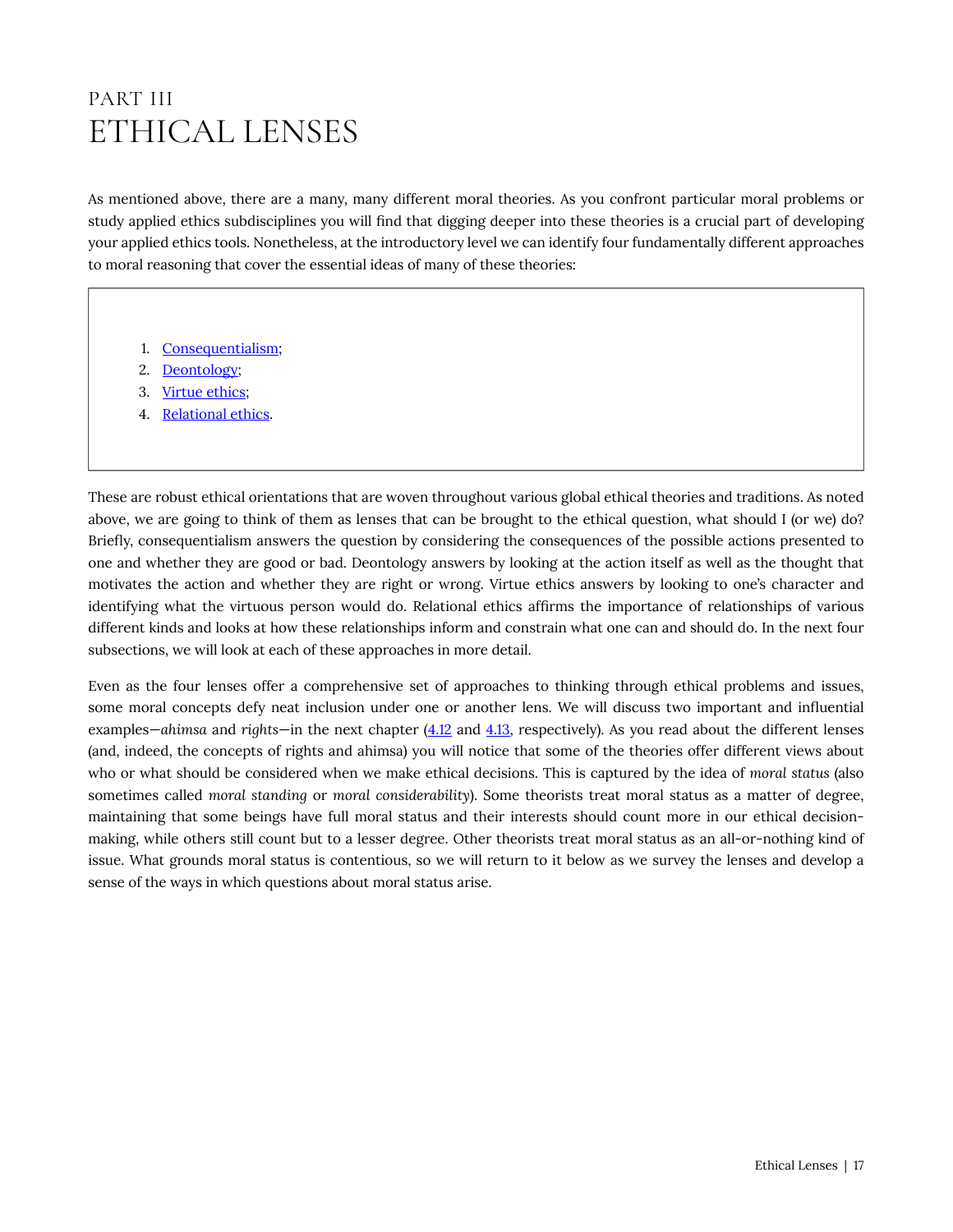# <span id="page-23-0"></span>7. Consequentialism

The first approach to ethical decision-making that we are going to consider is *consequentialism*. This approach focuses on the consequences of the actions that we are considering and whether they are good or bad. As we shall see, consequentialists can have very different views of what counts as good or bad consequences. Also, they may think about consequences in quite different ways, with some focusing first on individuals and other more interested in the group. They also differ in how they factor moral status into decision-making; that is, figuring out who counts. Some consequentialists consider humans alone while others extend their ethical gaze to nonhuman animals also.

### <span id="page-23-1"></span>**7.1. Mohism**

Written consequentialist theories go back to the work of Mozi (mentioned above in [2.6\)](#page-20-0) and those who followed his work, the Mohists. This philosophical approach saw its zenith during the Warring States era in China (479–221 BCE), a time of political chaos that brought considerable misery and hardship to ordinary people.<sup>1</sup> The right thing to do, according to the Mohists, is simply to try to alleviate harms done to people and promote what is beneficial to them. Mozi wrote:

Now at the present time, what brings the greatest harm to the world? Great states attacking small ones, great families overthrowing small ones, the strong oppressing the weak, the many harrying the few, the cunning deceiving the stupid, the eminent lording it over the humble-these are harmful to the world.<sup>2</sup>

Mozi thought that the underlying cause of this misery is that people are partial, meaning that they don't love everyone equally but instead put the interests of particular people—typically, themselves and their loved ones—before everyone else. In the dominant approach to ethics in China at the time, love of one's family, especially one's parents (sometimes called *filial piety*) played a central role. Mozi argued that if one really wants to benefit and protect the interests of one's parents, the best way to achieve this is to make sure that everyone else wants it too. The question is how does one secure this goal? He explains, "Obviously, I must make it a point to love and benefit other [people's] parents, so that they in return will love and benefit my parents. So, if all of us are to be filial [children], can we set about it any other way than by first making a point of loving and benefiting other [people's] parents?"<sup>3</sup>

Mozi's point is that everyone will be better off if we all follow a practice of universal, impartial love. It's worth noting here that Mozi is not saying that universal love is intrinsically good. It is, instead, a means for bringing about the good. As he explains:

Now if we seek to benefit the world by taking universality as our standard, those with sharp ears and clear eyes will see and hear for others, those with sturdy limbs will work for others....Those who are old and without [family] will find means of support and be able to live out their days; the young and orphaned who have no parents will find someone to care for them and look after their needs. $4$ 

This passage suggests the benefits that Mohists sought to advance—namely, life, wealth, and social order—and the harms they wished to avoid—namely, death, poverty, and disorder or conflict.<sup>5</sup> Although we might disagree about the goals that Mohists value, the important point here is that in order to assess what we should do they direct us to look at the consequences. They believe that we should make decisions about what to do based on how our actions will affect society as a whole.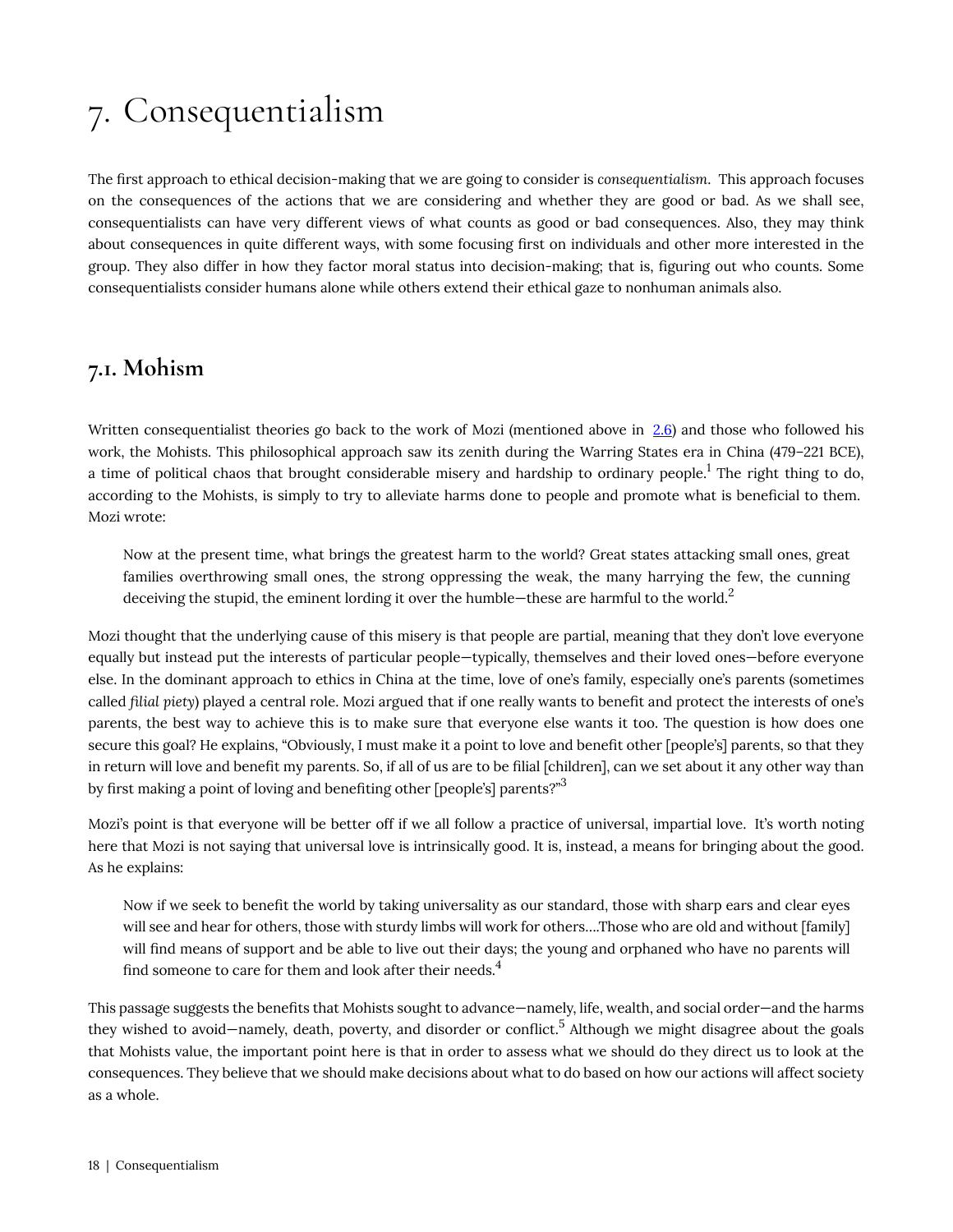### <span id="page-24-0"></span>**7.2. Utilitarianism**

In the 18th century an English philosopher, Jeremy Bentham, came up with a similar idea, which he dubbed "Utilitarianism." Bentham was scientifically minded, which one can see in the way he approached ethics. He noticed that we all pursue pleasure and avoided pain. This provided him with what he called a *principle of utility,* which is, in effect, a theory of the good. In brief, Bentham thought it is good to maximize pleasure and minimize pain.<sup>6</sup>

He suggested we should do a kind of calculus when we are trying to figure out what will maximize utility. We should identify the likely outcomes of different possible actions, consider who is affected by those actions and consider the intensity, duration, and immediacy of the pleasures and pains that would be produced by for each individual as well as the degree of certainty we have that they would be brought about. $^7$  As with Mohism, everyone counts equally. We are not allowed to weigh our own pleasures and pains more heavily in this calculation.

While this view is often identified with the slogan 'the greatest good for the greatest number', this isn't quite right. It is possible that one could achieve 'the greatest good for the greatest number' by inflicting abject misery on a few. This might add up to less utility than a situation where there is rather less good outcomes for slightly fewer people that ensured abject misery for none. In other words, the utilitarian calculus needs to take into consideration negative utility (for Bentham, pain) as well as positive utility (for Bentham, pleasure).

Later thinkers have modified utilitarianism in various ways. Some have suggested that the principle of utility needed revision, suggesting that happiness and suffering are much richer and more morally nuanced ideas than mere pleasure and pain. This was the view of John Stewart Mill, another English thinker, who developed and refined Bentham's theory. Mill thought that many of the experiences that individuals value the most aren't those that simply bring them pleasure. Moreover, he thought that even among pleasurable experiences we might want to differentially rank pleasures. He famously wrote, "It is better to be a human being dissatisfied than a pig satisfied; better to be Socrates dissatisfied than a fool satisfied. And if the fool, or the pig, is of a different opinion, it is only because they only know their own side of the question."<sup>8</sup> It is not clear that Bentham would have agreed with this. He extended his theory to all sentient beings, remarking, "the question is not, *Can they reason?* or *Can they talk?* but *Can they suffer?*" 9

Some utilitarians have suggested that we need to consider something more easily countable than pleasures, pains, happiness, and suffering and so use preference satisfaction as the principle of utility. Due to the tendency for humans to have wholly irrational preferences—for instance, frequently choosing to do things that harm them— other thinkers have suggested that we define utility in terms of the preferences that humans would have if we were perfectly rational beings. One can often see something like this approach in economics and rational decision theory.

Harm/benefit analyses invariably take up a kind of consequentialist lens. After all, harms are typically nothing other than bad consequences and benefits are typically good consequences. The challenge with harm/benefit analyses, just as with consequentialism more generally, is figuring out what counts—pleasure, happiness, preferences, social order, life, wealth—who counts—only humans or some nonhuman animals too—and how to weigh what are often very different kinds of consequences against each other.

#### **7.2.1. Act Utilitarianism**

While all utilitarians value consequences, they may differ in how they do this. One option is to employ a utilitarian calculus for each action. This approach, *Act Utilitarianism*, provides us with the following principle, quoting Boetzkes and Waluchow: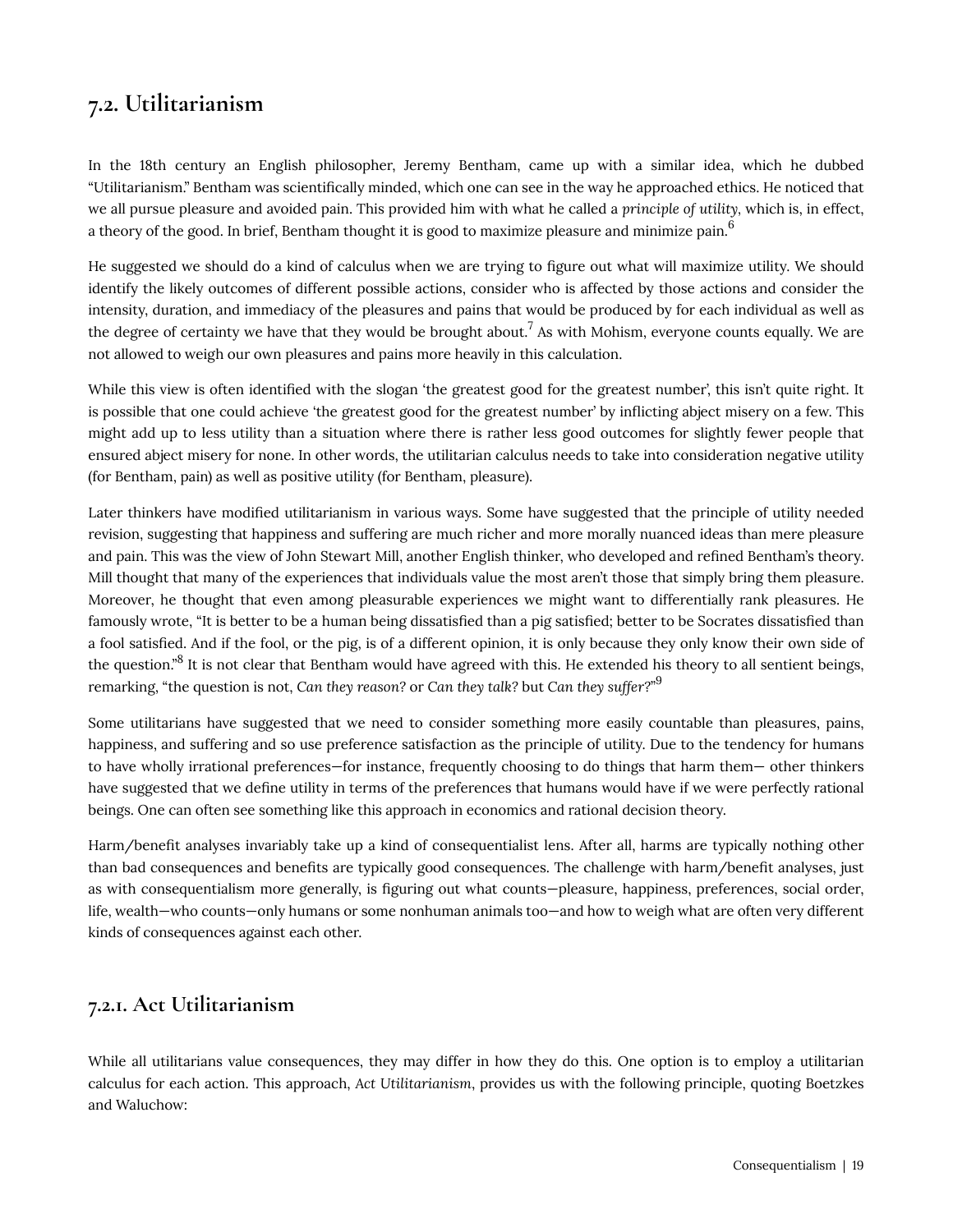An act is right if and only if there is no other action I could have done instead which either (a) would have produced a greater balance of utility over disutility; or (b) would have produced a smaller balance of disutility over utility.<sup>10</sup>

This is all a bit abstract, so it is useful to try it out in some imaginary scenarios.

Suppose you have the choice of three different actions (A, B, and C) and you reasonably believe that whichever you do will affect three different people (Xena, Yasaar, and Zhu). You take into consideration the intensity, duration, immediacy and degree of certainty of the positive and negative consequences of each possible action for each individual. On the basis of your principle of utility, you assign utility values to each person given each possible action. Then you just do the math. In the table below we can see that action C is the right thing to do, according to act utilitarianism.

| Action | Xena's utility | Yasaar's utility | Zhu's utility | Utility of the action |
|--------|----------------|------------------|---------------|-----------------------|
| A      | $-10$          | $+3$             | $+5$          | $-2$                  |
| B      | $-3$           | $+2$             | +3            | $+2$                  |
| C      | $+10$          | $-2$             | -4            | $+4$                  |

Notice that even though action C makes two of three people worse off than any other possible action it is still the right thing to do because their additive disutility is considerably less than the positive utility of the third person. This *could*  even be true if there were another possible action that had positive utility for everyone. (Suppose there were a fourth possible action, D that had a value of +1 for each person. This would still only add up to +3 and thus provide less total utility than action C in this scenario.)

We can make this a little more tangible still. Imagine you're Yassar and you own an apartment that you are currently renting to Xena. Xena lost her job a few months ago and, even with government assistance, she is now two months behind on rent. She is looking for a job but you don't expect she will be able to find one. Zhu is looking for an apartment and would like to rent the apartment that Xena currently occupies. You consider things and judge that you have three options: (A) you could evict Xena immediately and immediately rent the apartment to Zhu; (B) you could give Xena until the end of the month to find the money to pay her back rent and then evict her and rent it to Zhu if she fails (as I expect she will); and (C) you can just tell Xena that you are confident she will be able to pay her back rent eventually and tell Zhu that they will have to find another apartment.

Notice that even though it's the worst option for you (Yassar), action C is still the right thing to do. Even if Zhou was your best friend and Xena was the biggest jerk you'd ever met, if the calculus above is correct, option C is the right thing to do. Again, for utilitarians all individuals count equally and all that matters is the total utility produced, whether we judge that in terms of pleasures (and pains), happiness (and suffering) or preferences. Also, notice how sensitive the consequences are to the situation of the individuals involved. It is easy to imagine all kinds of different circumstances that would influence the utility of each action for each individual, from whether Xena has other realistic living options, to Yassar's wealth, to Zhu's psychological capacity to deal with uncertainty (each of these considerations could change the utility value assigned to each individual).

#### *STOP & THINK*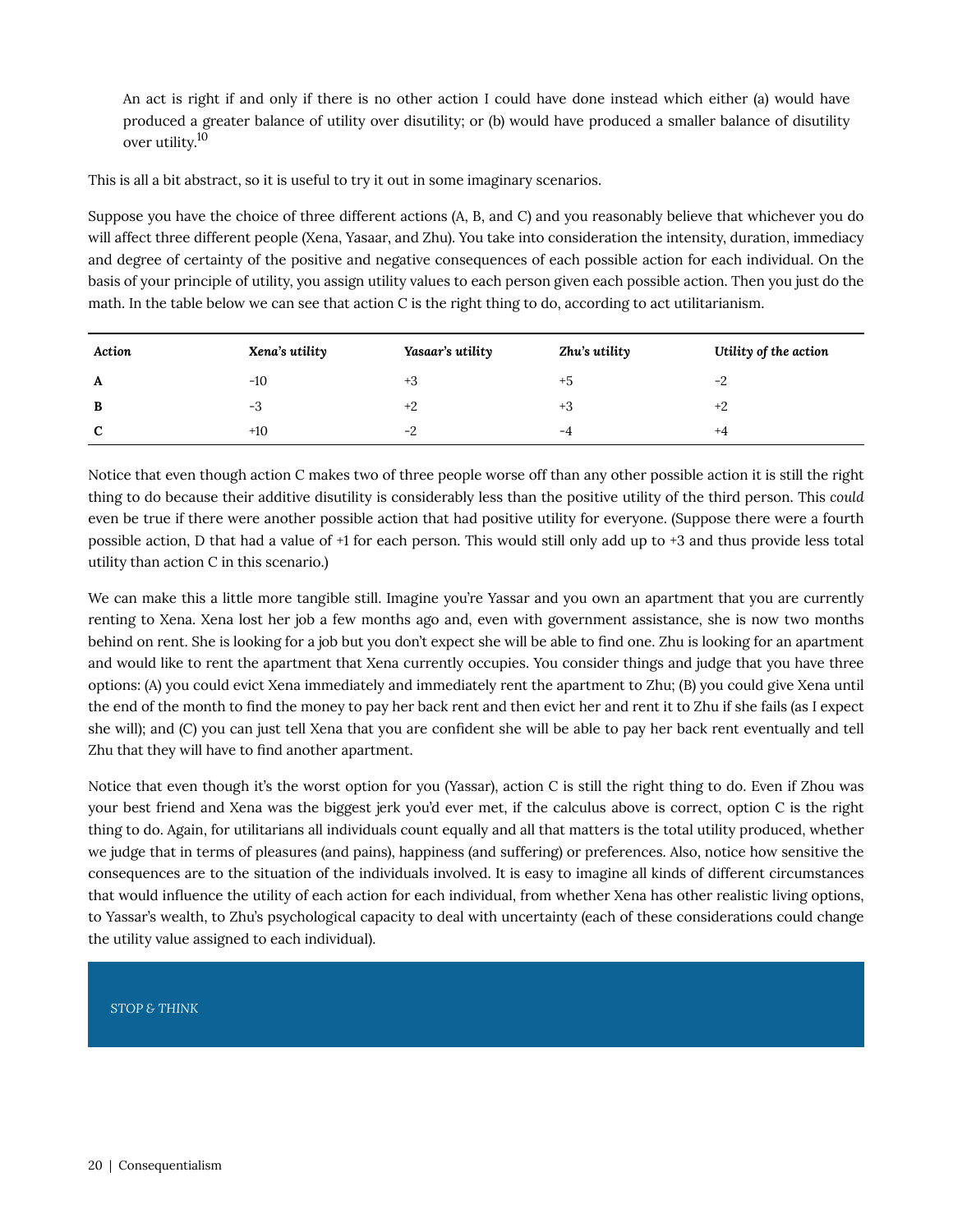**Are there any moral considerations in this situation that aren't captured if we just think about the consequences?** 

What are they?

There are several objections that people have raised to act utilitarianism. First, many people think that there are particular types of action or special relationships that matter, which are irrelevant from a utilitarian perspective. (We'll consider these ethical lenses in sections [3.8](#page-29-0) and [3.10.1](#page-37-0), respectively.) For instance, suppose I have already promised the apartment to Zhou when I'm trying to decide what to do. An act utilitarian will only value keeping this promise insofar as it affects the utility of the possible actions. To be sure, often breaking promises can cause the promise-breaker shame, anguish and anxiety (disutility, on pretty much any principle of utility) and have real negative consequences for the person to whom the promise was made. However, if I have no scruples about breaking promises and Zhou's disutility isn't increased by the additional harm of having a promise broken, then the fact a promise was made is irrelevant to what the right thing to do is for an act utilitarian. If we think that promises matter morally then this appears to be a serious problem for this theory. Similarly, we may think that we have particular obligations to family and friends to watch out for their interests and that these cannot fully be captured simply by thinking about consequences in a totally impartial way.

Another type of objection concerns matters of *justice*. Imagine the following scenario. Suppose you are a police superintendent in a town where a terrible violent crime has been committed and the perpetrator is still at large. The general populace of the community is not only terrified, but they are also very angry at what they consider to be the failure of the police and there are nightly protests that are getting increasingly violent. Although you have no leads, you do a utilitarian calculus where you consider framing one person for the crime. You reason as follows. If no arrest is made thousands of people will suffer in the following ways: many people will continue to live in terror; the riots will continue and many people will be hurt, some even killed; many people's property will be damaged and some of their livelihoods ruined. If I frame a person who has no alibi, then these terrible consequences will be avoided. To be sure, one person will suffer terribly, but this is outweighed by the thousands of people who will be spared any disutility. If the numbers work out, this means that the right thing to do is to frame the innocent person. Also, notice that if I want to harm as few people as possible then I will target someone who is socially isolated and marginalized in the community, someone who likely already experiences significant forms of social injustice. Most people think this is clearly wrong. It is simply unjust to frame an innocent person and even worse if you choose them because they are oppressed. If you are not so sure, imagine that *you* are the innocent person who is framed—after all, utilitarianism is impartial.

Act utilitarianism faces another kind of challenge when we consider the *problem of free riders*. Imagine there is a water shortage in your town. The town council asks everyone to avoid watering their lawns (if they have them) and to take short showers only a few times a week. If most people do this, a catastrophic drought where there is not enough water to drink will be avoided. So, although everyone will experience some unpleasantness if they follow the council's recommendation, it is considerably less unpleasant than what would happen under drought conditions. Suppose you know that your neighbours are very civic-minded and are likely to comply with the order, which means there will be more than enough water saved to avoid the catastrophic drought. Then it doesn't really matter what you do, as the drought will be avoided. Indeed, because you will diminish your own utility by forgoing your two daily 20 minute showers (you don't have a lawn) and because the right thing to do is to maximize utility, it seems you are morally obliged to keep up your high consumption of water, according to act utilitarianism. If people were to find out that you're a free rider this might make them angry (an unpleasant emotion that diminishes their happiness), so to maximize the overall utility you might be required to cover up and lie about your own water consumption. It seems, once again, that an act utilitarian approach is requiring one to behave in ways that are fundamentally unfair and immoral. Notice that this is not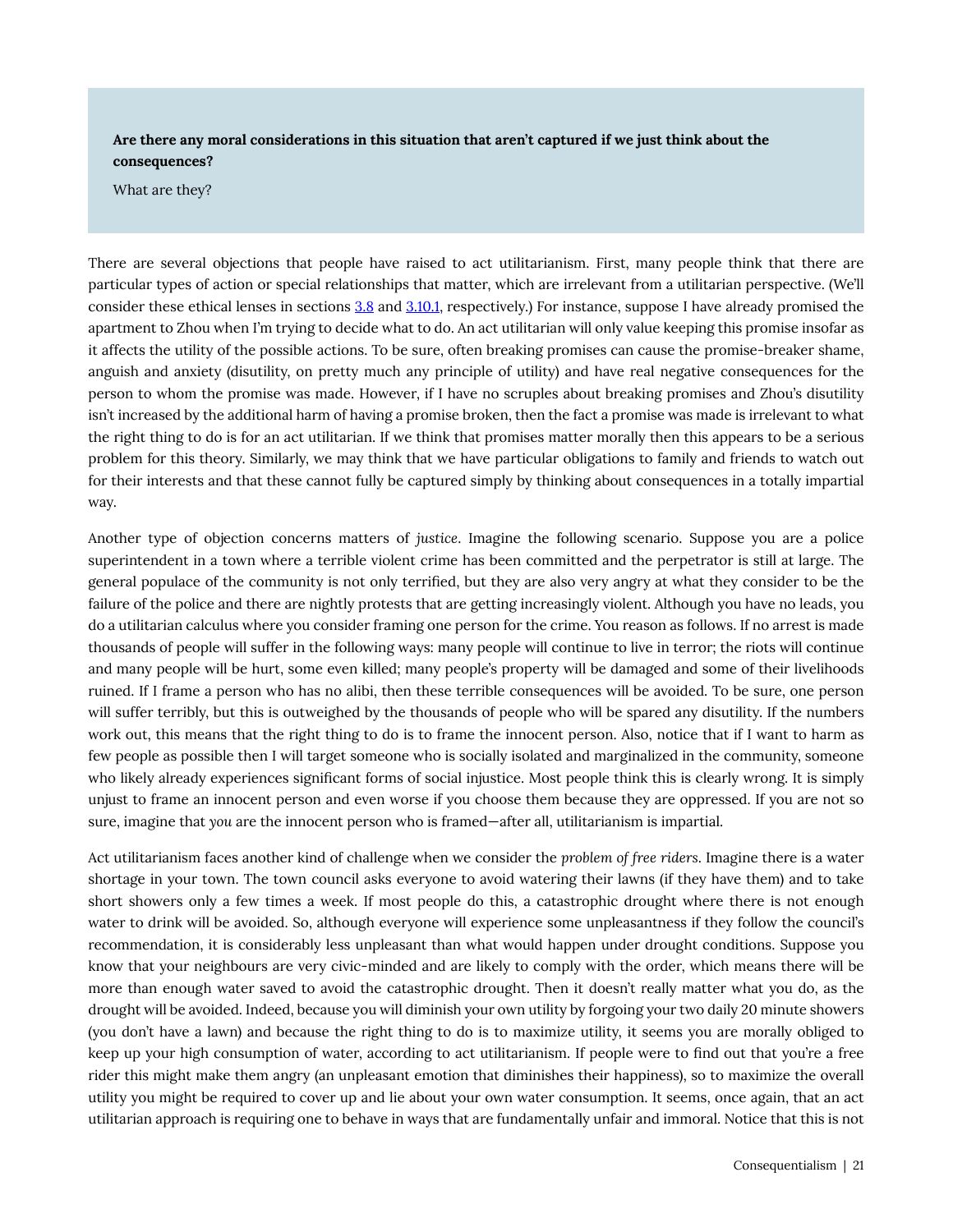the same as the *tragedy of the commons* because we are imagining that not everyone is acting in their own self-interest and attempting to free ride. In other words, it's only the right thing to do, from an act utilitarian perspective, because there is only one person doing it.

#### **7.2.2. Rule Utilitarianism**

Prompted by such concerns, some have proposed a rule-based approach to utilitarianism, *Rule Utilitarianism*. The basic idea is that we need to identify those rules that, if everybody followed them, would maximize utility. Thus, we get a principle like the following (quoting Boetzkes and Waluchow):

An act is morally right if and only if it conforms with a set of rules whose general observance would maximize utility.<sup>11</sup>

At least initially, this version of utilitarianism seems able to address all three of the challenges to Act Utilitarianism outlined above. Obviously, it deals with the free rider problem, but it also seems to deal with the scenario where an innocent person is framed for a crime. After all, if law enforcement frequently framed innocent people they would produce considerable disutility, terrorizing the innocent and ignoring real criminals, letting crime escalate. Even special relationships seem to be saved. For instance, if every parent followed the rule that parents should take special care of their children this would probably maximize utility.

However, some critics have complained that Rule Utilitarianism gives up much of what was really useful about the consequentialist perspective. Consequentialism allows us to consider all the nuances and details of a particular situation. When we use the same set of rules to apply to a wide variety of situations, we may lose some valuable flexibility. Moreover, it becomes difficult to articulate when we should break a rule in order to maximize utility. The theory flirts with absurdity as soon as one tries to articulate rules for when to break rules in order to maximize utility.

#### <span id="page-27-0"></span>**7.3. Final Considerations about Consequentialism**

While there are significant similarities between Mozi's consequentialism and utilitarianism there are also some differences. Perhaps the most significant similarity, beyond consequentialism itself, is that they both emphasize impartiality—that one shouldn't value one's own well-being (or that of those close to us) more than anybody else's. This means that Mozi's consequentialism and utilitarianism suggest that everyone who counts enjoys equal moral status. The key difference is in what these theories value and how they think of the collective. Utilitarians think of the collective simply as the sum of individuals; you determine utility for each person and then add it all up. Mozi values wealth, social order, and community growth as properties of the collective. Consider social order. This is not the property of an individual and so it is not a possible principle of utility. Mozi can directly value social order in his system because the consequences he wants to bring about are the good of society as a whole, not the good of society understood as a collection of individuals.

#### *STOP & THINK*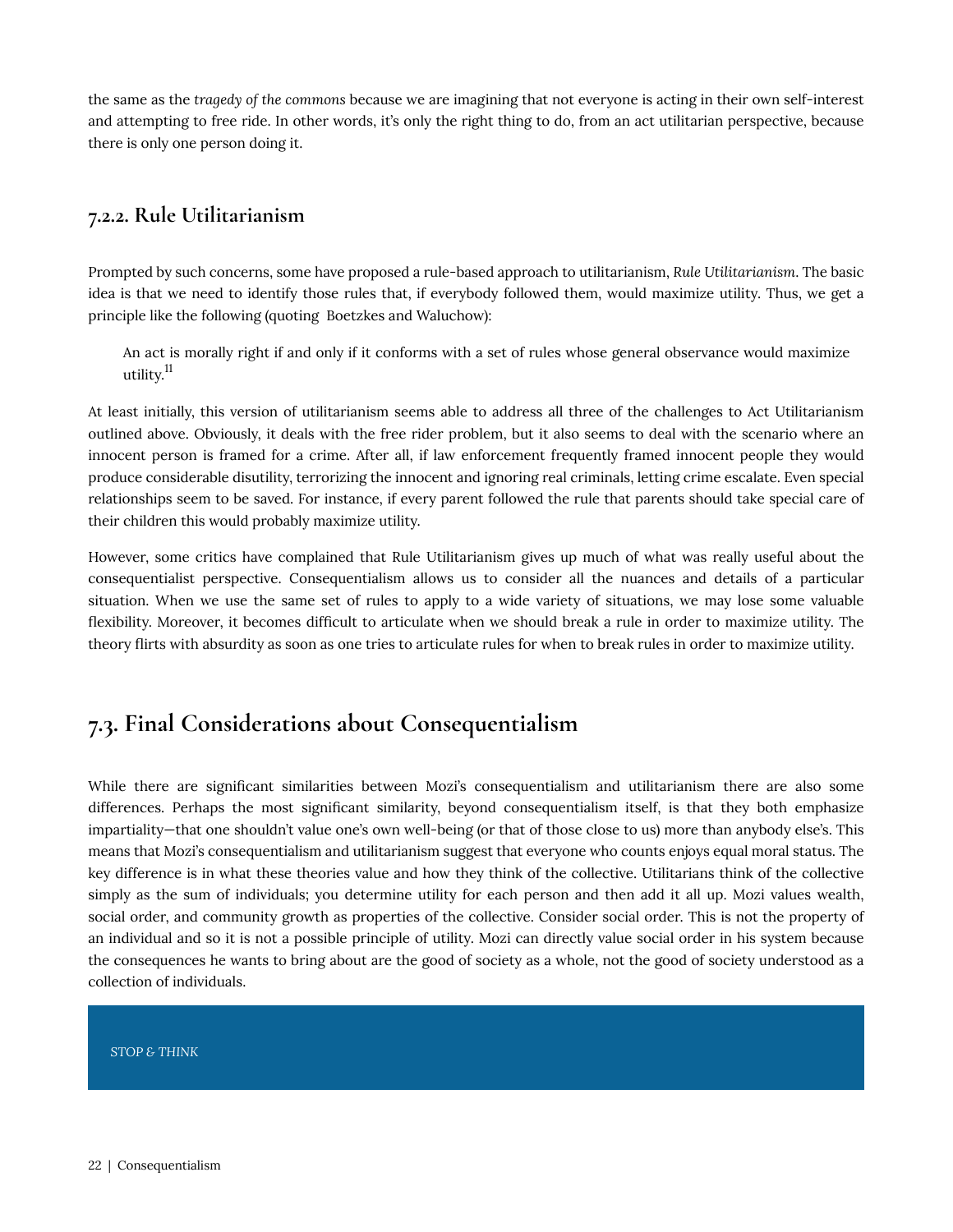**What are the different strengths and weaknesses of the different theories that employ a consequentialist lens?** 

Do you think one is better than the others?

#### Notes

- 1. Chris Fraser, "Mohism," in *The Stanford Encyclopedia of Philosophy*, ed. Edward N. Zalta, (Fall 2020 Edition), [https://plato.stanford.edu/archives/fall2020/entries/mohism/.](https://plato.stanford.edu/archives/fall2020/entries/mohism/)
- 2. Mozi, quoted in JeeLoo Liu, An Introduction to Chinese Philosophy: From Ancient Philosophy to Chinese Buddhism (Oxford: Blackwell, 2006), 110-1.
- 3. Mozi, 114.
- 4. Mozi, 116.
- 5. Fraser, "Mohism," §7.
- 6. Jeremy Bentham, *An Introduction to the Principles of Morals and Legislation*, edited by Jonathan Bennett (Early Modern Texts, 2017), 6, [https://www.earlymoderntexts.com/ assets/pdfs/bentham1780.pdf](https://www.earlymoderntexts.com/%20assets/pdfs/bentham1780.pdf).
- 7. Bentham, 22-3.
- 8. John Stuart Mill, *The Project Gutenberg EBook of Utilitarianism*, 2004, chapter 2, para. 6, [https://www.gutenberg.org/files/11224/](https://www.gutenberg.org/files/11224/11224-h/11224-h.htm) [11224-h/11224-h.htm.](https://www.gutenberg.org/files/11224/11224-h/11224-h.htm)
- 9. Bentham, *Principles of Morals and Legislation*, 144.
- 10. Elisabeth Boetzkes and Wilfrid Waluchow, *Readings in Health Care Ethics* (Peterborough: Broadview, 2002), 12-3.
- 11. Boetzkes and Waluchow, 16.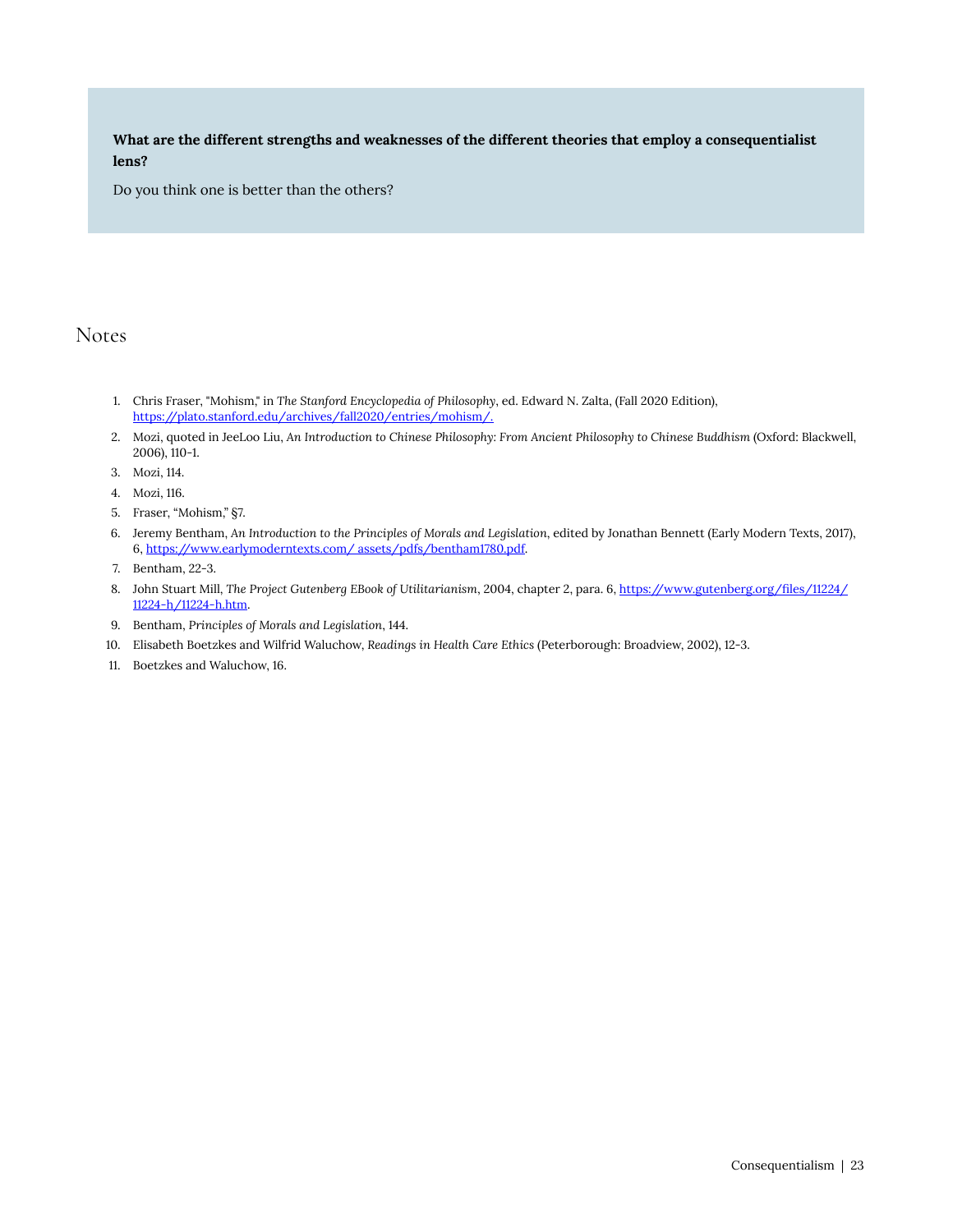# <span id="page-29-0"></span>8. Deontology

The next approach to ethical decision-making that we are going to consider is deontology or duty ethics. With this approach, we focus on the actions themselves and consider whether they are right or wrong. The idea is that we have certain duties, things that we should do, whether because of a prior commitment, our social role, or simply because they are the right things to do. The rightness of an action is determined by the kind of action it is and the motive behind it.

People often contrast deontology with consequentialism. Deontology emphasizes the intrinsic rightness of an action regardless of any consequences, while consequentialism favours bringing about the best ends regardless of the actions required to do so. Realistically, this is a bit of an oversimplification, but this kind of cartoon can help one get a grip on the basic idea before adding more nuance.

Many people think that both approaches are valuable. Consistent with the ethical lens idea, applied ethicists often articulate basic principles at least one of which is deontological and another of which is consequentialist. For instance, research ethics often demands that researchers treat their participants/subjects with respect—a deontological commitment—and also requires that researchers care for the welfare of their participants/subjects—a consequentialist commitment. Because these are fundamentally different ethical orientations, they can conflict. When they do, this is often a sign that an ethical issue is particularly challenging.

One of the tricky things about duties is figuring out how we acquire them and who has which duties. As noted, there are different deontological approaches identifying different sources of our duties. Although the three approaches are not meant to be exhaustive, they capture common ways of thinking about duties.

### <span id="page-29-1"></span>**8.1. Duties Based on Roles**

Perhaps the easiest to understand is the idea that specific social roles come with particular duties. The *Bhagavad Gita*, one of the central texts of the Hindu tradition, touches on this approach to duty. (The *Gita* certainly does much more than this—it is one of the great texts of world literature and broaches multiple fundamental philosophical issues. Here, we merely brush the surface of one of the many important themes in this text.) The *Gita* recounts the story and moral struggles of Arjuna, a prince and hero who must fight a war against his cousins. Arjuna is full of doubt and grief at the idea of killing his kin and the destruction of war more generally but is nonetheless bound by his duty as a warrior and the justness of his cause to take up arms. He asks his charioteer, who is an avatar of the god Krishna, what he should do.

Here we can see Arjuna struggling with two competing duties based on kinds of social roles. First, there is the duty not to kill his kin, the duty he has as a family member. Second, there is his duty as a prince and warrior to save his people from the unjust rule of his cousins. Horrified by the thought of killing so many, particularly friends and family, Arjuna resolves not to fight. Krishna admonishes Arjuna and urges him to change his mind. Among the various arguments that Krishna offers, the one that interests us has to do with Arjuna's social role. Krishna points out that for a warrior there is no higher purpose than a just war. For a warrior, to refuse to fight is to abandon one's duty. $^1$  The role of warrior has within it a duty to fight for the righteous; it is simply tied up with the role.

The idea that specific duties come with specific professions is especially powerful for applied ethics contexts. For instance, a physician has particular duties concerning protecting and promoting the health of their patients and an engineer has particular duties to produce designs that fulfill their functions.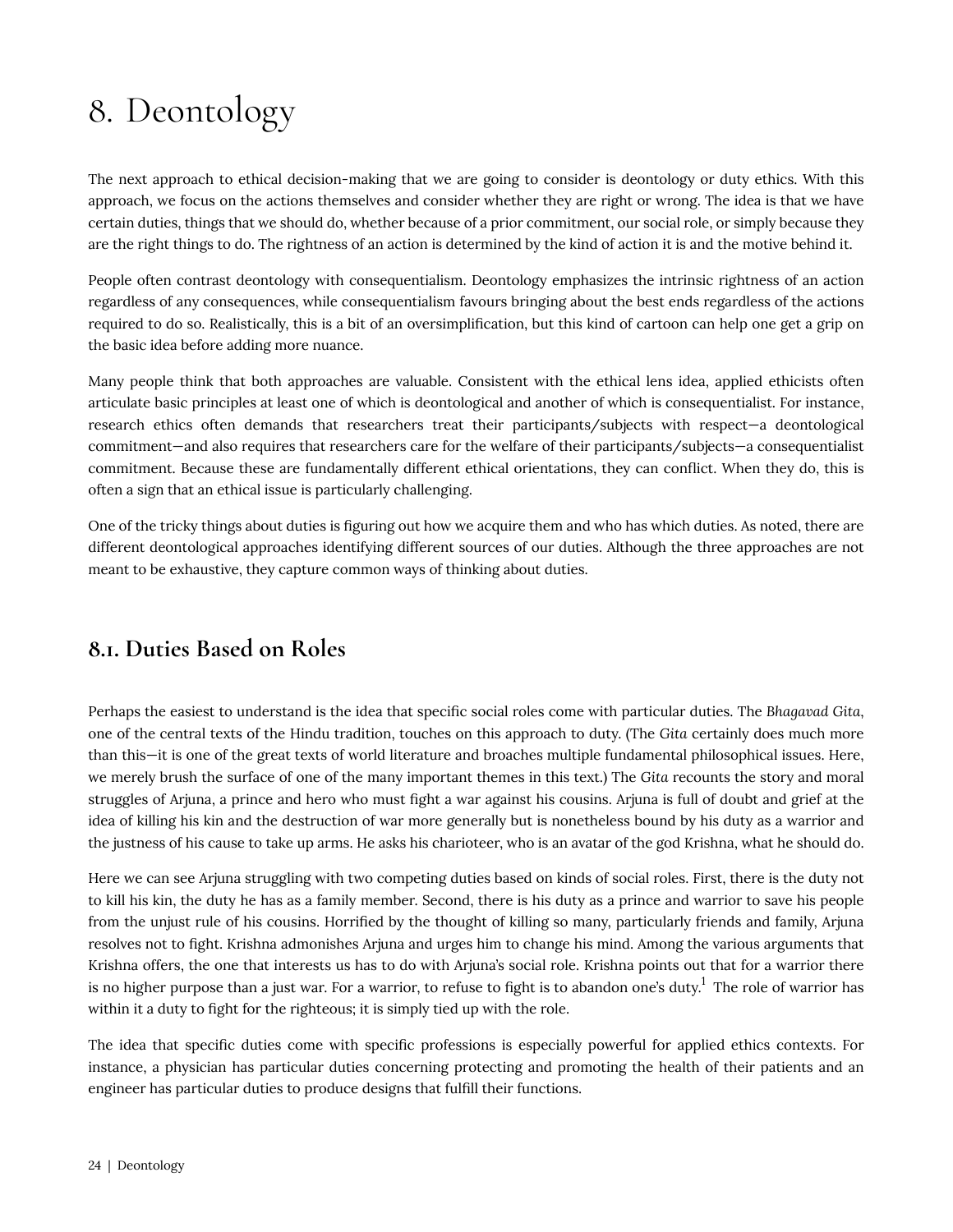What is your ideal job?

**Are there particular duties that someone in that profession has because of the nature of the profession?** 

(Note, not all professions or social roles have these kinds of particular duties so it's important to notice which ones do.)

Many professions come with *fiduciary obligations*. These are duties that come from particular relations of trust constraining how a professional can act on behalf of their client. For instance, lawyers have fiduciary obligations to their clients to act in their clients' interests and as directed by their clients. The specifics of these fiduciary duties are determined by law and professional societies. For instance, lawyers failing in their fiduciary obligations may be disbarred by the relevant law society. Although some professional fiduciary obligations are enshrined in law, others are more nebulous. The key idea for us is that certain kinds of professions or social roles come with duties that are particular to those roles.

#### <span id="page-30-0"></span>**8.2. Duties Based on Past Actions**

Another approach to deontology recognizes that some of our current duties rest on our past actions and the past actions of others. W.D. Ross, a twentieth century English thinker, thought that we have many different types of duty, an important subset of which are backward looking. Consequentialism is limited, Ross thought, because it only concerns itself with the future, not acknowledging the important role of the past in determining what we should do. For instance, Ross suggests that we acquire particular duties when we make promises. As a tangible example, at this moment, Letitia doesn't have a duty to pick up Clarisse at the airport. However, if Letitia had promised Clarisse that she would do so, then she would have acquired the duty to pick up Clarisse at the airport and, concomitantly, the duty to keep her promise. Letitia is doing something wrong if she doesn't do as she promised. The same action—not picking up Clarisse—would not count as a wrong if Letitia never made the promise.

We can also acquire duties from committing harms. Suppose Letitia had promised to pick up Clarisse at the airport and failed to do so. We might think that Letitia has, at the very least, a duty to apologize. If Letitia's negligence led to significant harm—maybe Clarisse had to spend the night at the airport—Letitia acquires a duty to try to ameliorate the harm or correct it. Similarly, if Letitia frequently picks up Clarisse from the airport, we might think that Clarisse acquires a duty too. We would expect her to show gratitude and perhaps reciprocate in some way.

Ross identified three types of duty that come from past actions that fit the duties described in the above scenarios. One type of duty is *duties of fidelity*, which are in effect duties to be trustworthy and keep our promises. *Duties of reparation* are another type of duty. These come into effect when we have harmed or wronged someone. They are duties to repair a situation or otherwise make amends. Finally, Ross also mentions *duties of gratitude*. These arise when others help or support us. We acquire through their actions, a duty to reciprocate or, at least, be grateful for their benefiting us. $^2$  Ross did not suggest that these duties exhaust all the possible types of duty. Indeed, he also suggested we have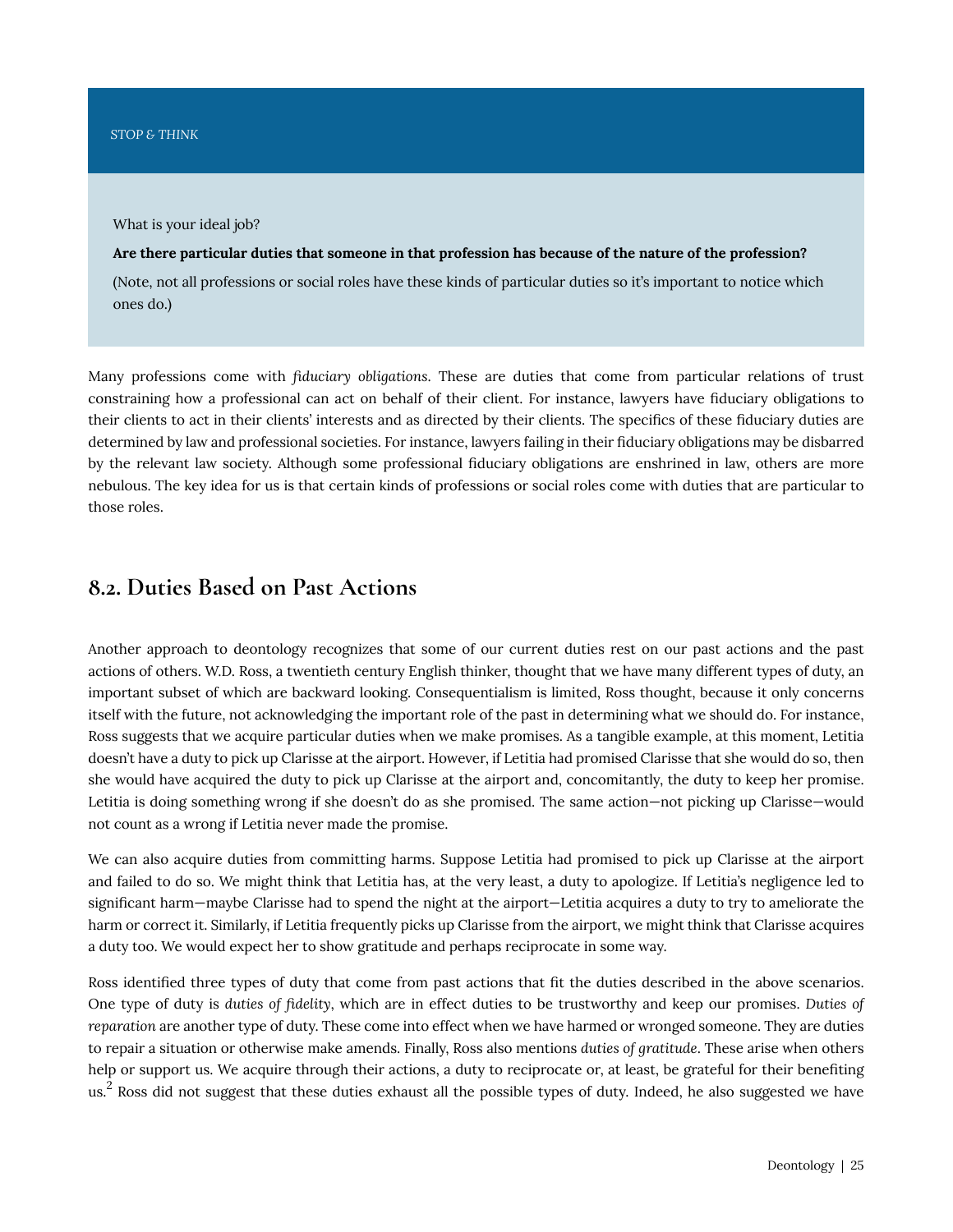forward-looking duties of *non-maleficence* (not harming others), *beneficence* (improving the well-being of others), *selfimprovement*, and *justice*.

Another useful idea Ross offers is that duties are often *prima facie*. Prima facie simply means "at first glance." The idea of *prima facie duties*, then, is that each duty is required *unless* there is some other competing duty that outweighs it in moral force. $^3$  It's easy to see—when we consider Ross's list of duties—why he needs an idea like this. After all, there are many situations where these duties may compete. Think back to the scenario with Xena, Yassar, and Zhou and put yourself in Xena's shoes. On the one hand, Xena has the duty of fidelity, which means she should keep the promise to pay her rent, which is likely explicit in her lease (but would be implicit in renting even without a lease). On the other hand, we may think that her duty to protect her own interests, personal security, and well-being, implied by the duty of self-improvement, means she should try to convince Yassar to let her stay in the apartment, even if she can't pay her rent.

How is one to decide between competing duties? Ross, unfortunately, offers little help on this matter. However, if we treat ethical theories as lenses that help us appreciate the moral contours of ethical life, we might find that other ethical theories can help us weigh these various duties.

### <span id="page-31-0"></span>**8.3. Duties Based on Reason Alone—Categorical Imperatives**

One particularly influential deontological approach was first articulated by the 18th-century German philosopher, Immanuel Kant. Kant believed that we could figure out what our duties are on the basis of reason alone. He called such duties *categorical imperatives*.

A categorical imperative is a fundamental principle of human choice and action. Kant thought that these fundamental moral principles were, in effect, rules hard-wired into our rational minds that we can discover and make explicit to ourselves to better guide our actions. Categorical imperatives can be understood as intrinsic moral duties that we have an obligation to fulfill, irrespective of any desires or goals we might have.

In reality, there may be instances where we do what appears to be the morally right thing but only because it will benefit ourselves. For example, consider a millionaire who decides to donate a proportion of their wealth to charity but only in order to get a tax break. While this seems like a moral action because it benefits a worthy cause, Kant would argue that the action was immoral because it was motivated by the wrong reasons. The millionaire's goal was to get a tax break. They acted for selfish reasons. For Kant, even though the action brought about good consequences, the act itself was immoral because the millionaire was putting their interests ahead of others, in effect behaving as if they had more value or worth than everyone else. To act in accord with a categorical imperative, one must act the right way for the right reasons. It is not justified on the basis that it will achieve some desirable consequence. It is just something you must do. The consequences are irrelevant to determining right and wrong and the only goal that matters is to perform one's moral duty.

The problem is, how do you justify categorical imperatives? Kant was impressed by the fact that humans are both free and rational. He thought that we can use our rational capacities to identify categorical imperatives and then freely choose to follow this moral law. So, he proposed a kind of rational test, commonly referred to as the *first formulation of the categorical imperative*. He suggested that when considering an action, we should articulate the *maxim* that describes that action—basically, the rule we would be following were we to act in this way. $^4$  Then we should ask ourselves, could we will that the maxim be a universal law, akin to a natural law (like universal gravitation or E=mc<sup>2</sup>). In other words, would we want everyone to always act according to this maxim? If not, we shouldn't do it. Kant's test (at least at its best) is a logical one. The question is about whether it is *logically* possible to will the maxim as a universal law.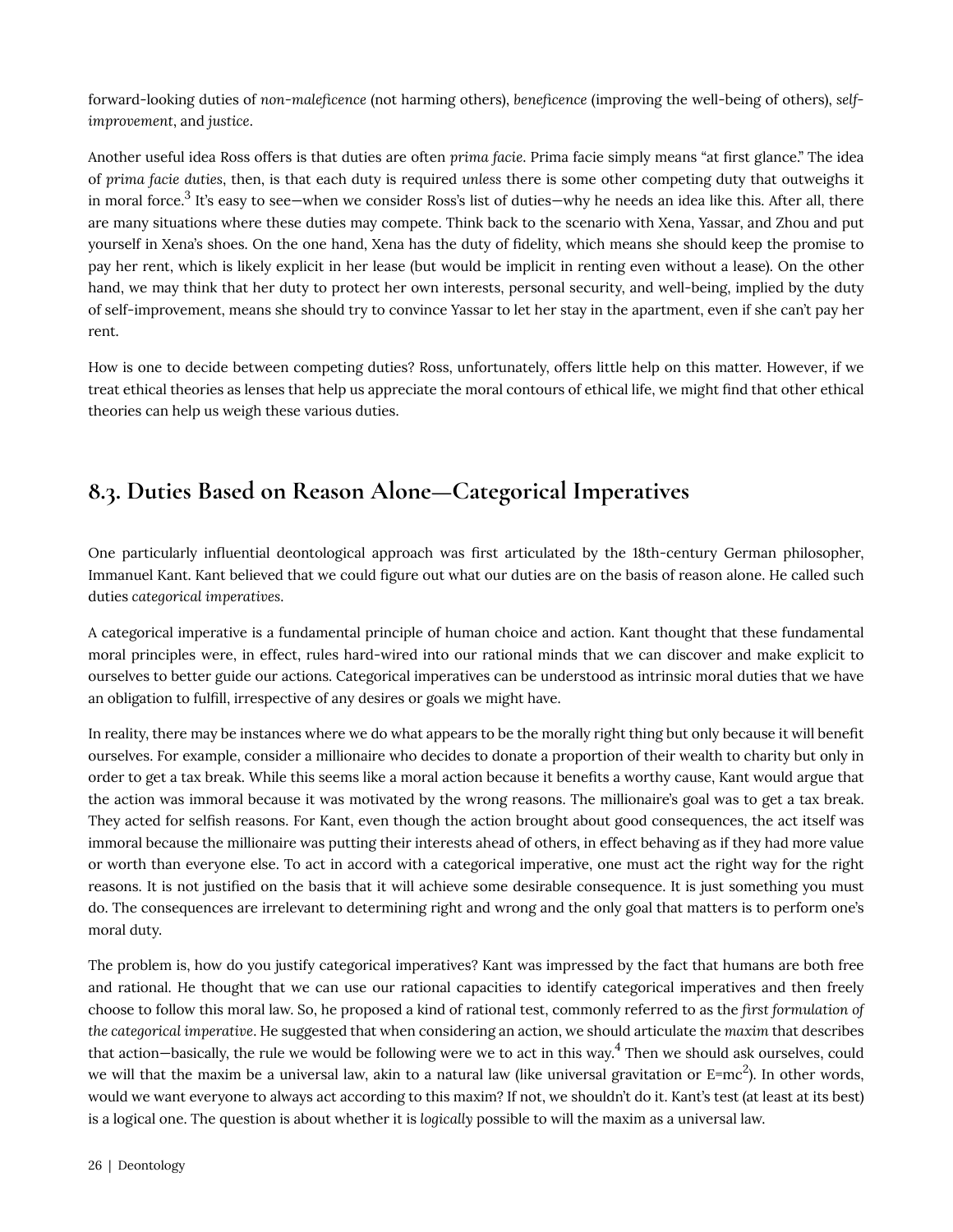Kant considers the following example:

Let the question be, for example: May I when in distress make a promise with the intention not to keep it? …[T]o discover the answer to this question…[I] ask myself, "Should I be content that my maxim (to extricate myself from difficulty by a false promise) should hold good as a universal law, for myself as well as for others?" and should I be able to say to myself, "Every one may make a deceitful promise when he finds himself in a difficulty from which he cannot otherwise extricate himself?" Then I presently become aware that while I can will the lie, I can by no means will that lying should be a universal law. For with such a law there would be no promises at all, since it would be in vain to allege my intention in regard to my future actions to those who would not believe this allegation, or if they over hastily did so would pay me back in my own coin. Hence my maxim, as soon as it should be made a universal law, would necessarily destroy itself.<sup>5</sup>

Thus, according to Kant, the wrongness of lying comes down to the idea that it is impossible to consistently will that everyone would lie when it would be to their advantage because it would create a world in which people who act on this maxim would never succeed in telling a lie. Lying only works because there is an expectation in society that people tell the truth. However, the lying example also fails Kant's *second formulation of the categorical imperative*: we should never treat ourselves or others as merely a means to some end, but always treat others as ends in themselves. Before explaining this, it is important to understand why rationality was so important to morality in the Kantian tradition.

Kant believed that the ability to rationally decide and then freely act was characteristic of moral beings. This capacity for self-governance is called *autonomy*. Autonomous beings are capable of overcoming their inclinations and emotions. They are not simply driven by psychological or biological processes; they can choose to act on the basis of reason. Violating someone's autonomy—treating them as if they are either not rational or not free—is one of the worst things you can do to an autonomous being.

Autonomy, thought Kant, gives beings special moral status—they are "ends in themselves." This is a way of saying that autonomous beings have moral status not because of some other goal, consequence, or value. They have inherent moral worth. As such, Kant believed it is wrong to treat any free and rational being as a mere means to achieving some goal or end. Insofar as we are autonomous beings and we are moral equals, we must never value ourselves over anyone else. This idea, often called *respect for persons*, has been extremely important in philosophy in the European tradition and, arguably, grounds the idea of universal human rights (which we will return to in [4.13](#page-46-0)). To return to Kant's lying promise example, lying violates the other person's autonomy because the other person cannot, with false information, make a rational decision for themselves. If I lie in order to further my own ends, I am treating the other person as a means to my own ends.

Despite the importance of Kant in the legal, political, and ethical traditions of Europe and European settler societies, there are some serious concerns with this approach. First, when it comes to the universal law test (the first formulation of the categorical imperative), it's not entirely clear how to come up with the right maxim. Typically, any given action can be described in a variety of ways and so there are several different maxims that might be used to capture a given act. Suppose you are in the position of the person considering the *lying promise*, described above. However, the reason you are considering lying is because it is the only way you can get some money and, without this money, you will be unable to feed your children and they will starve. You might ask yourself, "Can I will as a universal law the following maxim? When someone's child is threatened with death, they must do whatever it takes to save them." It seems reasonable to think that you can will this as a universal maxim. So, which maxim is the right one to use when you are considering what you should do: the maxim that says to never lie and break a promise, or the one that says to lie only when you cannot feed your children?

Although the challenge of articulating the right action stands, Kant has a clear reply. Any time you lie or break a promise you are doing something wrong because you are failing to respect another person's autonomy, which means that you fail to respect their inherent worth as a person. In the imagined scenario, when you lie to someone, even in order to save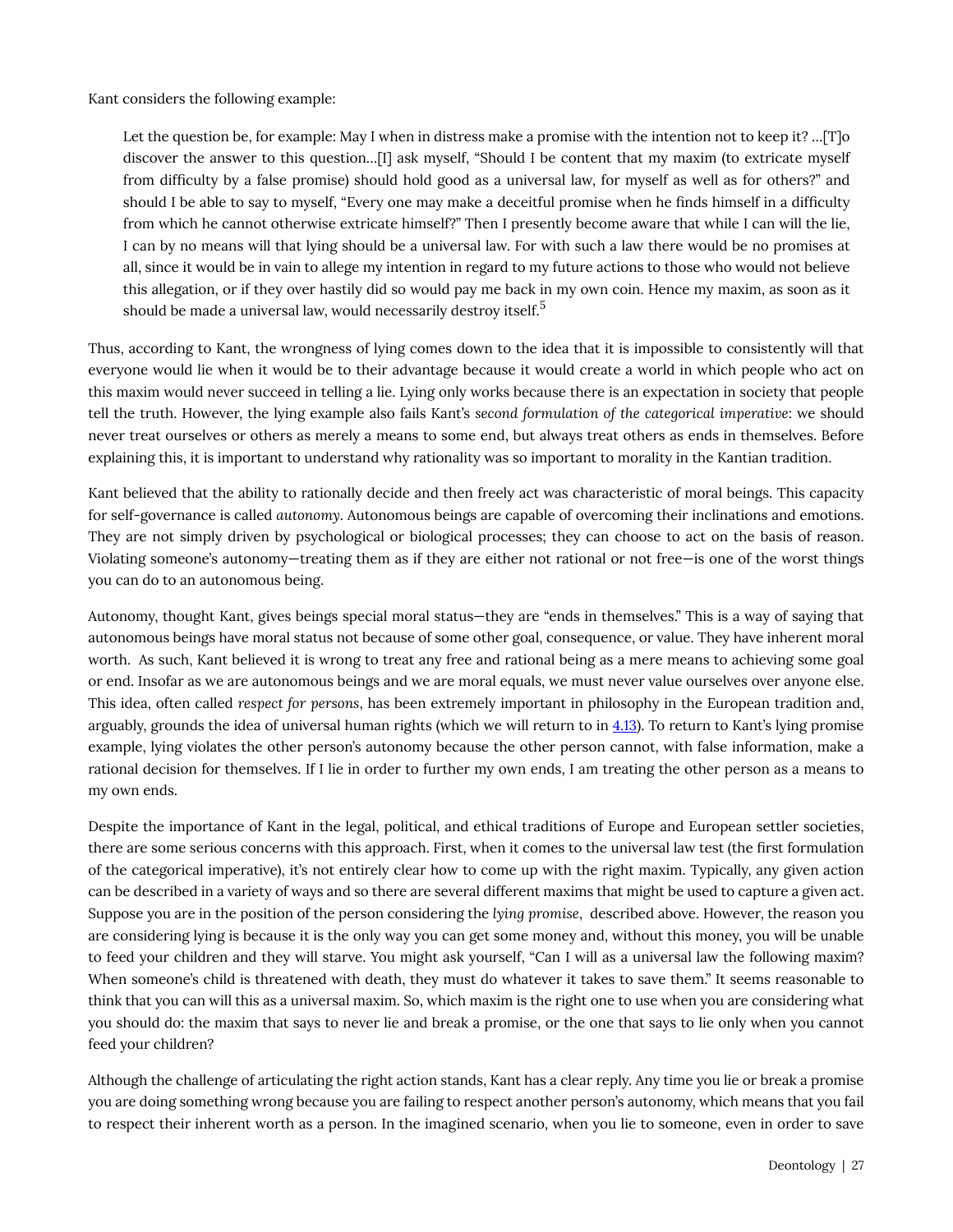your child, you are taking away that person's freedom to use their own rationality to think through what they should do and their own freedom to help you. If there is a good reason for you to get the money despite not having the capacity or intention to pay it back then, as a rational and free being, they are capable of recognising that too. If you lie to them, you are just treating them as a means to getting money and not an end in themselves.

### <span id="page-33-0"></span>**8.4. Final Considerations about Deontology**

While Kantian ethics has dominated discussions of deontology over the last few hundred years in societies that are shaped by the European tradition, it is worth remembering that the idea that we have basic duties is global and ancient. Whether duties are categorical, or are specific to social role, or acquired through previous actions, the view that some types of action are morally required and that the motivations behind actions matter ethically is common.

While both consequentialism and deontology are particularly adept at addressing moral problems when they arise, virtue ethics and relational ethics are more oriented to how to live life well or what makes a good life as a whole. It is to these rather different ways of approaching ethics that we now turn.

Notes

- 1. Stephen Mitchell (translator), *Bhagavad Gita: A New Translation* (New York: Three Rivers Press, 2000), 51-2.
- 2. W. D. Ross, *The Right and the Good* (Indianapolis: Hackett, 1988), 21-2.
- 3. Ross, 18-36.
- 4. It is important to note that when you attempt to follow the first formulation of the categorical imperative, that you try to make the maxim as generalizable as possible. Often, students think that if they create a specific maxim, such as "Can I lie about how good my grandmother's haircut looks if she asks me this Friday?", then it is easy to pass Kant's test. However, this move loses sight of Kant's bigger picture: to identify universal moral principles that should guide any autonomous being to act because the action is intrinsically good.
- 5. Immanuel Kant, *Fundamental Principles of the Metaphysic of Morals*, trans. Thomas Kingsmill Abbott (Project Gutenberg, 2004), Kindle Loc. 283-300.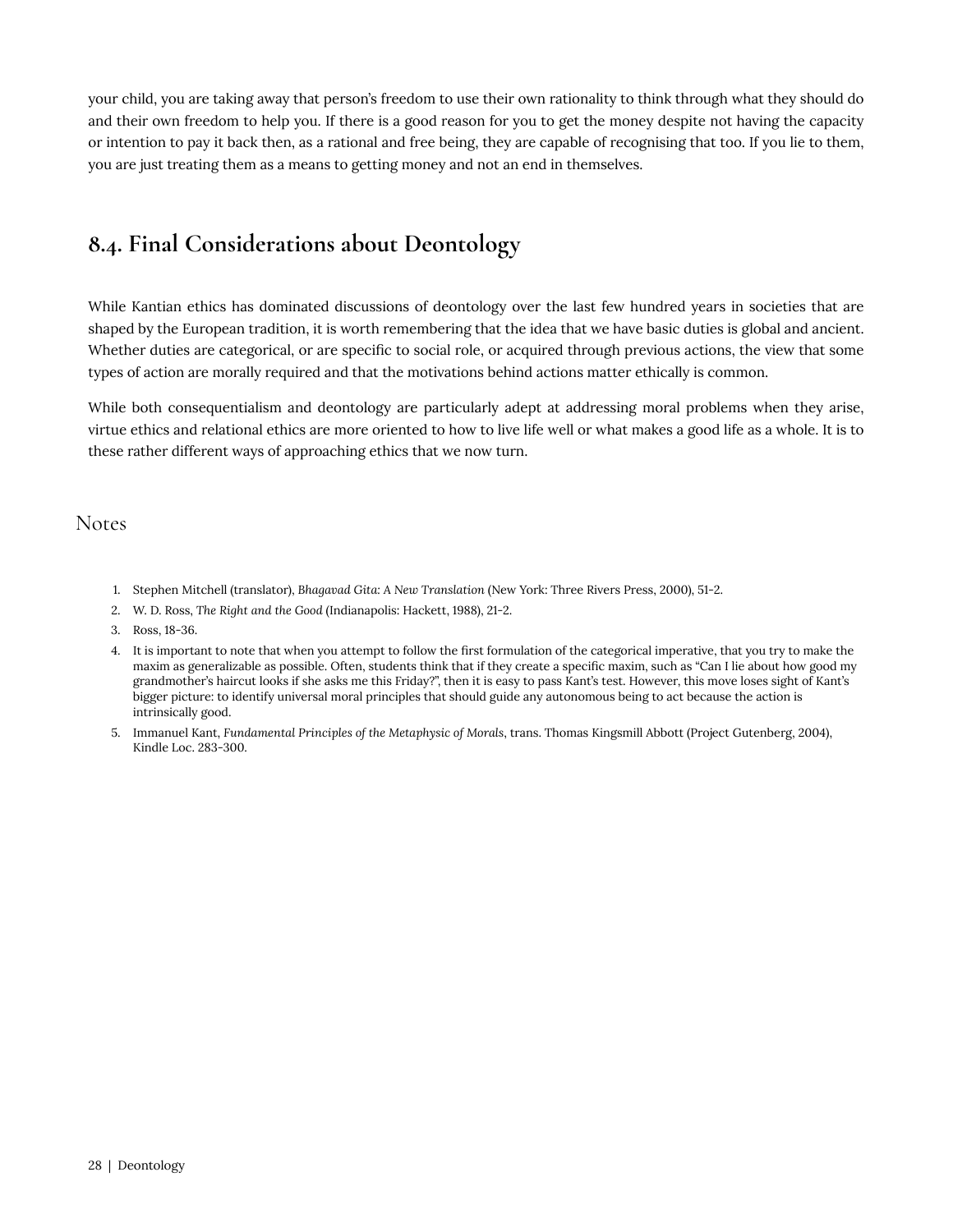# <span id="page-34-0"></span>9. Virtue Ethics

Virtue ethics approaches focus on describing virtues (and vices) and explaining how to develop a virtuous character and live a good life. While acting in the right way and bringing about good consequences matter, developing a virtuous character is the central concern. The idea is that if one has the right kind of character, then one will, as a result of this, do the right things and good consequences will follow.

As with consequentialism and deontology, we can find versions of this approach in many different cultural traditions. Arguably, whenever someone tells a story about an exemplary human being with the clear implication that others ought to behave like this exemplar, they are engaged in a kind of virtue ethics. Although philosophers have different ways of identifying virtues and characterizing the good life, virtue approaches tend to have a set of things in common. They all recognize that developing a good character takes training and practice. The disposition to be good is, in effect, a habit of behaving well. Good habits are acquired by repetition, whether we repeat these actions mindfully or simply by inclination, just as bad habits are acquired by repeatedly behaving badly. Thus, many virtue ethicists emphasize the importance of education and having a social environment that supports the acquisition of virtue as well as discussing how those of us who want to be better people can shape our own characters.

### <span id="page-34-1"></span>**9.1. The Good Life, According to Aristotle**

The most famous virtue ethicist in the European tradition is Aristotle (384–322 BCE). His book, *The Nicomachean Ethics*, begins by identifying the good as that which people pursue for its own sake. While we can see that many people pursue things like pleasure and wealth, these are not the kinds of ultimate ends that Aristotle has in mind. After all, wealth is only an *instrumental good* as it merely provides a means for obtaining things that we hope will make us happy but does not provide happiness directly (or particularly reliably). Similarly, pleasure is often a sign of the good—particularly for virtuous people who take pleasure in acting virtuously—but it is not itself good. Aristotle believed that what we pursue is happiness and a happy life is the ultimate good that humans seek. Although we have used the term "happiness," this isn't a perfect translation. The Greek term Aristotle used is "*eudaemonia*," which is variously translated as happiness, flourishing, and well-being. (The BBC has a nice little video about *eudaemonia* and Aristotle's ethics, which you can view [here.](https://www.bbc.co.uk/programmes/p02n2bhz))

It is important to understand that Aristotle is not just saying that if you follow the virtues, then you will experience happiness. (This is one of the reasons why many translators prefer the term "flourishing" as a translation of *eudaemonia*.) Eudaemonia is nothing other than living virtuously, functioning well as a human being over a continuous period of time by consistently doing the right thing. From eudaemonia positive and appropriate emotions flow. Emotional responses, like virtuous character traits, are acquired through habit and though they should not override reasons, Aristotle believed they had an important role in our moral lives.

Aristotle had a very particular account of the virtues, each one of which he thought was situated between two vices—one of excess and the other of deficiency. So, for instance, Aristotle thought that the virtue of courage is a middle way, between the vices of cowardice and recklessness. He has a long list of virtues with their attendant vices, and even with its length, there is little reason to think his list is exhaustive.

Although we may wonder if this account of virtue accurately captures the character of all virtues and vices, careful consideration of some cases shows its usefulness. One of the virtues Aristotle considers is *proper pride*, what we might think of as appropriate self-regard. Someone with proper pride thinks themselves worthy and is worthy; they make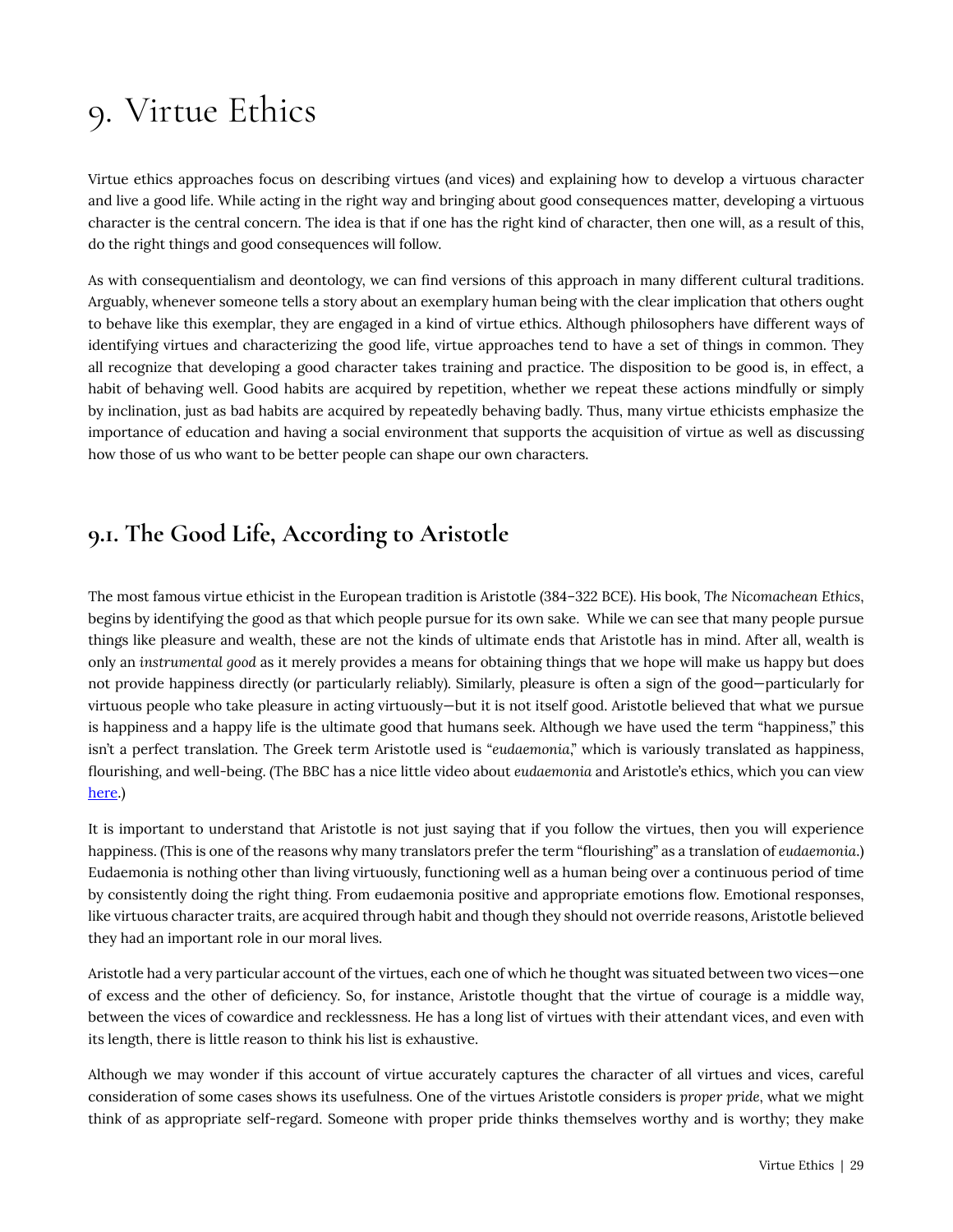claims to appropriate treatment by others in accord with their merits. Thus, Aristotle notes, pride is a kind of "crown of the virtues" as one must have already achieved great things to properly feel it. This virtue sits between the excess of *vanity*, where one believes that they deserve more than they truly merit, and a vice of *false modesty* or inappropriate humility. Both of these vices reflect a failure to accurately appreciate one's own merits. Such failures may lead one to act badly because one has over-estimated one's capacities, in the case of the vanity, or fail to act at all, as in the case of the inappropriate humility.

Similarly, anger can be virtuous or vicious. Aristotle identifies the good-tempered person as someone "who is angry at the right things and with the right people, and further, as [they] ought, when [they] ought, and as long as [they] ought." $^2$ This rests between the vices of being hot-tempered—where one easily angers, directs one's anger at the wrong targets, or is sulky or vengeful—and a deficiency where one doesn't care about anything at all or is willing to accept abuse of oneself or others.

The thing to notice in these examples is that there isn't a rule that will tell you how to be courageous, how to have proper pride, or how to feel and express appropriate anger. Nor is there an ordering of virtues and vices that tells you which virtues are more important than others. Indeed, the appropriate action in any given situation is often particular to that situation. What we can say is that the virtuous person will act well no matter the situation and will, by so doing, flourish and live a successful, happy life.

### <span id="page-35-0"></span>**9.2. The Good Life, According to Buddhism**

A number of contemporary thinkers read Buddhist ethics as a type of virtue ethics. One of the complications here is that even if we concede that much of Buddhist ethics addresses the acquisition of virtuous ways of thinking and acting, it starts with a big dose of consequentialism. Like Aristotle's ethics, Buddhist ethics begins with an observation about human lives. Indeed, this insight about the nature of life is Buddhism's first noble truth: Suffering is an inescapable part of life. The Buddha is thought to have said:

…[B]irth is suffering; aging is suffering; sickness is suffering; death is suffering; sorrow and lamentation, pain, grief and despair are suffering; association with the unpleasant is suffering; dissociation from the pleasant is suffering; not to get what one wants is suffering... $^{\cdot3}$ 

Having recognized this, the aim of Buddhism is really about figuring out how to live so as to minimize suffering—clearly a consequentialist goal.

However, the guidance that Buddhism gives for achieving this goal focuses on the cultivation of ways of thinking and behaving that fit the model of virtue ethics. For instance, the second noble truth identifies the source of suffering as what are, in effect, vices. The central vice identified here is *attachment*. Attachment includes things like greed and lust but more generally refers to craving or desire for things. Along with attachment, ignorance and hatred constitute the 'three poisons' that tend to give rise to suffering. So, dispositions to dismiss or be indifferent to the truth, despise and harm others, or constantly acquire or desire more things are serious character flaws.

The third noble truth just makes the obvious point that you can decrease suffering by renouncing or rejecting what gives rise to it. In terms of the three poisons, instead of ignorance one should pursue wisdom, instead of hatred one should cultivate loving kindness, and instead of attachment, one should practice a selflessness and generosity.

The fourth noble truth further specifies the practices that the virtuous person should pursue to reduce suffering—the eightfold path. These are, in effect, a basic guide to living in a way that reduces suffering, both for yourself and everyone else. Two parts focus on wisdom. The first is right view, which is the effort to gain the correct view of reality. The next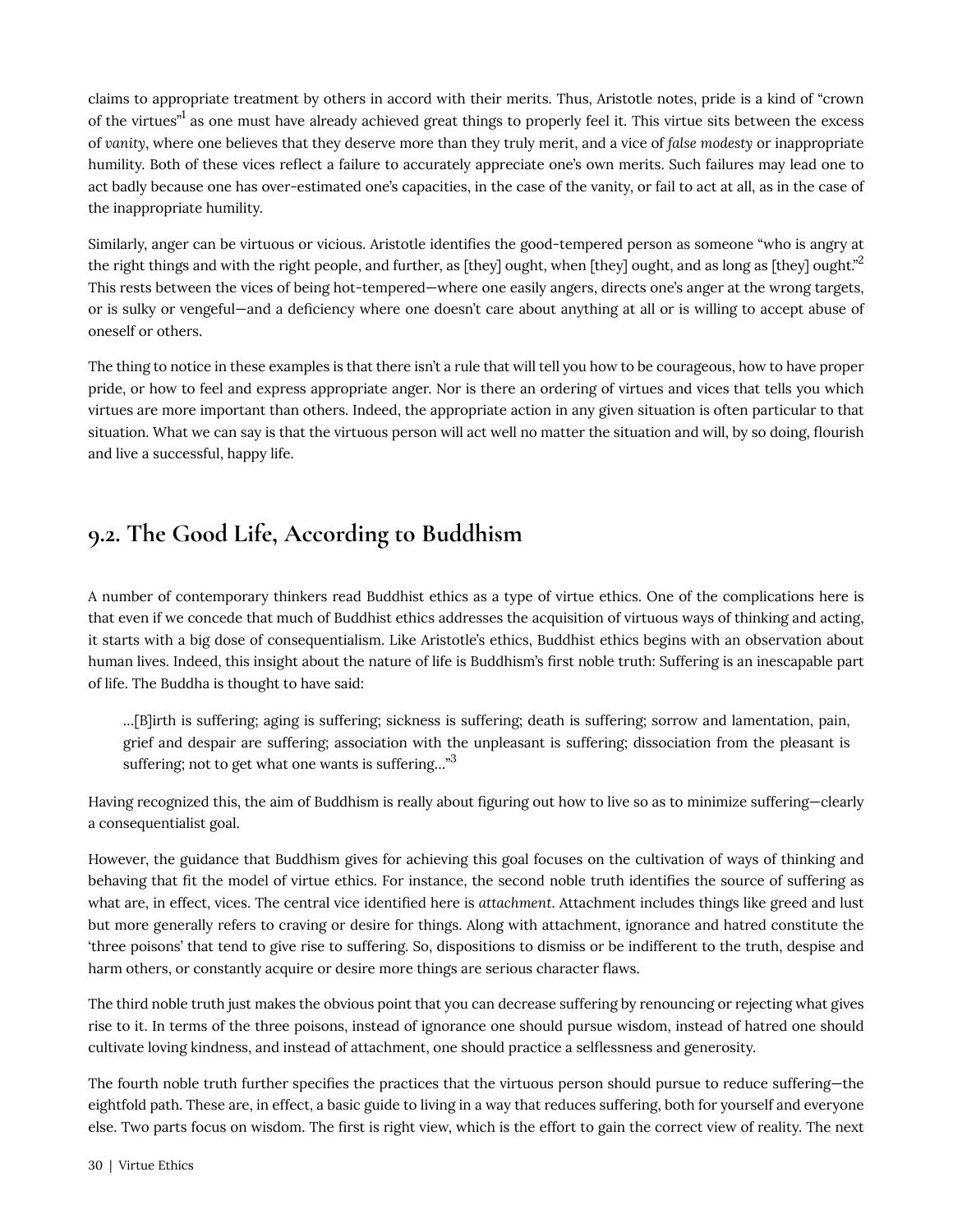is right intention or thought, which, for Buddhists, means cultivating compassion for all sentient beings. The next four focus on conduct. Right speech favors telling the truth over lying and slander and speaking kindly and usefully rather than using abusive language or engaging in gossip. Right action and right livelihood basically require one to find ways of living that don't promote suffering, and right effort recognizes that this kind of virtuous conduct requires self-discipline. The final two parts of the eightfold path concern mental discipline. Right mindfulness requires cultivating an awareness of all one's activities and thoughts, while right concentration is the reflection on and internal investigation of one's thoughts, which is associated with meditation.<sup>4</sup>

Again, the BBC has rather a nice little video encapsulating the Four Noble Truths of Buddhism and you can find it [here.](https://www.bbc.co.uk/programmes/p02mrlbg)

### <span id="page-36-0"></span>**9.3. The Exemplar of a Virtuous Person**

Often virtue ethics approaches offer an ideal or exemplary person as a kind of role model to emulate. Similarly, we tell stories about vicious people to understand how their lives can go awry so that we do not make the same poor choices that they did.

*STOP & THINK* 

Who to you exemplifies a good person who is living well?

**What are their virtues?** 

Can you recount a story about them that reveals their virtuous character?

Such exemplars redirect ethics from the individual actions and moral dilemmas that are, typically, the focus of consequentialism and deontology to a more holistic way of thinking about a moral life.

Notes

- 1. Aristotle, *Ethics*, trans. J.A.K. Thomson (London: Penguin Classics, 1976), 1124a, 1.
- 2. Aristotle, 1125b, 32-3.
- 3. John M. Koller, *Asian Philosophies*, 5th ed. (Upper Saddle River: Prentice-Hall, 2002), 53.
- 4. Koller, 59-61.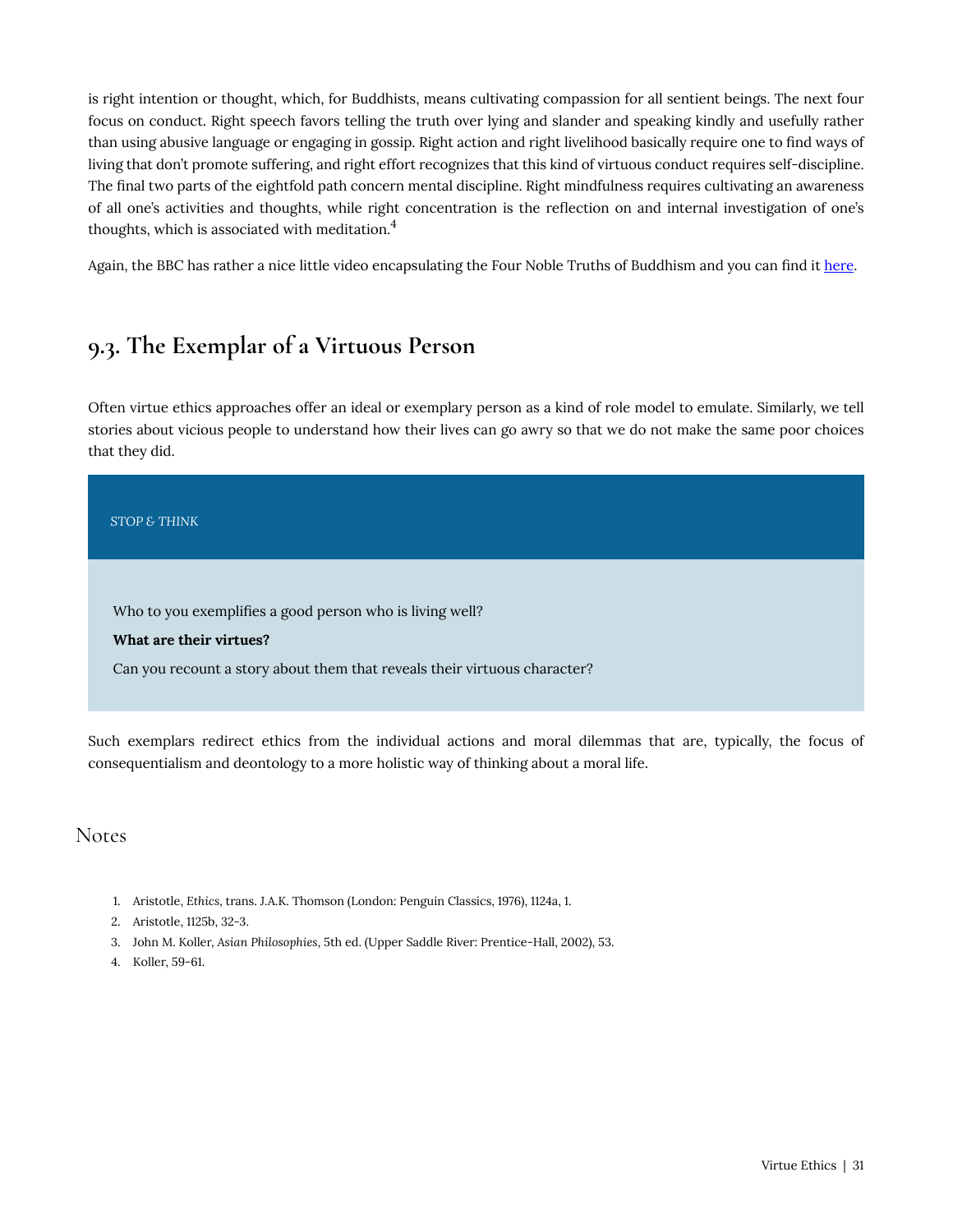## <span id="page-37-0"></span>10. Relational Ethics

Whereas virtue ethics tends to consider how *individuals* can be perfected or perfect themselves, relational ethics begins from the idea that nobody is truly self-made. All relational ethics starts with a particular view about who we are, how we live, and the nature of human psychology that emphasizes relationality. The idea is we all are who we are through our relationships and so ethics needs to value and pay attention to these relationships. Different traditions take different approaches to thinking about which relationships create and constrain our moral lives.

We begin with feminist ethics, which was developed in reaction to the ethical traditions of Europe—especially Utilitarianism and Kantianism and, to a lesser extent, Aristotelianism—as well as the political discourse on rights that arose out of these theories (discussed below in section  $4.13$ ). In the 1970s and 80s, many feminists noted that the traditional European accounts of ethics seemed to assume that ethical actors were all independent and self-made. They argued, first, that people vary significantly in their degree of dependency and, in fact, nobody is truly fully independent and, second, that inequality shapes many people's lives and severely curtails their choices in ways that are ethically relevant. We are going to think about this first kind of relational ethics as focussing on personal relationships and this second kind of relational ethics as focussing on political relationships.

Then we turn to ethical approaches that foreground communal relationships. These are less concerned with power than the kinds of relationships that we will consider under the moniker "political." This approach can be understood through the African idea of *ubuntu*, which places the community at the centre of moral decision-making. Finally, we will consider relational approaches that go beyond human relationships to *all our relations* and *seven generations*, including those in the *more-than-human* world. This is an ethical framing that is common in traditional Indigenous ontologies and value systems throughout North America.

#### <span id="page-37-1"></span>**10.1. Focus on Personal Relations**

When feminist philosophers began to engage ethical theory in the 1970s, they noticed that the then dominant approaches to ethics—Utilitarianism and Kantianism—seemed to assume that the goal of ethics was to adjudicate conflicts and facilitate decision-making in the public sphere. By this, they meant that ethics seemed only to capture issues that arose outside the home with parties who were mature, independent, impartial adults. The private sphere—i.e., home life, which is characterized by relationships of dependency and partiality—was simply not addressed. The feminist critique was twofold. First, ethics needs to address the importance of personal relationships in our lives. Second, humans are, in fact, thoroughly relational beings and the idea that anyone is *self-made* is simply a myth. Minimally, all humans require huge amounts of care and education at the beginning of our lives if we are to develop into capable adults, and, throughout our lives, we depend on others looking after us or helping us with various activities—from helping us secure work to addressing our most intimate personal needs.

This gave rise to a distinctive ethical approach called *care ethics*. Care ethics recognizes that relationships of care, for instance parents caring for young children, cannot be captured by the ethical theories that have dominated European and settler traditions. After all, young children are not autonomous in a Kantian sense as they do not have the capacity to reason, nor do they have the ability to overcome their inclinations. They are also extremely vulnerable; so, we may have special obligations to our own children because of their vulnerability and because we are in a unique and specific relationship of care with them. Perhaps most importantly of all, the ethical relationships that parents have with their children, indeed that all of us have with family members more generally, are emotional relationships. Caring for a child requires, not impartiality, but rather a thoroughly partial emotional investment in the life and wellbeing of the child.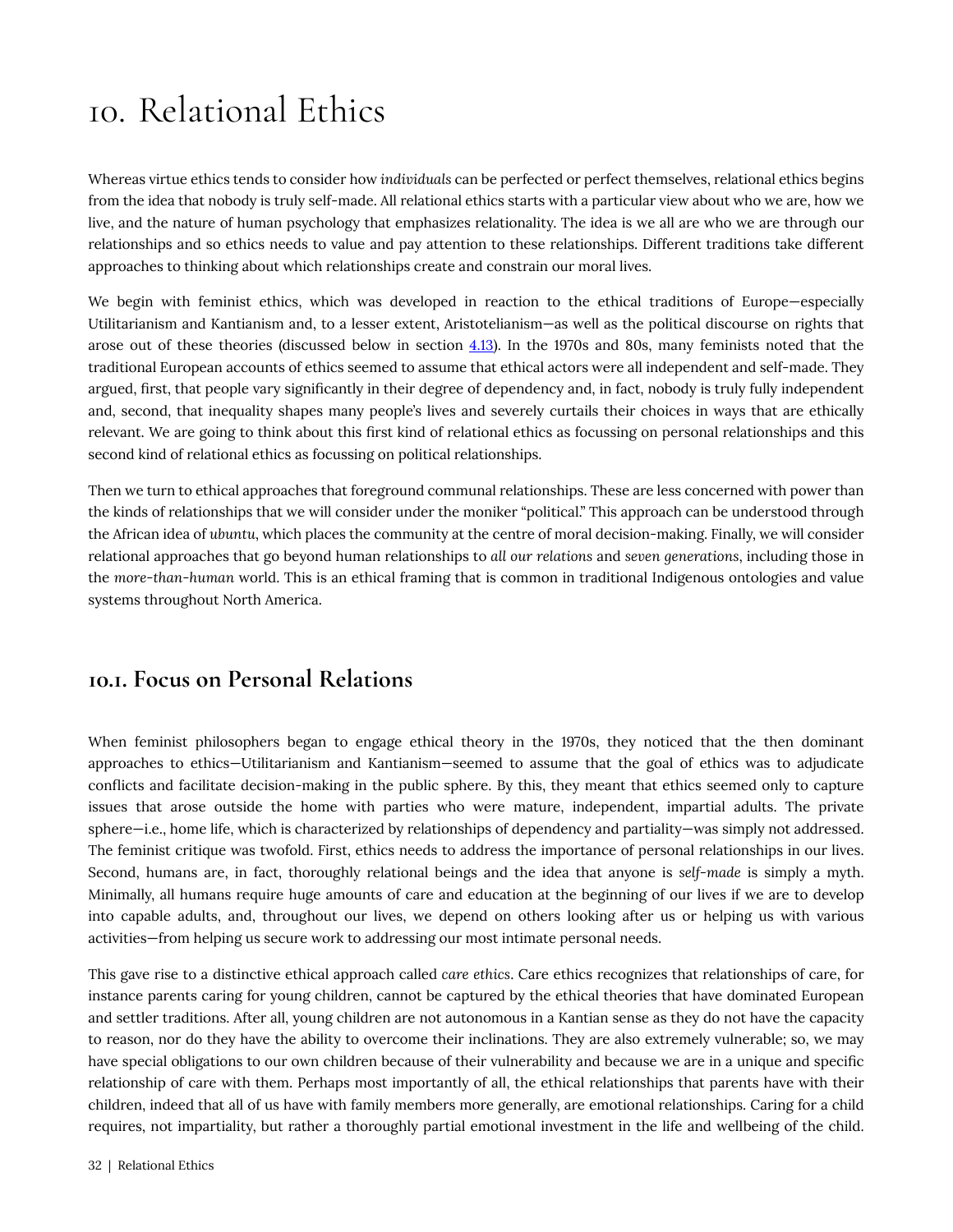Love and care are not incidental to these relationships or a fortunate consequence of them; they are the very stuff of them.

A similar idea can also be found in ethics in the tradition of *Kongfuzi* (or Confucian ethics). *Confucianism* emphasizes that we learn how to be good people through our relationships with our family members, particularly our parents. We learn the moral emotions, such as love, through loving our parents. The respect and love that we have for our parents is, in effect, the root for the love and respect that we show to other people as adults. In this way, Confucians believe that the capacity for humaneness, our moral concern for humanity generally (*ren*, sometimes translated as humanheartedness $^{\rm l}$ ), emerges through our personal filial relationships. $^{\rm 2}$ 

#### <span id="page-38-0"></span>**10.2. Focus on Political Relations**

Although relational ethicists who focus on personal relations often emphasize the positive ways in which these constitute us, it is important to remember that families can be places of inequality and terrible suffering. Children are not only in need of care from their parents but are extraordinarily vulnerable to abuse and neglect. In patriarchal cultures, wives are often seen as subordinate to their husbands and have their freedom curtailed and their interests and needs overlooked or marginalized. Daughters are often similarly devalued.

These patriarchal views of women extend beyond the home. This makes it more difficult for women to leave abusive domestic situations and find better lives elsewhere because they are frequently seen as incompetent or incapable of filling any roles other than those traditionally assigned to women. Moreover, they may have internalized these patriarchal views so that they see themselves (and other women) as being properly subordinate to men and unfit for anything but traditional feminine roles. Such assumptions make it extremely difficult for women to succeed in various professions where they may be assumed to be deficient in virtues associated with men—such as rationality, morality, strength, and competence. Because, in a patriarchal culture, traditional women's roles—including essential, skilled care labour, such as growing or obtaining and cooking food, cleaning, and childcare—are devalued, men often refuse to take on care labour as they find it demeaning or lack the relevant skills. The feminist slogan, *the personal is political*, refers to the way in which inequality in our personal relationships scale up to produce inequality in our society and inequality in our society scales down and affects almost every aspect of our daily lives .

Early feminist theories addressing the injustices of patriarchy were often criticized for only voicing the perspectives of straight, white, Anglo, settler, middle-class women without disabilities. Many of the women overlooked by these theories pointed out that they often experienced inequality quite differently. For instance, some suggested that poor women enjoyed greater equality with poor men than middle-class women did with middle-class men but greater inequality overall. Poor women did not long for access to the public sphere of work outside the home as they already worked outside the home, albeit often for wages significantly lower than men's wages. Many women maintained that much of the discrimination they faced had more to do with their racial or ethnic identity, their class, their sexuality, or their disability status than their gender. Moreover, not infrequently, this discrimination was enacted or exacerbated by more privileged women, some of whom claimed to be feminist.

US legal scholar, Kimberlé Crenshaw, coined the term *intersectionality to capture this idea.<sup>3</sup> She recognized that* in societies that have multiple axes of oppression—such as racism, colonialism, ableism, hetero- and cissexism, and classism—people who belong to more than one oppressed group often experience oppression in distinctive ways that are highly particular. These patterns of oppression can be difficult to predict and understand from the perspective of those who do not share similar social positionings and experiences.

If we are committed to equality for all, we must pay attention to intersectional issues. This type of analysis draws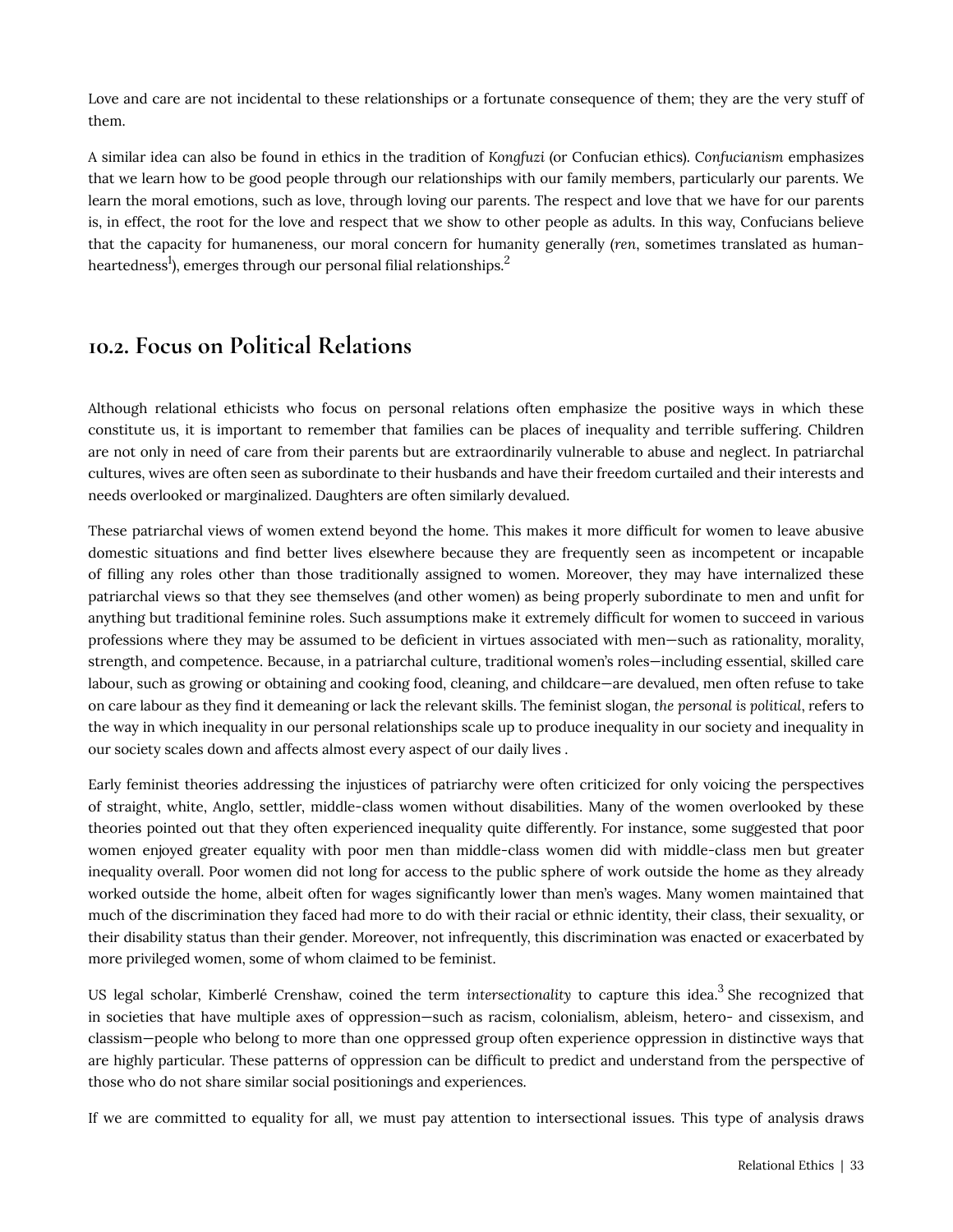attention to the fact that we are all located in complex webs of social power and privilege. While in an ideal world we might be able to treat everyone (outside our friends and family) impartially, in societies that are structured by patterns of injustice and inequality that disadvantage particular groups, we need to take the reality of these political relationships into account when we are making ethical decisions.

Because it is often difficult for those who are privileged in a certain respect to understand the true challenges and restrictions of those who aren't, it is particularly important to have people who experience oppression involved in decision-making about policies intended to address that oppression. Disability rights advocates coined the phrase "nothing about us without us" $^4$  to capture this idea. This is not only a call to inclusion but also a call to those allies who wish to support their cause to exercise humility—a warning that well-intentioned paternalism can actually exacerbate harms and inequality and undermine the autonomy of those whom one wishes to help. Understanding how the complex political relationships that we have with each other inform various ethical challenges and dilemmas is key to this relational approach to ethics.

### <span id="page-39-0"></span>**10.3. Focus on Communal Relations**

While political approaches to relational ethics draw attention to the many social and political differences between us, communal approaches tend to focus on the collective. Collectivism is quite common in ethical theories outside the European tradition (indeed, we have already seen a version of it with Mohism in 3.7.1) and is often part of a critique of that tradition. The concept of *ubuntu* is a good example, as it both rejects European individualism and has been employed as a post-colonial ethical anchor for rebuilding more just communities and positive relationships in societies recently freed from colonial oppression.<sup>5</sup> In South Africa's Truth and Reconciliation process, set up to document and deal with the appalling human rights abuses that happened under apartheid, ubuntu has been an important principle that has shaped how this process of restorative justice has been understood.<sup>6</sup>

Although, as South African jurist, Yvonne Mokgoro notes, ubuntu is not easily definable, particularly in a foreign tongue, $\dot{\ }$ there are, nonetheless, a number of sayings and stories that point to the central idea. *The Report of the Truth and Reconciliation Commission* quotes Ms. Susan van der Merwe, whose husband was murdered in 1978:

The Tswanas have an idiom which I learned from my husband which goes 'a person is a person by other people, a person is only a person with other people'. We do have this duty to each other. The survival of our people in this country depends on our co-operation with each other. My plea to you is, help people throw their weapons away...No person's life is a waste. Every person's life is too precious.<sup>8</sup>

The key ideas here are that the well-being and indeed the survival of anyone in a community is intimately connected with the wellbeing and survival of *everyone* in the community. From such a perspective simply pursuing one's own selfinterest while neglecting or harming other members of the community is, in effect, harming oneself. It is unintelligible because it is contrary to one's own self-interest. Thus, ubuntu is associated with harmony and solidarity at the level of the group with processes aimed at adjudicating conflict focussed on the restoration of peace in the community. $^9$  As Mokgoro notes:

Group solidarity, conformity, compassion, respect, human dignity, humanistic orientation and collective unity have, among others been defined as key social values of ubuntu....[I]ts value has also been viewed as a basis for a morality of co-operation, compassion, communalism and concern for the interests of the collective respect for the dignity of personhood, all the time emphasising the virtues of that dignity in social relationships and practices.<sup>10</sup>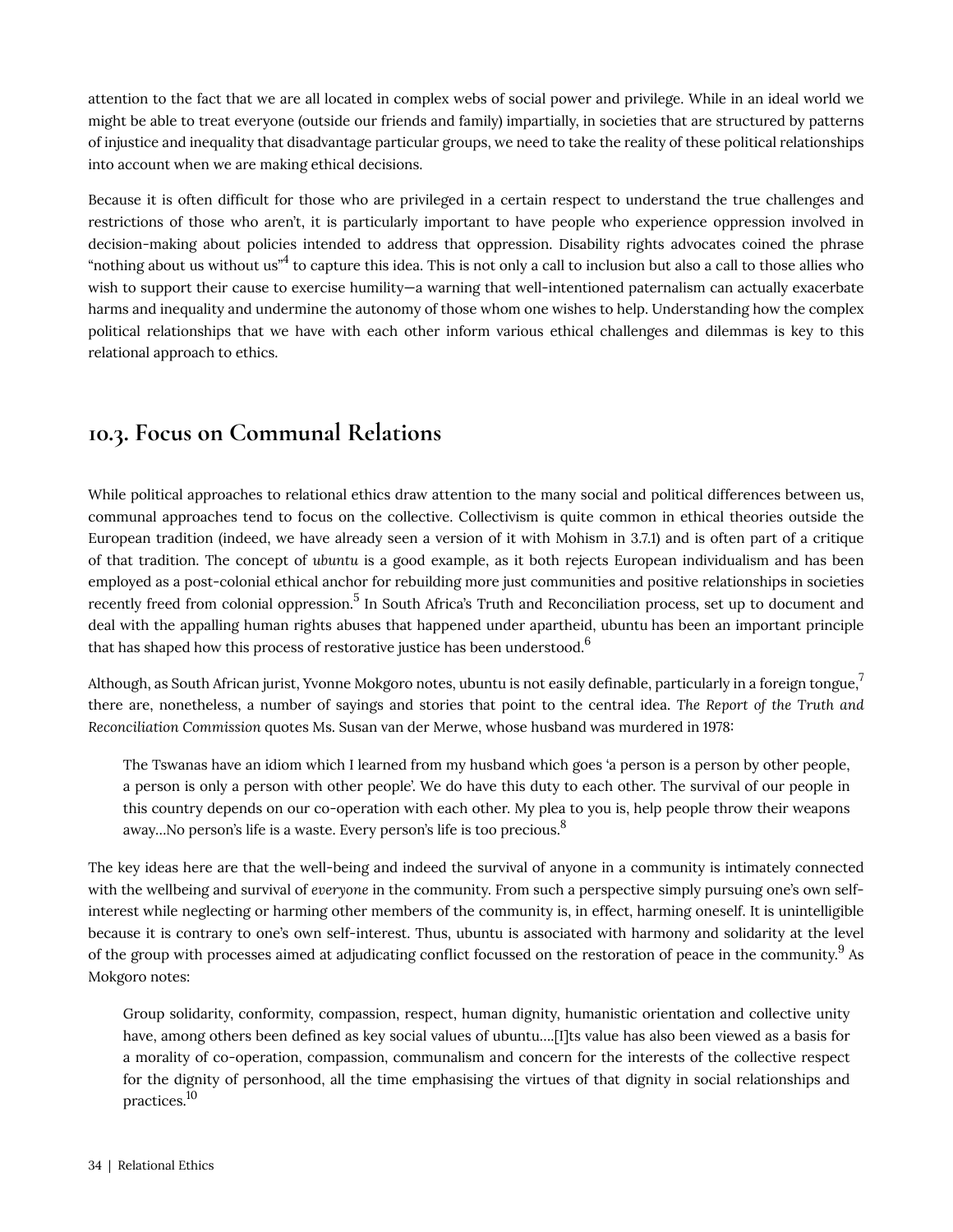Thus, ubuntu not only emphasizes a strongly relational ethics that focuses on the community, it is also deeply humanist. Ubuntu recognizes that one's own humanity is inextricably bound with the humanity of others.

#### <span id="page-40-0"></span>**10.4. Focus on** *All My Relations*

While the other three types of approach to relational ethics typically highlight different types of relations between humans, the last includes these but goes beyond to consider relationships in the *more-than-human* world. This is the approach exemplified by the phrase *all my relations* that is central to the worldview and ethical orientation of many Indigenous peoples in what settlers have called North America. This perspective emphasizes not only the reality of our physical, psychological, and spiritual dependence on the many different beings in the world around us but also our capacity to affect these beings. For many Indigenous traditions, it is not only nonhuman animals who are included in these relations but plants and parts of the non-organic world also.

Importantly, the relations acknowledged are not simply relationships of interdependency but also relationships of respect. For instance, many traditional Mi'kmaq stories identify ways that plants and animals guide and teach humans. These stories recognize that nonhuman beings do not exist to serve humans but have their own moral status that demands respect.<sup>11</sup> Failing to respect other beings can bring disastrous results to those humans who ignore their obligations to the more-than-human world. This ethical orientation brings with it gratitude for their sustaining our lives and a commitment to sustaining theirs. This means that when one takes something from the world one should only take what is needed. When one takes something from the world one should only take what is needed, which not only shows respect for what is taken but also ensures that there is plenty for others (human and nonhuman, alike). Reciprocity is often emphasized with the view that one should give back for the gifts that one receives. In this way, relationships remain mutually beneficial. Just as ubuntu emphasizes the value of harmony in the human community, all my relations emphasizes the value of harmony of humans with each other as well as the many other beings in the natural environment.

An adjacent ethical teaching in Indigenous cultures is the *seven generations teaching.* The seventh generation holds significance for many Indigenous peoples, such as the Anishinabek, Ojibway, and Haudenosaunee.<sup>12</sup> When thinking about how one should act, this teaching recommends that one consider the actions and traditions of the previous seven generations and the effect of one's actions on the seven generations after oneself. The foundational principle of this teaching is that our choices, actions, and mistakes have a ripple effect throughout history. As Linda Clarkson, Vern Morisette, and Gabriel Régallet explain:

There is a teaching passed down from our [Ojibway] ancestors that crystallizes our sense of responsibility and our relationship to the earth that arises out of the original law. It is said that we are placed on the earth (our Mother) to be the caretakers of all that is here. We are instructed to deal with the plants, animals, minerals, human beings and all life, as if they were a part of ourselves. Because we are a part of Creation, we cannot differentiate or separate ourselves from the rest of the earth. The way in which we interact with the earth, how we utilize the plants, animals and the mineral gifts, should be carried out with the seventh generation in mind. We cannot simply think of ourselves and our survival; each generation has a responsibility to "ensure the survival for the seventh generation". $^{13}$ 

In thinking about our relation to the generations before us and the ones after us, the seven generations teaching emphasizes the connection with our ancestors and descendants. We live in a continuum, with each of us having parents, grandparents, and great grandparents (who, in turn, had parents, grandparents, and great grandparents), who we learn from and sometimes teach; and many of us have children, grandchildren, and great grandchildren (and some of them will have children, grandchildren, and great grandchildren), who we teach and learn from.<sup>14</sup> Some of us will spend time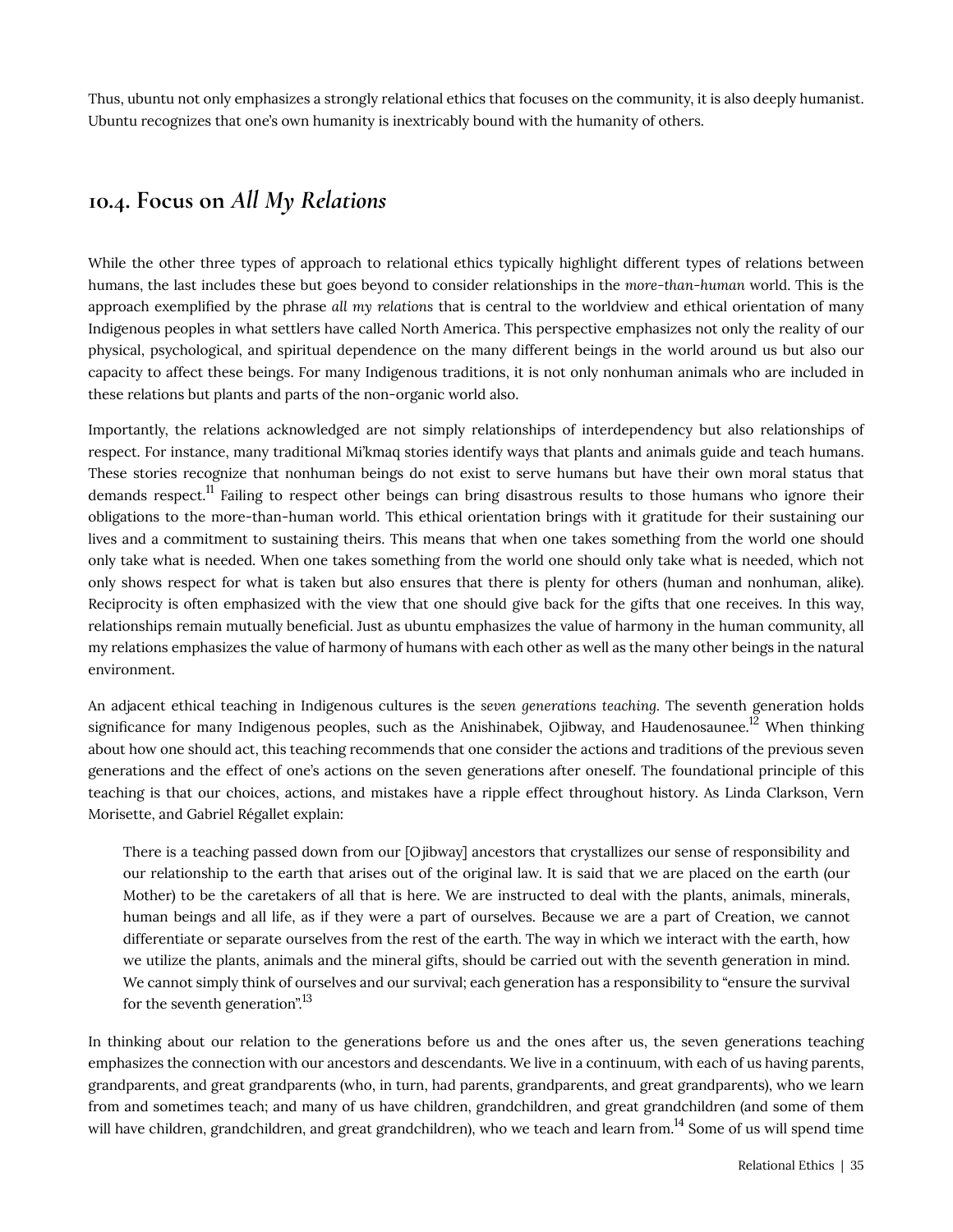in every role. Everyone has a responsibility to learn from and teach past and present generations. Awareness of this interconnectedness within the community encourages one to act selflessly and sustainably for future generations.

Importantly, the seven generations teaching is not only forward looking, but it also emphasizes the importance of continuity with traditional and cultural origins. Failure to know and consider one's place in one's cultural history and traditions leads to alienation and lack of identity in one's life. Knowing who you are and how you fit in the world is important for making ethical choices. Moreover, in knowing our history and traditions, we can avoid making the same mistakes as our ancestors. Such history and tradition should inform, guide, and support our present choices as we think about our impacts on future generations. We have a responsibility to bridge the gap between our past and future—by upholding and maintaining tradition, learning from our ancestors, and passing traditions onto our descendants. The responsibility to all our relations is inherited from one's ancestors and passed onto future generations, solidifying one's bond with their community.

#### Notes

- 1. John M. Koller, *Asian Philosophies*, 5th ed. (Upper Saddle River: Prentice-Hall, 2002), 220.
- 2. Koller, 222. Confucianism is a good example of an ethical theory that employs many of the different approaches we have discussed here. From these filial relationships come specific duties. The humaneness that follows from filial piety is, in effect, a virtuous character, which is valuable, in part, because it brings about good consequences.
- 3. Kimberlé Crenshaw, "Mapping the Margins: Intersectionality, Identity Politics, and Violence Against Women of Color," *Stanford Law Review* 43, no. 6 (1991): 1241–1299.
- 4. Anne-Marie Callus and Amy Camilleri-Zahra, "'Nothing About Us Without Us': Disabled People Determining their Human Rights Through the UNCRPD," *Mediterranean Review of Human Rights* 1 (2017): 1-26, [https://www.um.edu.mt/library/oar/ bitstream/](https://www.um.edu.mt/library/oar/%20bitstream/123456789/56964/1/MHRR1A1.pdf) [123456789/56964/1/MHRR1A1.pdf.](https://www.um.edu.mt/library/oar/%20bitstream/123456789/56964/1/MHRR1A1.pdf)
- 5. Michael Onyebuchi Eze, "I am Because You Are," *UNESCO Courier* (2011): 11-13, [https://en.unesco.org/courier/octobre](https://en.unesco.org/courier/octobre-decembre-2011/i-am-because-you-are)[decembre-2011/i-am-because-you-are](https://en.unesco.org/courier/octobre-decembre-2011/i-am-because-you-are).
- 6. Desmond Tutu, et al., *Truth and Reconciliation Commission of South Africa Report*, Volume 1 (South Africa: Government of National Unity, 1998), 125-8, [https://www.justice.gov.za/trc/report/.](https://www.justice.gov.za/trc/report/)
- 7. Yvonne Mokgoro, "Ubuntu and the Law in South Africa," *Potchefstroom Electronic Law Journal* 1, no. 1 (1998): 18. <https://www.ajol.info/index.php/pelj/article/view/43567>
- 8. Tutu, Truth and Reconciliation, 128.
- 9. Mokgoro, "Ubuntu," 24-5.
- 10. Mokgoro, 19.
- 11. Margaret Robinson, "Animal Personhood in Mi'kmaq Perspective," *Societies* 4 (2014): 672–688. [https://www.mdpi.com/2075-4698/](https://www.mdpi.com/2075-4698/4/4/672) [4/4/672.](https://www.mdpi.com/2075-4698/4/4/672)
- 12. John Borrows, *Seven generations, seven teachings ending the Indian Act* (West Vancouver: National Centre for First Nations Governance, 2008), [https://fngovernance.org/wp-content/uploads/2020/05/john\\_borrows.pdf](https://fngovernance.org/wp-content/uploads/2020/05/john_borrows.pdf); Linda Clarkson, Vern Morrisette, and Gabriel Régallet, *Our Responsibility to the Seventh Generation: Indigenous Peoples and Sustainable Development* (Winnipeg: International Institute for Sustainable Development, 2001), [https://www.iisd.org/publications/our-responsibility-seventh](https://www.iisd.org/publications/our-responsibility-seventh-generation)[generation](https://www.iisd.org/publications/our-responsibility-seventh-generation); "Seven Generations - the Role of Chief," PBS, [https://www.pbs.org/warrior/content/timeline/opendoor/](https://www.pbs.org/warrior/content/timeline/opendoor/roleOfChief.html) [roleOfChief.html](https://www.pbs.org/warrior/content/timeline/opendoor/roleOfChief.html).
- 13. Clarkson, Morrisette, and Régallet, "Seventh Generation," 12.
- 14. Academic Algonquin, "Seven Generations," YouTube, video, May 18, 2017.<https://www.youtube.com/watch?v=wHg3enCCyCM>.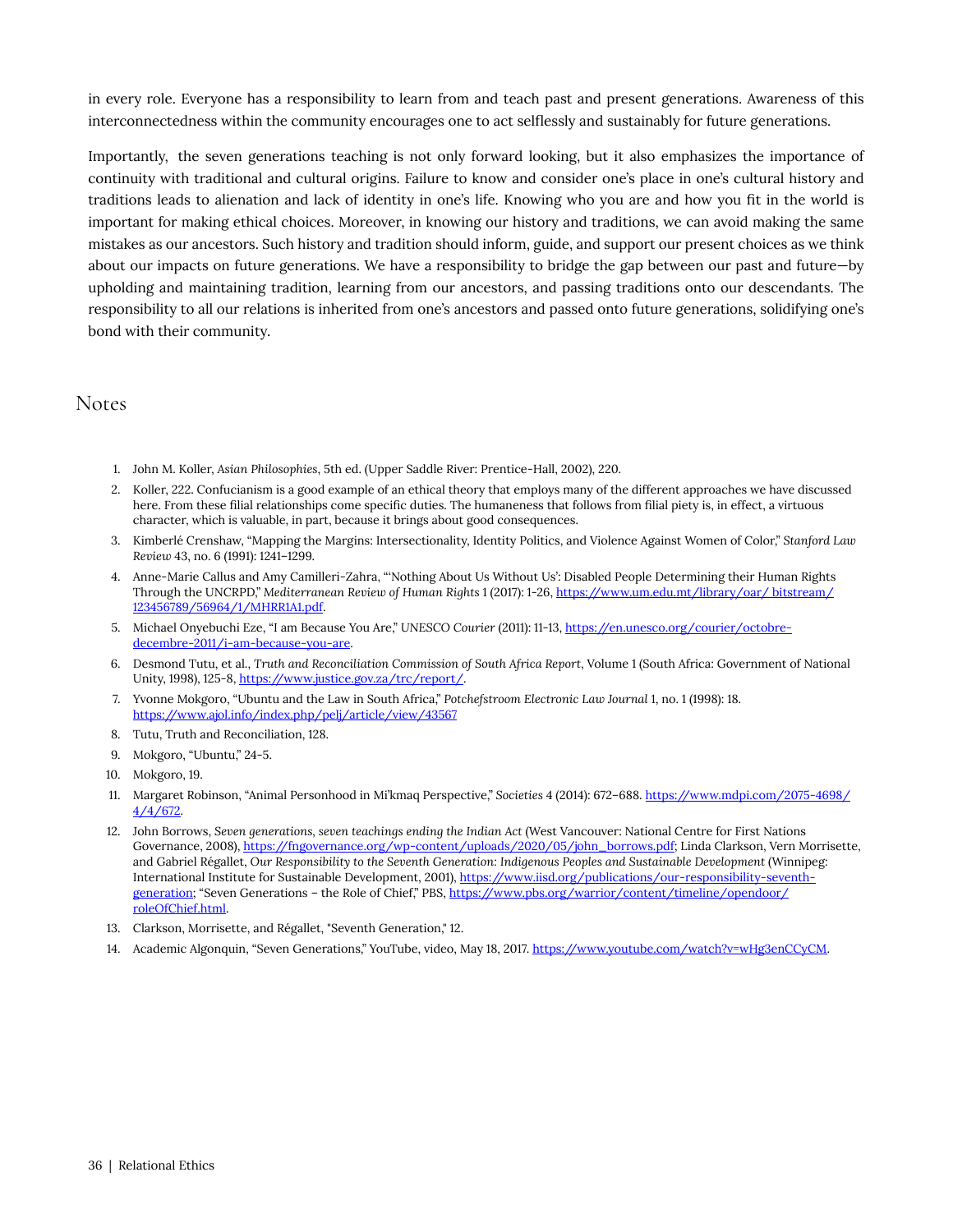# <span id="page-42-0"></span>11. Summary of Ethical Lenses

We have here surveyed four fundamentally different approaches to ethics that focus on different things: consequences; duties and actions; character; and relationships. Within each of these different approaches, there are different lines of thought. [Consequentialist approaches](#page-23-0) might value different ends and have different views about who counts and how to count them. [Deontological approaches](#page-29-0) may ground duties on social roles, past actions, or reason alone. [Virtue](#page-34-0) [ethics approaches](#page-34-0) have different ideals of the good life or living well. [Relational approaches](#page-37-0) attend to different types of relations and how they inform what we should do.

Although the specific theories and concepts we have canvassed are well-known in philosophical ethics, the descriptions given here are simply the bare bones and significantly incomplete. In some cases, particularly the *Bhagavad Gita* ([3.8.1](#page-29-0) duties based on social role) and Confucianism ([3.10.1](#page-37-0) focus on personal relations), we have simply taken an idea that exemplifies the type of approach of interest to us while ignoring central ideas and theories associated with these texts. In these cases (and some others), the classification (as consequentialism, deontology, virtue ethics, or relational ethics) is controversial. The Asian traditions, in particular, are sufficiently vast and have sufficiently many different theories and schools within them that authoritative categorization under these lenses is impossible. Nonetheless, in their application to moral life, these differences between schools often boil down to focusing (more or less) on consequences, or actions, or character, or relations.

Although we have only offered a flavor of what is out there, we hope it is clear that ethics is, and always has been, a truly global pursuit and, moreover, that there is both remarkable commonalities across many cultural traditions along with striking differences. In a multicultural society that is struggling to move beyond its colonial past, it is important not to overlook voices that have valuable ethical insights and can add to our ethical discourse. Moreover, given the extraordinary ethical challenges that face the human species, we not only need every possible theoretical tool at our disposal, but we need every person to feel they have a place and a stake in the conversation.

At the same time, we now have a practical tool for thinking about ethical questions. As we noted at the beginning of this primer, ethics starts with the question, "what should I do?" Now, when considering your various options, you can apply each lens to see how it directs your attention to the consequences, the nature of the action and your motivations, your own character and who you want to be, and your various relationships and how they constrain and inform your options.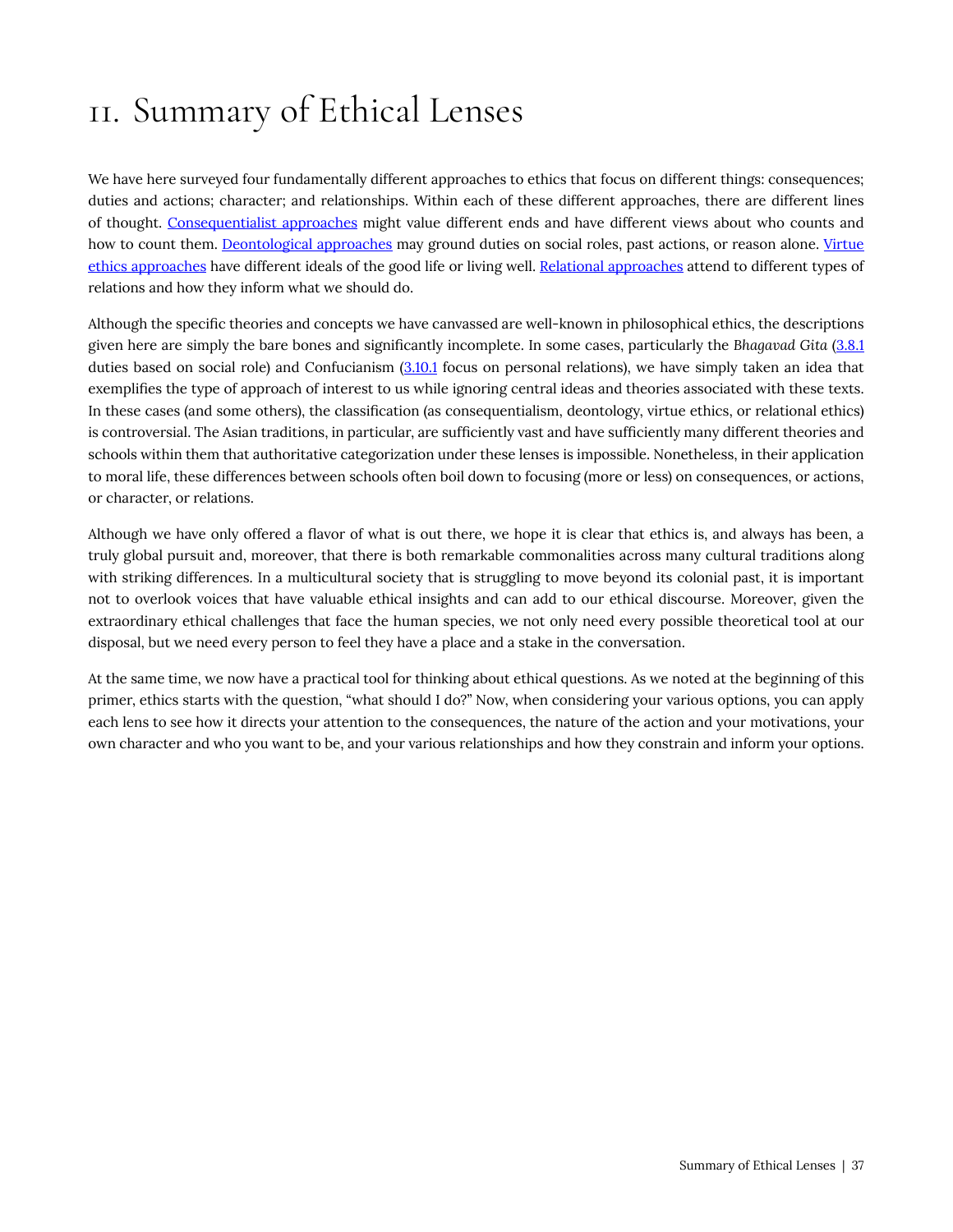## <span id="page-43-0"></span>PART IV BEYOND THE ETHICAL LENSES

Some ethical concepts defy easy categorization under one or other of the ethical lenses and in this part, we will consider two such cases—*[rights](#page-46-0)* and *[ahimsa](#page-44-0)*. While the idea of rights originates in the ethical, political, and legal traditions of Europe (particularly, Kantian ethics [discussed above in [3.8.3\]](#page-29-0) and social contract theories [mentioned below, [5.14](#page-50-0)]), rights discourse has become somewhat detached from these theories and embraced globally in documents like the United Nations' Universal Declaration of Human Rights. We will only touch on a few key components of rights discourse but it's useful to be conversant in these basic concepts as people often end up talking about rights in ethical disputes. What also becomes evident are the limitations of rights as an ethical concept and its dependence on more robust and nuanced ethical theories.

Rather than being somewhat detached from the four ethical lenses, ahimsa touches on all of them. Ahimsa—commonly translated as 'nonviolence'—originates from the philosophical and religious traditions of south Asia and has been a guiding principle in multiple social justice movements. Avoiding the harmful consequences of violence, criticizing the motives and nature of violent action, cultivating a nonviolent character, and attending to the relationships produced by violence and nonviolence are all central to ahimsa. No one of them is more fundamental or prior to any other. By considering both ahimsa and rights, we can see both the power and the limitations of the ethical lens approach.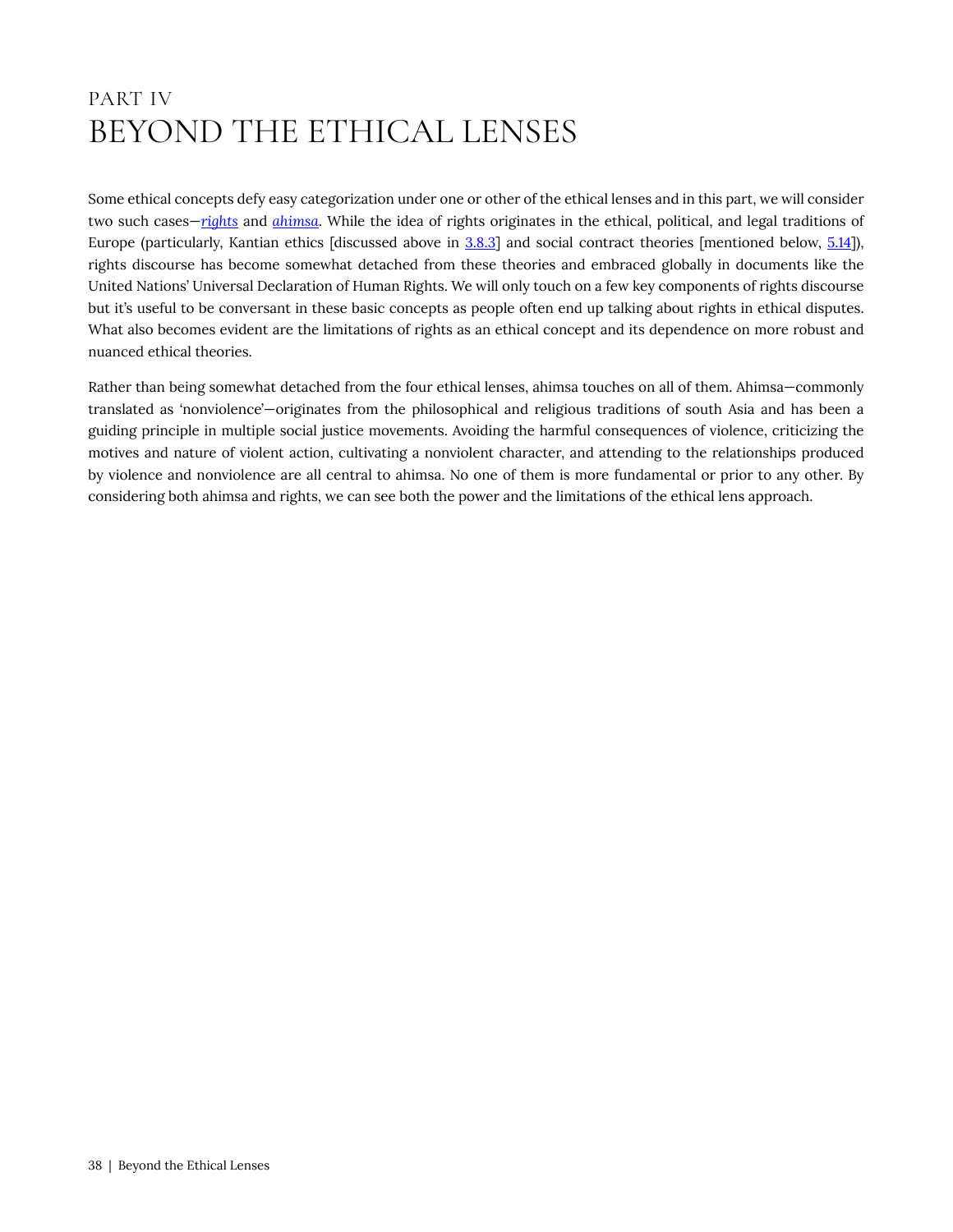## <span id="page-44-0"></span>12. Ahimsa

*Ahimsa* has been an important moral principle in South Asia for thousands of years and plays a significant role in the traditions of Jainism, Hinduism, Buddhism, and, some would say, Sikhism. Although each of these traditions frames the importance of ahimsa and its application in rather different ways, all extend ahimsa beyond humans alone. The basic idea is that *himsa*, commonly translated as violence, should be avoided whenever possible. Violence is simply the act of harming, whether intentionally and directly (say, through killing another being), intentionally and indirectly (say, through directing someone else to kill another being), or unintentionally (say, by acting or failing to act in a way that kills another being).

As a Gandhi scholar Veena Howard notes, "[u]nlike any other religion, ahimsa defines Jainism."<sup>1</sup> In the Jain tradition, all beings are thought to have souls that, in their embodied forms, can experience harm. According to the Jain Sutras:

All living beings desire happiness, and have revulsion from pain and suffering. They are fond of life, they love to live, long to live…Hence no living being should be hurt, injured, or killed…All things breathing, all things existing, all things living, all things whatsoever, should not be slain, or treated with violence, or insulted, or tortured, or driven away…[Anyone] who hurts living beings…, or gets them hurt by others, or approves of hurt caused by others, augments the world's hostility towards [themselves].<sup>2</sup>

For Jains, all beings are categorized based on the number of senses they possess. Humans and other animals possess the most, with five senses, while plants only possess one. The more senses a being has, the more ways in which they are vulnerable to harm and the greater the injury that can be done to them through violence.

Jains recognize four types of himsa: defensive violence, violence brought about through one's profession, violence brought about through one's activities of daily living, and intentional violence. They recognize that complete ahimsa is impossible but, nonetheless, strive to achieve it. Jain monks and nuns avoid *all* forms of violence, so they will, for instance gently sweep the path ahead of them, so as to avoid stepping on any insects. In the face of violence, they refrain from violent self-defence and many will not prepare their own food or have food prepared for them but only accept food as a gift. For Jain laypeople, however, ahimsa isn't as strict and includes conduct such as adopting vegetarian or vegan diets and avoiding occupations and conflicts that may involve violence.

It is important to note that ahimsa does not mean passivity. It is not just the negation of violence but can involve acting in creative ways that are free of violence and that promote a future free from violence. Some contemporary peace advocates argue that nonviolence can offer a comprehensive normative framework of ethics as a guide to personal and political action. $^3$  Indeed, a number of leaders in social justice movements have been inspired by ahimsa, such as Mohandas Gandhi, in the struggle for Indian self-rule, and Martin Luther King Jr., who was a key leader in the US civil rights movement of the  $1960s<sup>4</sup>$ 

As you can see, while ahimsa draws attention to each of the four lenses considered above, it does not focus on any one lens more than another. Clearly, ahimsa is consequentialist as it begins from the notion that causing harm is ethically wrong. Anything that you might do that would result in another being's injury should be avoided. However, ahimsa is also deontological. The motivations behind our actions must align with nonviolence. It is not enough to have nonviolent deeds; nonviolent words and thoughts are also required. We should intend peace, compassion, and nonviolence because, in a way, these actions are good in and of themselves.

Importantly, ahimsa does not just refer to ethical codes of conduct, but also the virtues that allow one to be harmonious with oneself and society. Ahimsa and the related habits of mind and emotions, like compassion, must be cultivated. Gandhi believed that ahimsa was intimately tied to the virtue of self-control—absolute nonviolence to all living creatures requires one to conquer the seductions of the ego and exercise self-control and limitation.<sup>5</sup> Lastly, ahimsa is relational. A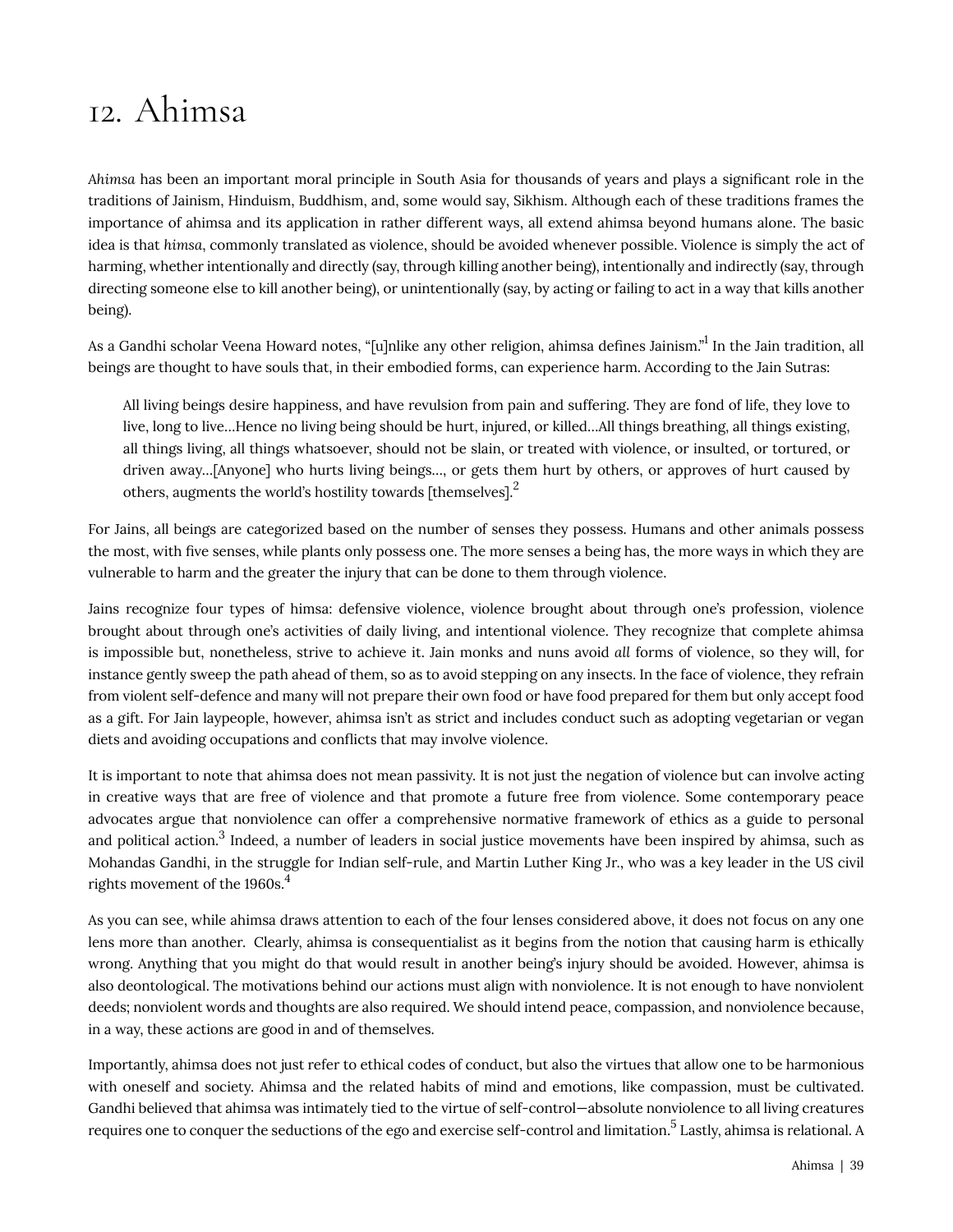commitment to ahimsa draws attention to the ways in which beings are interconnected with each other and vulnerable to harm from each other. Because of these interconnections and the negative effects that violence has on one's own character, any violence towards a living being results in violence towards oneself.

Notes

- 1. Veena R. Howard, "Nonviolence in the 3 Dharma Traditions: Hinduism, Jainism, and Buddhism," in *Routledge Handbook of Pacifism*, ed. Andrew Fiala, (New York: Routledge, 2018), 81.
- 2. Howard, 81.
- 3. Andrew Fiala, "Pacifism", in *The Stanford Encyclopedia of* Philosophy, ed. Edward N. Zalta (Fall 2021 Edition), [https://plato.stanford.edu/archives/fall2021/entries/pacifism.](https://plato.stanford.edu/archives/fall2021/entries/pacifism)
- 4. "Nonviolence," in *Martin Luther King, Jr. Encyclopedia*, <https://kinginstitute.stanford.edu/encyclopedia/nonviolence>.
- 5. Howard, "Nonviolence," 89-90.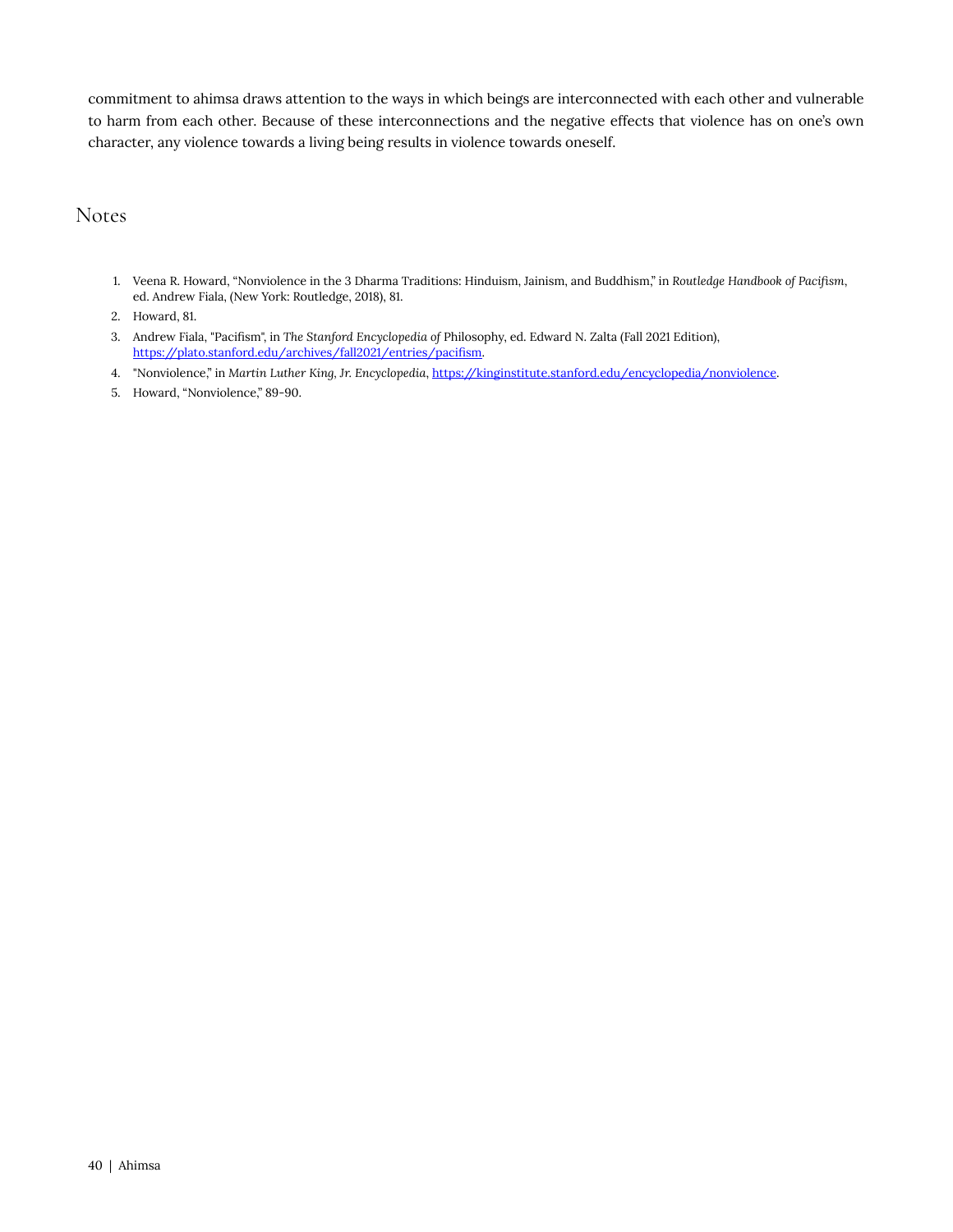# <span id="page-46-0"></span>13. Rights and Privileges

Unlike some of the moral theories discussed in the last chapter, everyone who is reading this primer is likely familiar with the term "rights." For example, you might have heard of human rights, property rights, or even used phrases like "It's my right," in arguments of your own. While the term "right" is often deployed in legal contexts, as with documents like the *Canadian Charter of Rights and Freedoms*, our focus in this resource is on moral rights. Legal rights are articulated and upheld by legal codes and practices, whereas moral rights are rights that are justified or motivated by moral arguments. In some cases, these rights overlap. After all, one would hope that some legal rights became enforceable by law *because* there are powerful moral grounds to protect them. However, it is critical that one does not assume that just because something is enforceable by law that it is a morally justified way to act or that every moral right should be protected by law. Through studying ethics, one may come to realize that a particular moral right should be protected by law or that some laws should be scrapped or changed because they are unfair or otherwise unethical. While arguments at the intersection of ethics and law are beyond the scope of this primer, we do note the tendency for discussions of ethical, political, and legal rights to blur into each other.

So, what are rights? Rights are entitlements or enforceable claims that we make in relation to others. If one is entitled to a certain right, then other individuals or groups are obligated to protect or fulfill that right. Suppose you claim that all people have a right to potable drinking water. Such a right brings with it the responsibility for someone to ensure that any given person has access potable drinking water. In this way, rights generate strong duties that we have to each other. If we fail to respect someone's right to something, then we commit a serious injustice to them. Some philosophers hold that rights override all other moral claims, though this is contentious. As we will see, we often face the challenge of adjudicating among competing rights claims.

### <span id="page-46-1"></span>**13.1. Categorization of Rights**

There are several key distinctions that specify different types of rights—*negative* versus *positive* rights; *active* versus *passive* rights; *in rem* versus *in personam* rights; and the distinction between *rights* and *privileges*. Identifying these different types of rights and understanding how they relate to each other not only helps one assess the character of any given rights claim but also elucidates what rights are and how they relate to the actions of rightholders and those who ought to respect, protect, and uphold rights.

Negative rights are freedoms that obligate others to not interfere with a rightholder's actions. For example, you have a right to not be assaulted. This right obligates the rest of us to not physically strike or harm (that is, assault) you. A positive right, in contrast, is a right that entitles one to a specific good or service, obligating at least one other person to ensure one's access to that good or service. Consider the right to clean drinking water. This right might obligate a parent to ensure that their child has water to drink or obligate a government to ensure that its citizens have access to safe drinking water. In brief, a positive right requires others to *do* something and a negative right requires that others *not* do (or forebear from doing) something.

Negative rights can be further subdivided into active and passive rights. Active rights are the rights one has to act in a way that is free from the interference of others. Conversely, passive rights are the rights one holds to not be treated in certain ways. An example of the former is the right to freedom of speech, where one has the right to voice their opinions and say what they believe without someone else silencing them. An example of a passive right is the right to not be discriminated against because of one's cultural, racial, sexual, political, etc. identities.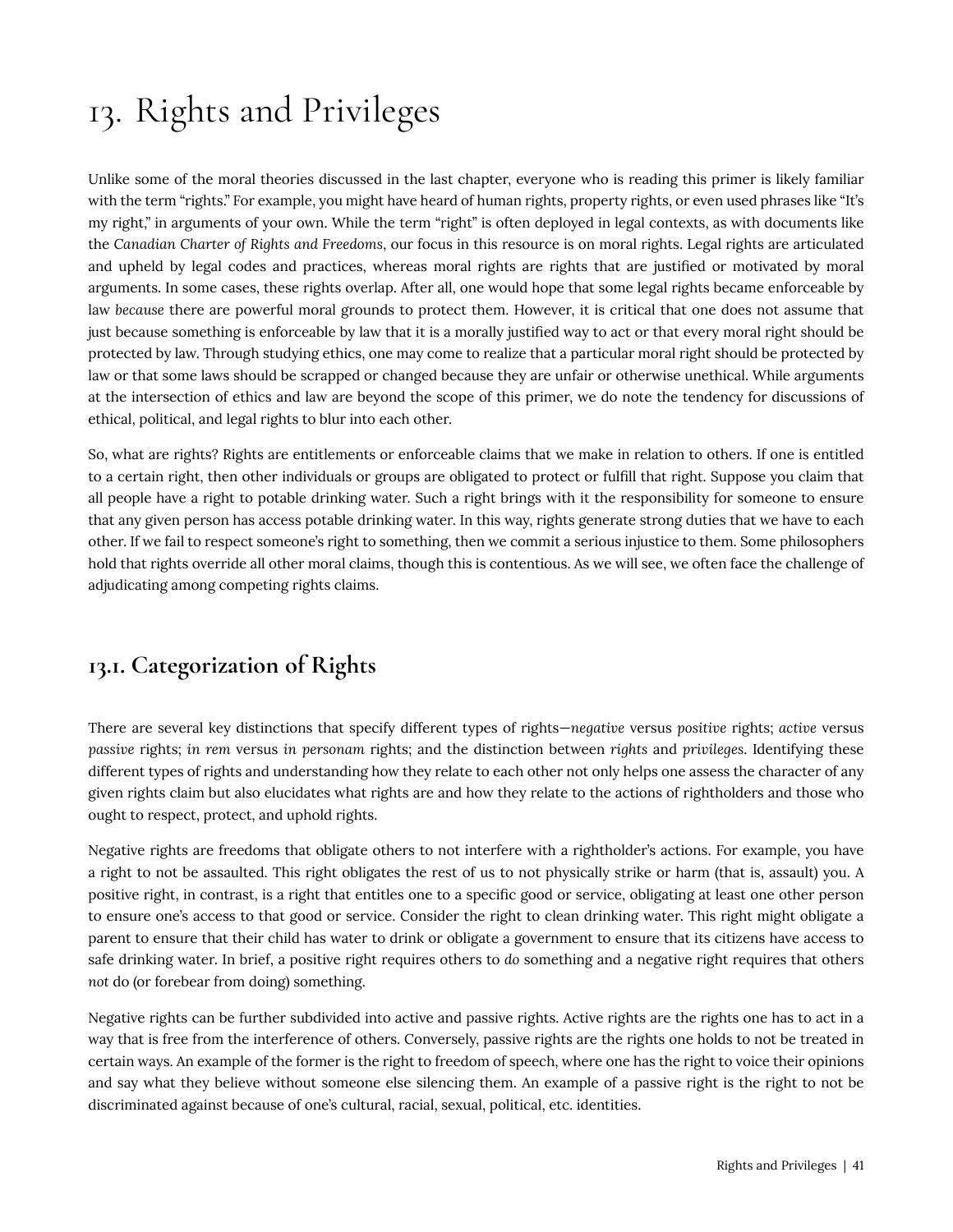Notice that active and passive rights can be in tension with each other. One's freedom to act without interference (active) is limited by the freedom of others to not have certain things done to them (passive). So, in the above examples, one's right to freedom of speech is limited by their duty to uphold the right of others to not be discriminated against through actions like hate speech. It is difficult to balance active negative rights with passive negative rights. Different moral theories place different emphases on which rights should override others.

Another key distinction concerns the identification of who bears the obligations to respect, fulfill, or protect a given right, which is captured by the distinction between *in personam* versus *in rem* rights. *In personam* rights hold against one or more specifiable persons. For example, every person has the right to a safe working environment. Because of the relationship between employer and employee, this means employees hold this right against their employers. Thus, employers have obligations to their employees to make sure their workplace is safe. On the other hand, *in rem* rights hold against people in general. Recall the right to not be assaulted. This right is not held against specific persons but against anyone and everyone.

#### <span id="page-47-0"></span>**13.2. Privileges**

Rights—claims that generate correlative duties in other persons or institutions—are contrasted with *privileges* (also called *liberties* or *freedoms*). To have a privilege means that a rightholder's freedom to act (or not act) does not require that anyone has a duty to protect the rightholder's action. Privileges are unprotected freedoms, meaning that the freedom to act how one wishes doesn't entail corresponding duties in others. For example, if you have a driver's license, you have the privilege to drive. No one has a duty to ensure that you have the means to drive—you are simply free to drive without placing a responsibility on anyone else to ensure that you can drive.

### <span id="page-47-1"></span>**13.3. Rightholders**

But, who has rights? In most philosophical and political discourses, the existence of a right means that every individual of equal moral status deserves that right. So, for instance, many philosophers would hold that, in virtue of our dignity as human beings, every non-fetal human has a claim to certain rights. (Note, many rights theorists take *dignity* to mean something like Kantian idea of being an end in itself $^1$ , discussed above <u>[3.8.3](#page-29-0)</u>). However, there are others who hold that various non-human entities have rights. Most commonly, some have suggested that those non-human animals that have capacities and interests that are much the same as the morally relevant capacities and interests found in humans should share some of the same rights as humans. Here again, we see the issue of moral status. The question of who should have rights and which rights they should have is, in effect, the question of who counts morally and how we should count them. Grappling with such questions requires ethicists to go back to moral theory (such as those discussed in [Part III\)](#page-22-0) to tease out the underlying justification for the rights in question.

### <span id="page-47-2"></span>**13.4. The Function of Rights in Ethical, Political, and Legal Theory**

There are two approaches to the function of rights in contemporary discourse: the will theory and the interest theory. The *will theory* holds that rights define individuals as dignified moral agents whose status demands that their agency and autonomy be protected. Thus, the main function of rights according to the will theory is to give people control over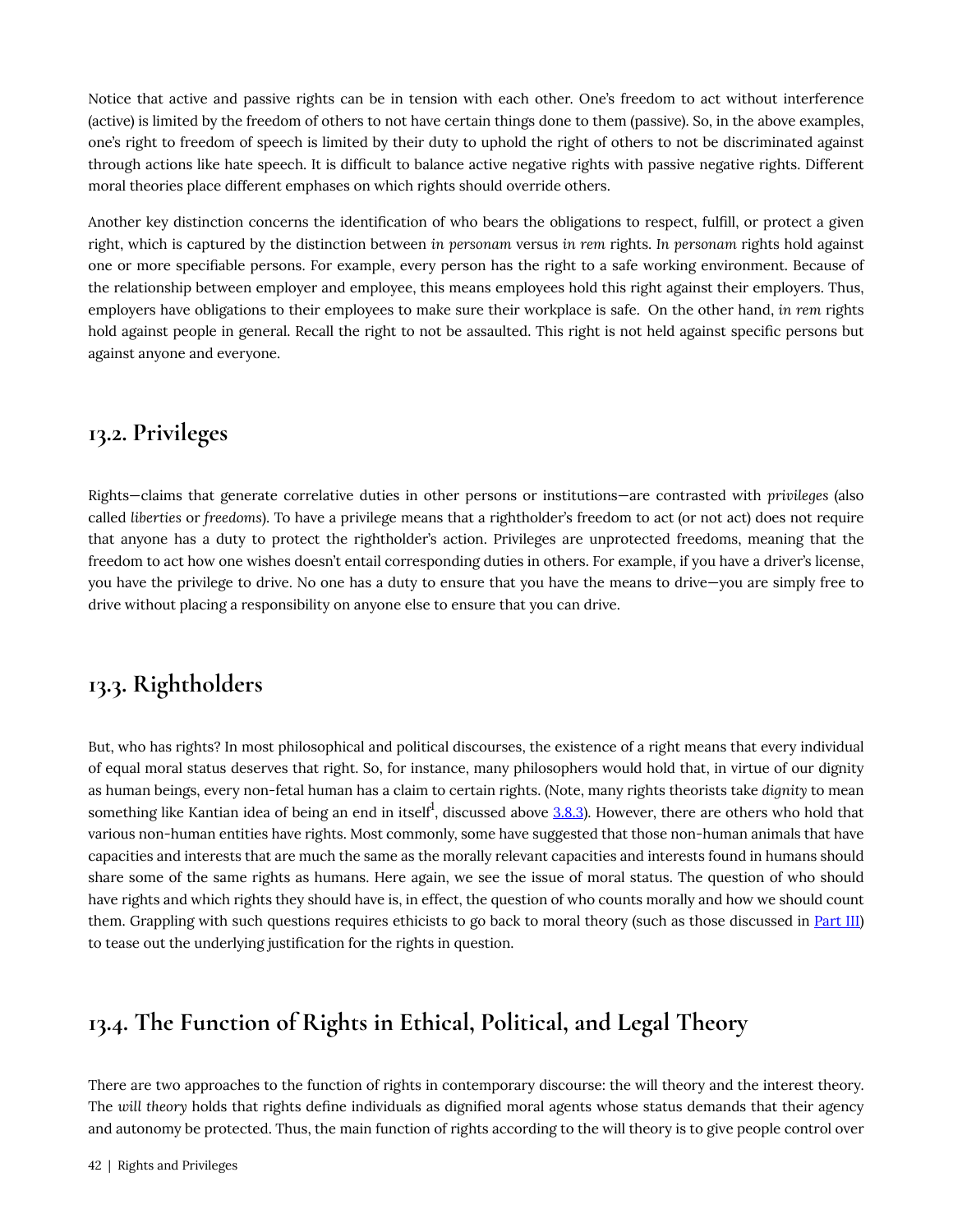their actions and ensure that others have a duty to act in ways that respect this autonomy. We can see here the Kantian origins of rights discourse as, in effect, rights are thought to protect the autonomy of those individuals deemed ends in themselves. Conversely, the *interest theory* is concerned with protecting human interests that are critical to human flourishing. Here, we might think that consequentialist and virtue theories are likely to be the most effective grounds for justifying and elucidating such claims.

While these theories overlap in some of the rights they advocate, the interest theory determines which positive rights one should have because of interests that are essential to flourishing. For example, if one believes that all humans should be free from chronic pain, then an interest theorist might claim a right to healthcare services that protect against chronic pain (like palliative care). Alternatively, a will theorist might argue that one has a right to (a level of) healthcare because healthcare is necessary to protect against threats to one's autonomy and dignity. Both theories are subject to various difficulties and criticisms and recourse to more basic ethical theory is often required to resolve disputes.

### <span id="page-48-0"></span>**13.5. Objections to a Rights Approach**

Despite its ubiquity in moral and especially political discourse, there are a number of difficulties with a rights approach. As noted, rightholders make claims against others who have corresponding duties. However, it is often difficult to know *who* is obligated to ensure and protect a given right. Consider the claim that all humans have a right to clean drinking water. Whose duty is it to ensure that people in our own community or elsewhere have access to water? Do we have an obligation to our neighbours to ensure that they have potable water? Is the local or national government responsible? Or, does the international community have a responsibility to ensure that all people have access to clean water? If so, does that mean that we, as university students and professors, have a moral obligation to provide clean water to others across the world? Setting aside the practical problems of motivating people to protect the rights of strangers on the other side of the globe and the political dangers of interfering in another nation's internal politics, the theoretical problem remains of how to determine who is obligated to protect this right.

Another difficulty of a rights approach is determining which rights are the most deserving of protection when rights conflict. As mentioned above (4.13.1), it is common for certain active rights to be limited by passive rights. However, this becomes more complicated when interest theorists and will theorists debate the various kinds of rights that ought to be respected, protected, upheld, or prioritized. Both approaches have their weaknesses. Neither has decisive replies to the problems of the other. Typically, intractable debates about competing rights require us to return to the ethical theories that ground them (such as deontology or consequentialism), reserving rights language for political discourses and legal contexts.

#### Notes

<sup>1.</sup> Leif Wenar, "Rights", in *The Stanford Encyclopedia of Philosophy*, ed. Edward N. Zalta (Spring 2021 Edition), §6.1. [https://plato.stanford.edu/archives/spr2021/entries/rights.](https://plato.stanford.edu/archives/spr2021/entries/rights)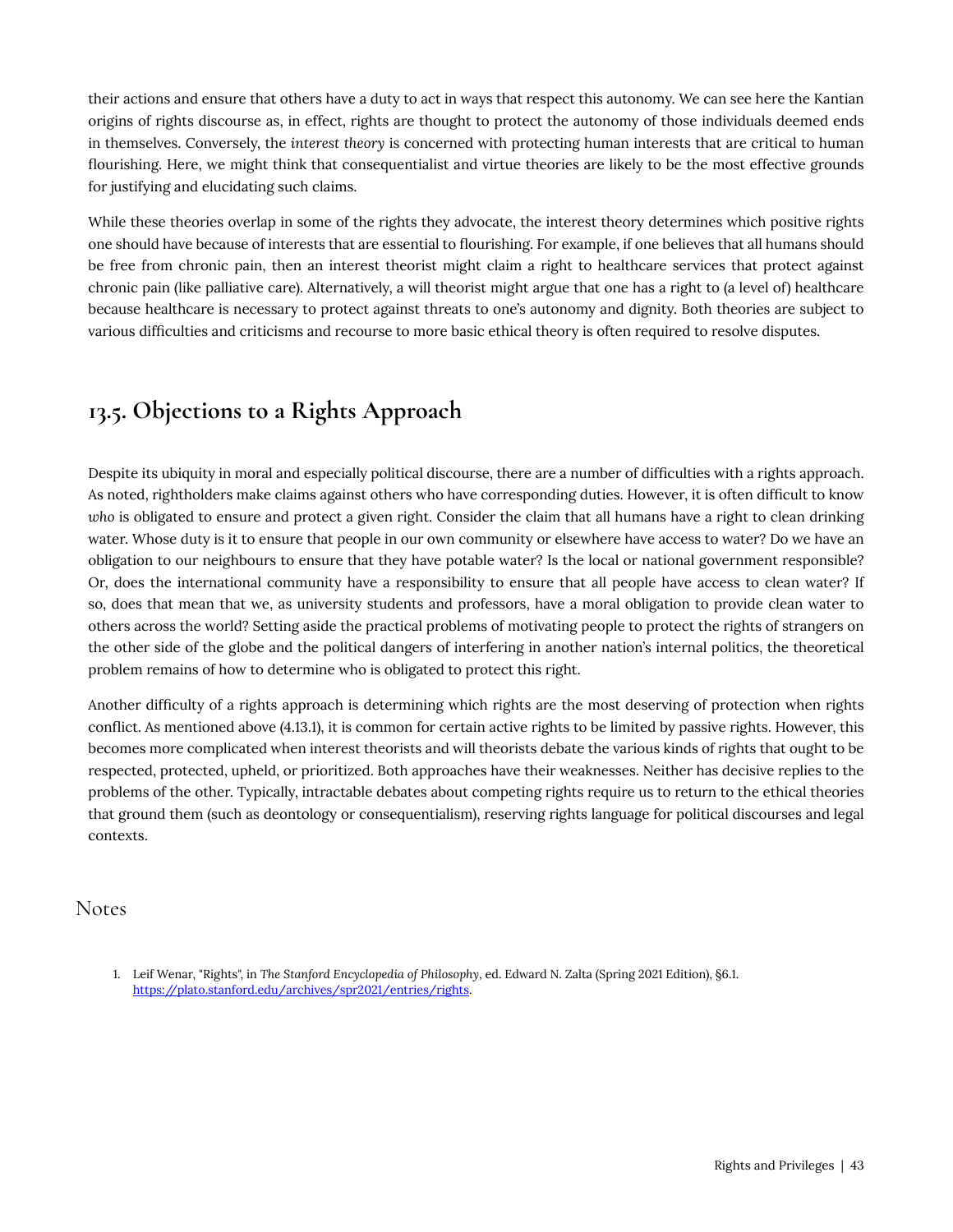## <span id="page-49-0"></span>PART V SELF-REGARDING ATTITUDES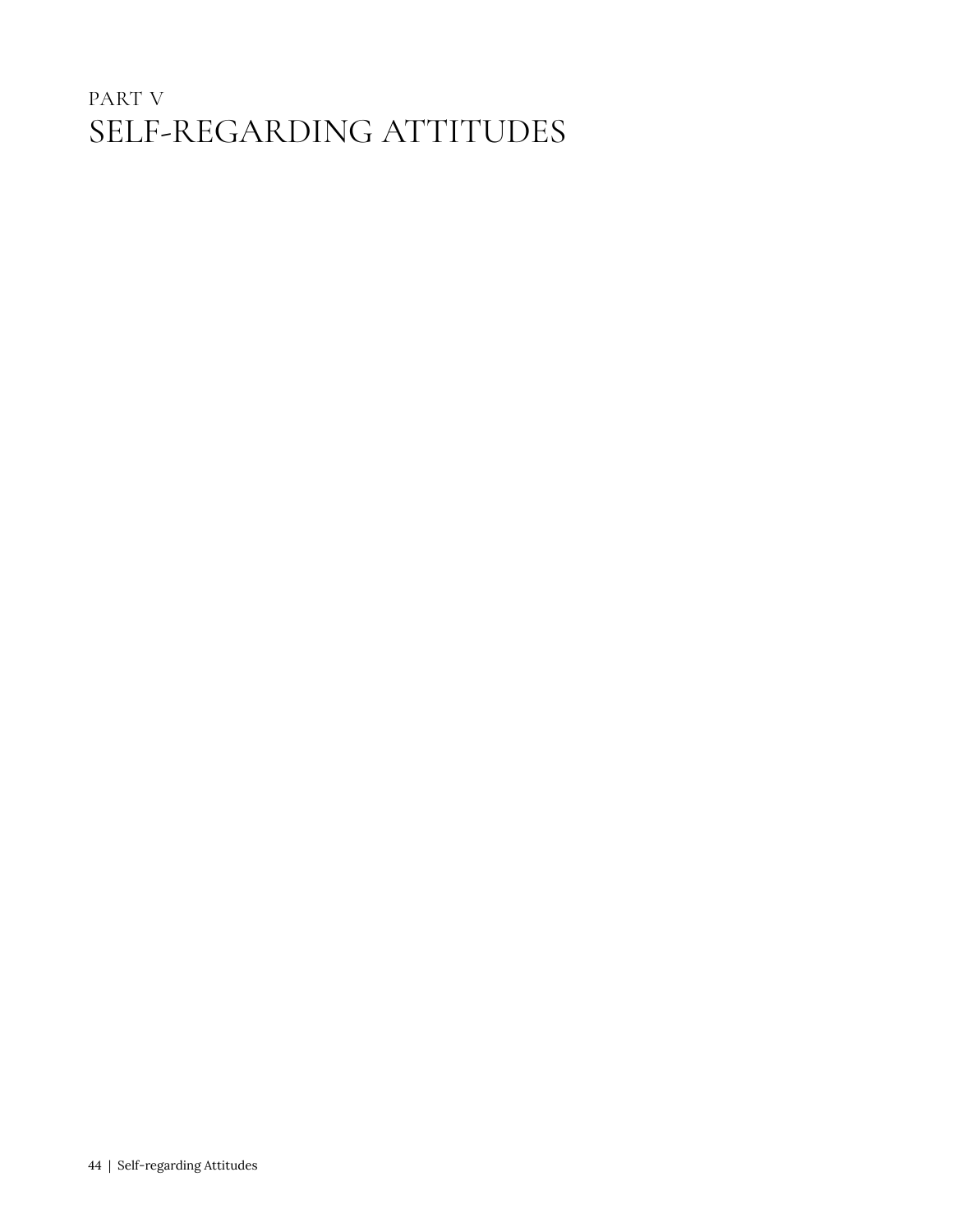# <span id="page-50-0"></span>14. Selfishness and Self-interest

Some people think that taking ethics seriously is naïve. Many may worry that if we don't look after our own best interests nobody else will. Indeed, we may think that each of us individually is best equipped to make judgements about what will be best for ourselves and resist the idea of offering help or accepting it from anyone else. Some people will defend such views on the basis of claims about the competitive character of human nature, appealing to capitalism or Darwinism (quite mistakenly, we should add), as grounds for thinking that everyone should single-mindedly pursue their own interests and preferences. If we have such an attitude, it is easy to see why we might be predisposed to selfishness.

Of course, all of us are, to some extent, concerned about our own self-interests and, indeed, most (though not all) of the moral theories canvassed above suggest that we *should* protect our own interests at least as much as everyone else's. However, selfishness, understood as simply pursuing one's own preferences and interests without any consideration of the preferences and interests of others, is not only generally considered immoral; it is also irrational.

First of all, it doesn't seem to be psychologically plausible. As relational theorists have pointed out, we are social beings who are for large parts of our lives intimately dependent on the good will and care of other people. Indeed, all of us are totally (or at least largely) dependent on others for most of the first couple of decades our lives and most of us experience such dependency to varying degrees and for varying lengths of time throughout our adulthood. The trust and nurturance that exist in healthy relationships of dependency are important for our emotional well-being. We psychologically benefit from helping each other.

Secondly, if everyone always behaved selfishly the vast majority and perhaps all of us would likely be considerably worse off than if we cooperated. This means that selfishly pursuing one's own self-interest would undermine one's selfinterest, which is self-defeating.

Early modern political theorists in the liberal tradition recognized this and generalized from the ethics of personal interactions to the ethical justification of how we structure society and justify the limitations on our personal freedom within a society. English philosopher, Thomas Hobbes, identified the situation where everyone simply pursues their own immediate self-interest as a "[war] of every one against every one" where life is "solitary, poor, nasty, brutish, and short."<sup>1</sup> We are better off, thought Hobbes, if we enter into a social contract where we submit to a state power that maintains order. As we have already [seen](#page-20-0), Mozi had much the same idea. (We might think that [ubuntu](#page-37-0) also expresses a similar insight, though arguably a single-minded pursuit of personal self-interest isn't really intelligible from this perspective.) Most political philosophy is committed to trying to figure out the details of this idea.

It is worth noting that even those who tout the virtue of selfishness will typically defend some limits on individual liberty. After all, as we saw in the last chapter [4.13.2,](#page-46-0) rights come with corresponding duties. One cannot protect everyone's freedom without limiting people's freedom to act in ways that would limit the freedom of others. Respecting other people's rights inevitably entails curtailing some of our own preferences.

Thinking that everyone should simply pursue their own self-interest and not be asked to look after the interests of others also seems to be substantially unfair. After all, sometimes people are simply unlucky and need help from others through no fault of their own. To find ourselves in a world in which nobody has an obligation to help us when we are in terrible need—through sheer misfortune—would not at all serve our preferences and interests. So, our rational selfinterest seems to require certain types of altruism or reciprocity.

Of course, some people will think that there is no such thing as luck and people have nobody but themselves to blame for their circumstances, so they don't deserve help from anyone else. However, this attitude simply overlooks not just bad luck but the reality that there are oppressive political structures that harm people and severely limit their options.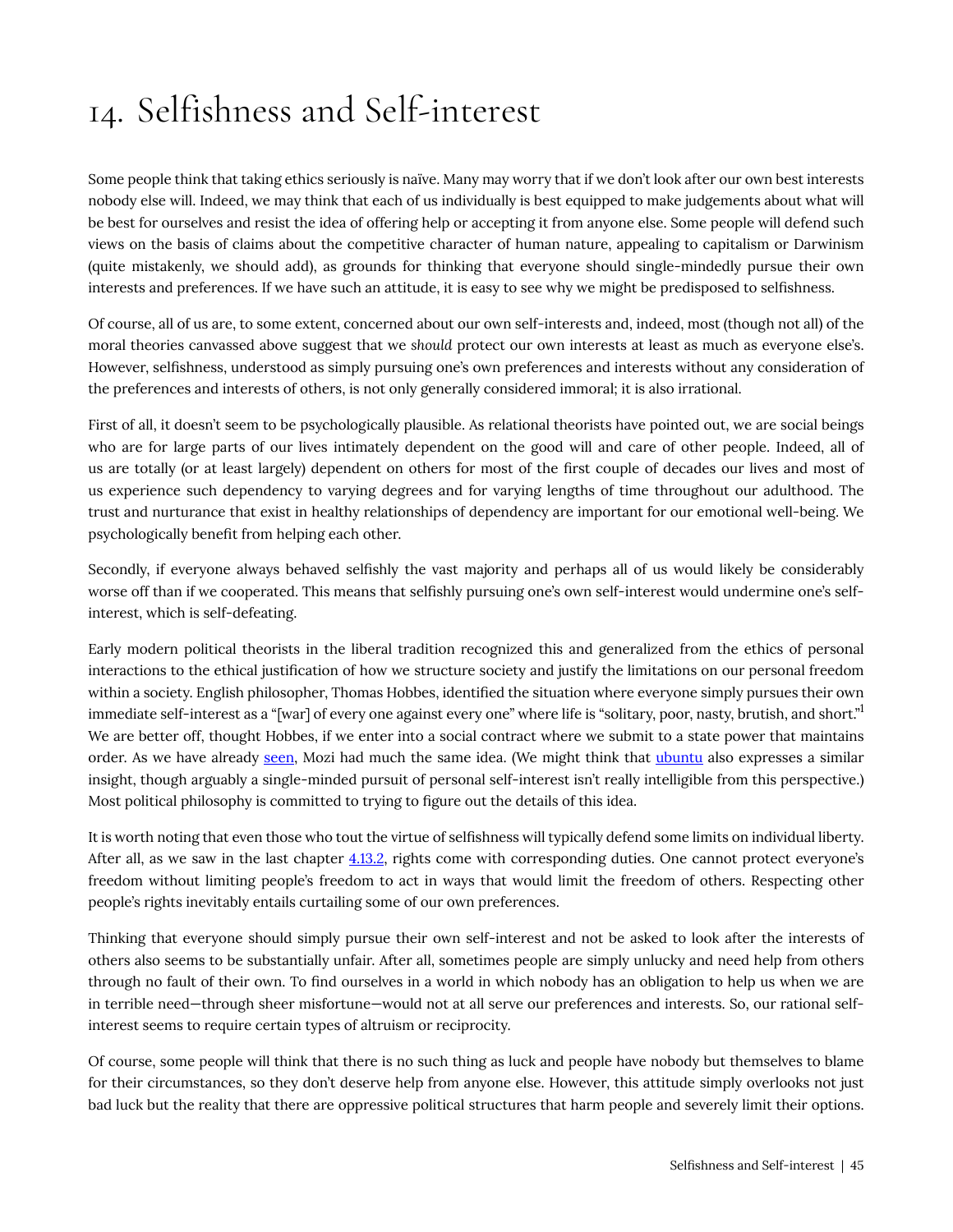The failure to appreciate this reality tends to reflect a certain type of self-oriented thinking that fails to take seriously the challenges of other people's lives or the good luck and privileges of one's own.

Notes

1. Thomas Hobbes, *Leviathan* (Project Gutenberg, 2013), chapter 8, [https://www.gutenberg.org/files/3207/3207-h/3207-h.htm.](https://www.gutenberg.org/files/3207/3207-h/3207-h.htm)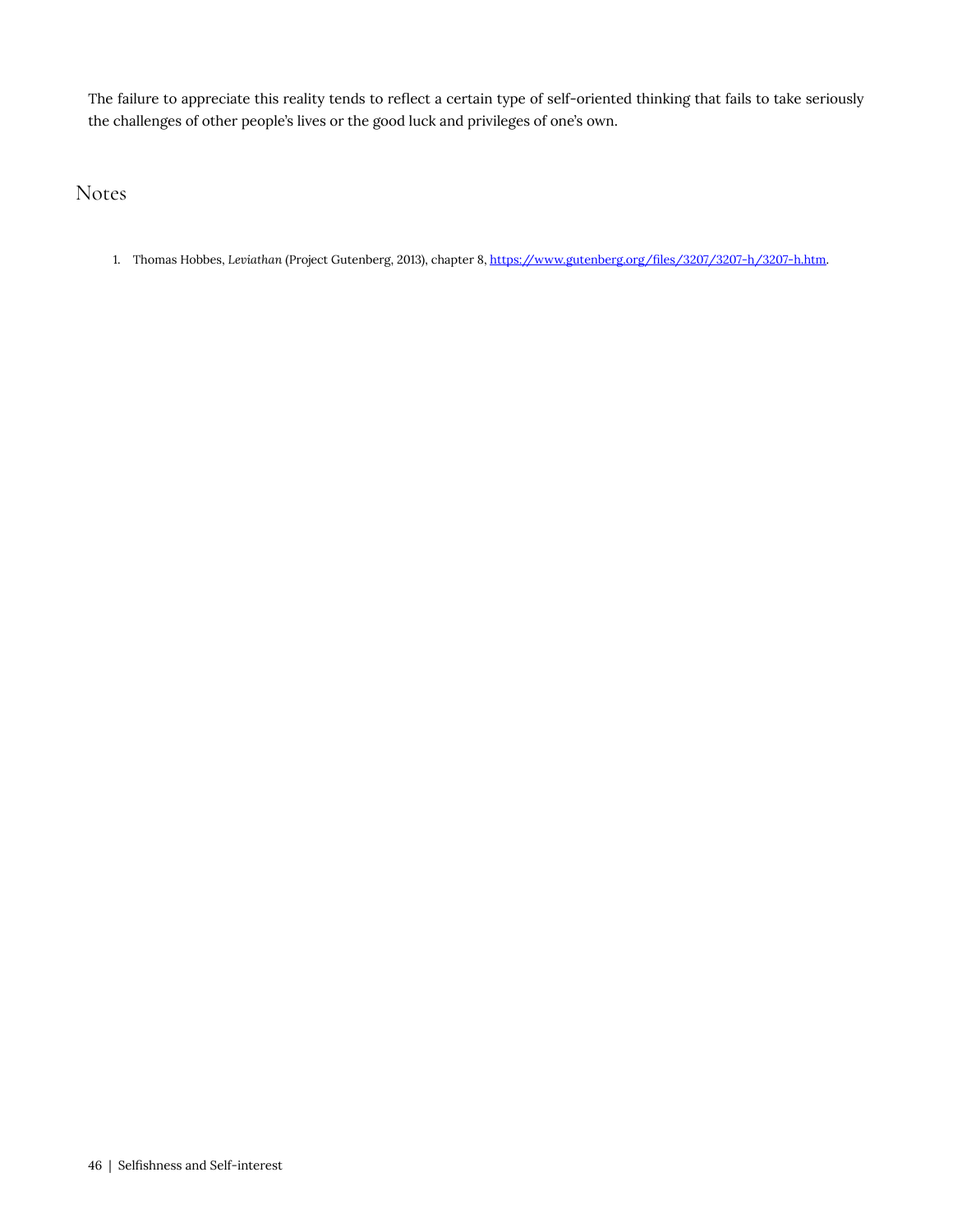# <span id="page-52-0"></span>15. Exceptionalism

*Exceptionalism* is a form of self-oriented thinking that often undermines ethical decision-making. Exceptionalism is where one believes or acts as if one group (or person) is exempt from following the rules that everyone else must follow or is immune from being judged by the same standards as others. Typically (though not always), exceptionalism is self-serving. We tend to want special treatment for members of our own group, and we may tend to rationalize reasons why the general rules and standards shouldn't apply to us. One of the most common forms of exceptionalism is *nationalism*—though there are many others.

*STOP & THINK* 

As mentioned, nationalism is a common type of exceptionalist thinking.

**What other kinds of exceptionalism are there?** 

It is important to remember that exceptionalism is not only a moral failure; it is a rational failure. Exceptionalist thinking treats one group or individual as different from every other when there is, in fact, no relevant difference. Of course, if there *is* a difference that justifies differential treatment, then this differential treatment could be fair and consistent. Sometimes the same rules *shouldn't* apply to everyone equally. Sometimes there *are* relevant facts that entail that it would be *unfair* to treat everyone exactly the same.

After all, sometimes we have a special obligation to the members of a certain group that justifies placing their interests over others. For instance, a teacher will typically prioritize the learning goals of their own students over those of other students who aren't in their classes. As another example, the members of our group may be systematically treated unfairly in some respects and given this injustice, it may be fairer to give us special opportunities. This is the logic behind most affirmative action initiatives. In such cases, getting clear on the facts is obviously important. Certainly, if one believes that a particular individual or group should be exempt from the rules governing everyone else, then one should expect to be able to give an argument justifying it.

Importantly, exceptionalism may infect the way in which we think about accountability. Particularly within certain groups—like professional organizations, political parties, or religious groups—there is a tendency to think that one is only truly accountable to the members of one's own group. This, however, is just a self-serving way of protecting oneself from criticism and is, again, a kind of moral failure. As a general rule, we should think of ourselves as accountable to everyone who is affected by our actions or who has an interest in our behaviour.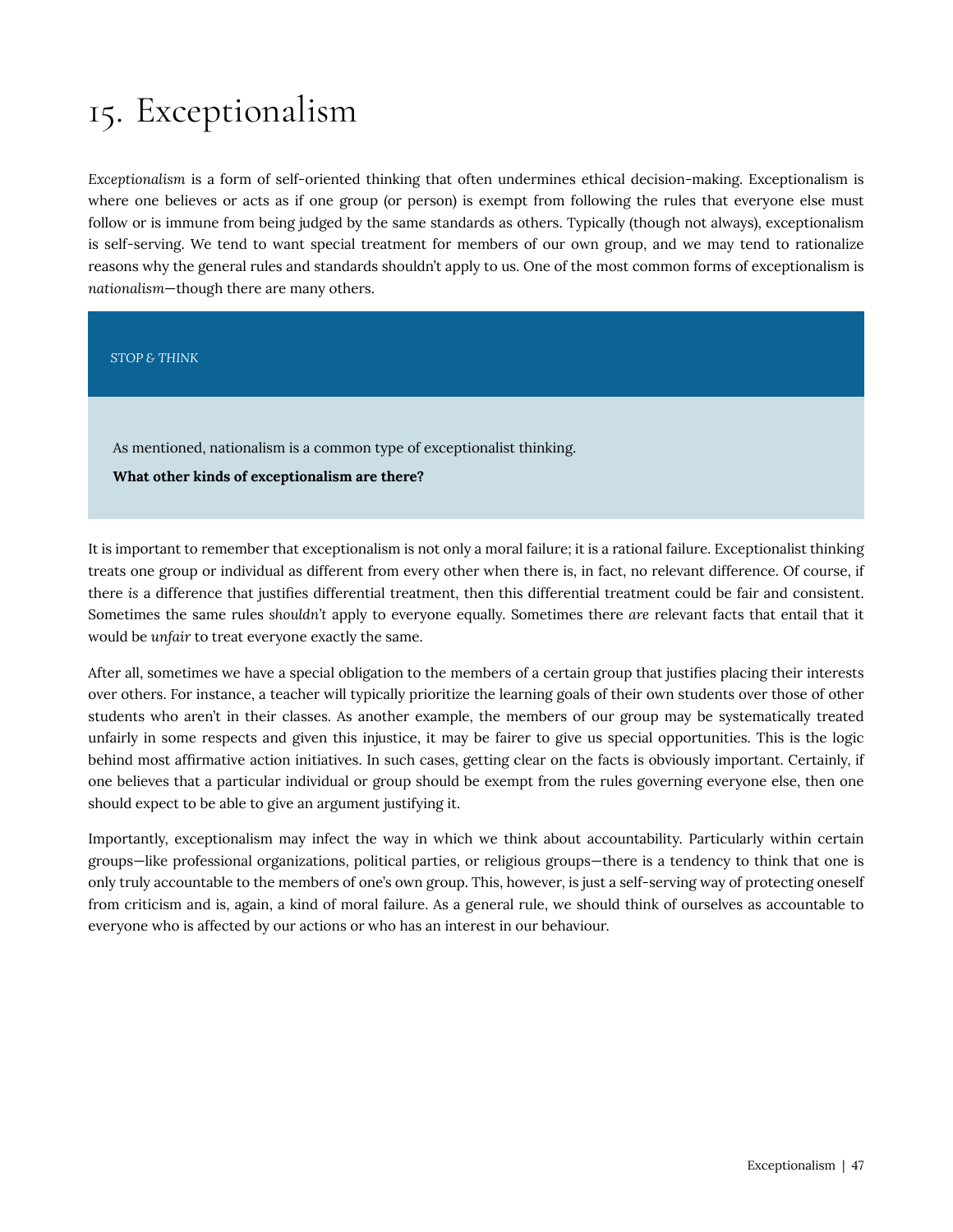# <span id="page-53-0"></span>16. Moral Licensing

*Moral licensing* picks out another kind of ethical mistake that is grounded in inappropriate self-regard. This happens when people who have behaved ethically by some measure in the past feel this good behaviour licenses them to behave badly in the present. There is no reason to think this is a conscious or reasoned decision. Rather, it seems that the good behaviour in the past feeds into a positive self-image that then resists the negative implications of the present behaviour. So, for instance, someone who voted for a Black politician in the past might go on to vote for an overtly racist politician in the present, without thinking that what they are doing is racist. It is as if previous moral behaviour inoculate ourselves against current immoral behavior.

Of course, ethically speaking, such a view is absurd. Moral licencing is best thought of as a cognitive bias. As with other biases, we need to protect ourselves against making this kind of mistake if we are to hope to behave ethically. As with other emotional or subconscious reactions, the best ways to avoid cognitive biases that lead to unethical behaviour are evaluating decisions using the various ethical lenses discussed above, critical engagement with others who have very different perspectives, and careful reasoning.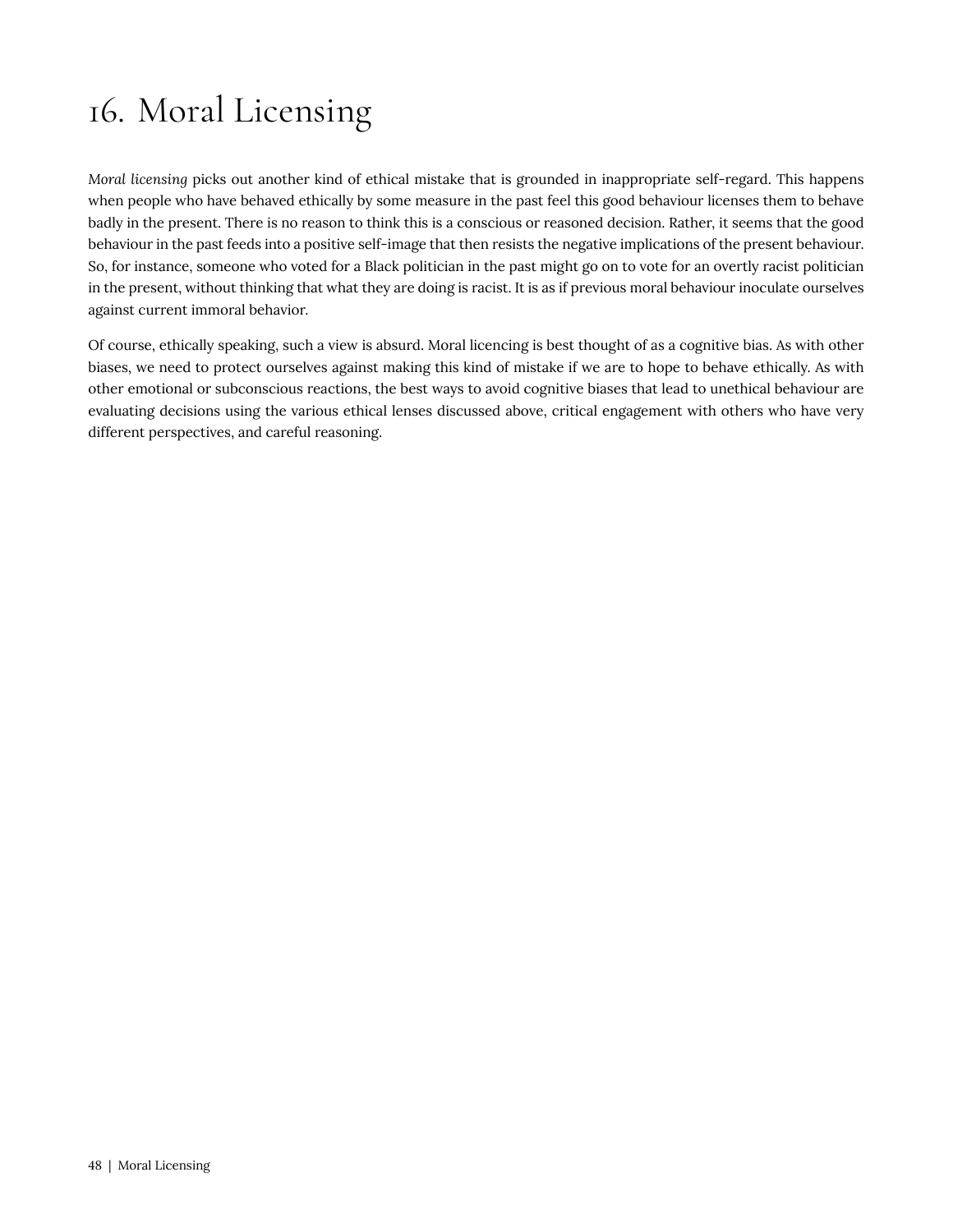# <span id="page-54-0"></span>17. Helpful Heuristics

Happily, there are a number of heuristics ("mental shortcuts") that people have suggested to try to inoculate ourselves to the worst tendencies of self-interested biases. For instance, US political philosopher, John Rawls, proposed an interesting way of using rational self-interest to subvert exceptionalist thinking in political theory. He suggested that when we are trying to decide what a just society is or what a just solution to a social problem might be, we should imagine ourselves behind a *veil of ignorance*. By this, he meant that when we are trying to decide what social arrangement would be the most just, we should imagine that we don't know what our position or role in society might be. He thought that if we make decisions about social arrangements imagining that we might be in the worst possible position in society, then we will favor decisions that will be fairer. The BBC has a nice brief introduction to this thought experiment [here.](https://www.bbc.co.uk/programmes/p02n3sgv) The veil of ignorance heuristic can be extended to thinking about how our own actions might affect or be judged by others.

Many cultures share another kind of tool to guard against self-regarding cognitive biases. In the Christian tradition, it is called the *Golden Rule*: "do to others what you want them to do to you" (Matthew 7:12). This passage references the Jewish law, which teaches, "Love your neighbour as yourself" (Leviticus 19:18) and, unsurprisingly we can find much the same idea in Islamic teachings and philosophy. $^1$  Of course, the history and teachings of these three religions are intimately connected and mirror each other in many ways, so it is unsurprising that they share this maxim. It is perhaps more surprising that we can find the same basic idea in India, China, and Africa. In the *Mahabharata*, one passage counsels, "One should not behave towards others in a way which is disagreeable to oneself. This is the essence of morality. All other activities are due to selfish desire." $^2$  Similarly, Kong Fuzi taught "What you do not want done to yourself, do not do to others."<sup>3</sup> These are just a few examples of the traditions where we can find this important reminder to avoid exceptionalist and selfish thinking.

Of course, the veil of ignorance and the Golden Rule are just heuristics and cannot offer perfect guidance. Some have complained that our imaginations are limited and that it is much better to attend to what the least fortunate in our society say they want rather than imagining ourselves in their shoes. Similarly, you may have some peculiar tastes and preferences so others may not want to be treated the same way as you would like to be. But arguably, such responses miss the point. These heuristics are helpful because they remind us that other individuals have lives as rich, complicated, and worthy of respect as our own.

Helpful heuristics aside, some of the best tools for challenging our own cognitive biases and self-interested attitudes have already been described in this primer—that is, philosophical argumentation, engaging in productive debates with others, and using the various ethical lenses to evaluate our options and decisions. One of the key reasons that these tools are so effective is that they slow down our deliberative and decision-making processes. Daniel Kahneman, who won the Nobel Prize for his research on human decision-making, describes two ways that neurotypical human brains process information and make decisions: *fast thinking* and *slow thinking*. 4 Slow thinking describes the rational and deliberative thought processes that allow humans to think critically about their beliefs, values, and experiences when making choices.<sup>5</sup> The slow thinking system, however, requires significant mental effort. Kahneman has found that—although, as rational agents, we *identify* with the slow thinking process—fast thinking is more influential in daily tasks and decisionmaking. The fast thinking system takes past experiences, judgements, and decisions and unreflectively applies these previous patterns to current decision-making; thus, saving mental effort. However, it also makes us susceptible to cognitive biases and errors in thinking, like the self-interested biases discussed above. Kahneman's research shows that when we allow our brains to run on autopilot, are cognitively busy or exhausted, or avoid tasks that engage our slow thinking processes, then we are more susceptible to selfish, unethical, and even discriminatory behaviour. $^6$ 

Using the tools that we described in this primer will help you engage your slow thinking processes and avoid the cognitive biases and exceptionalist thinking that might lead to unethical attitudes or behaviour. Productive debate and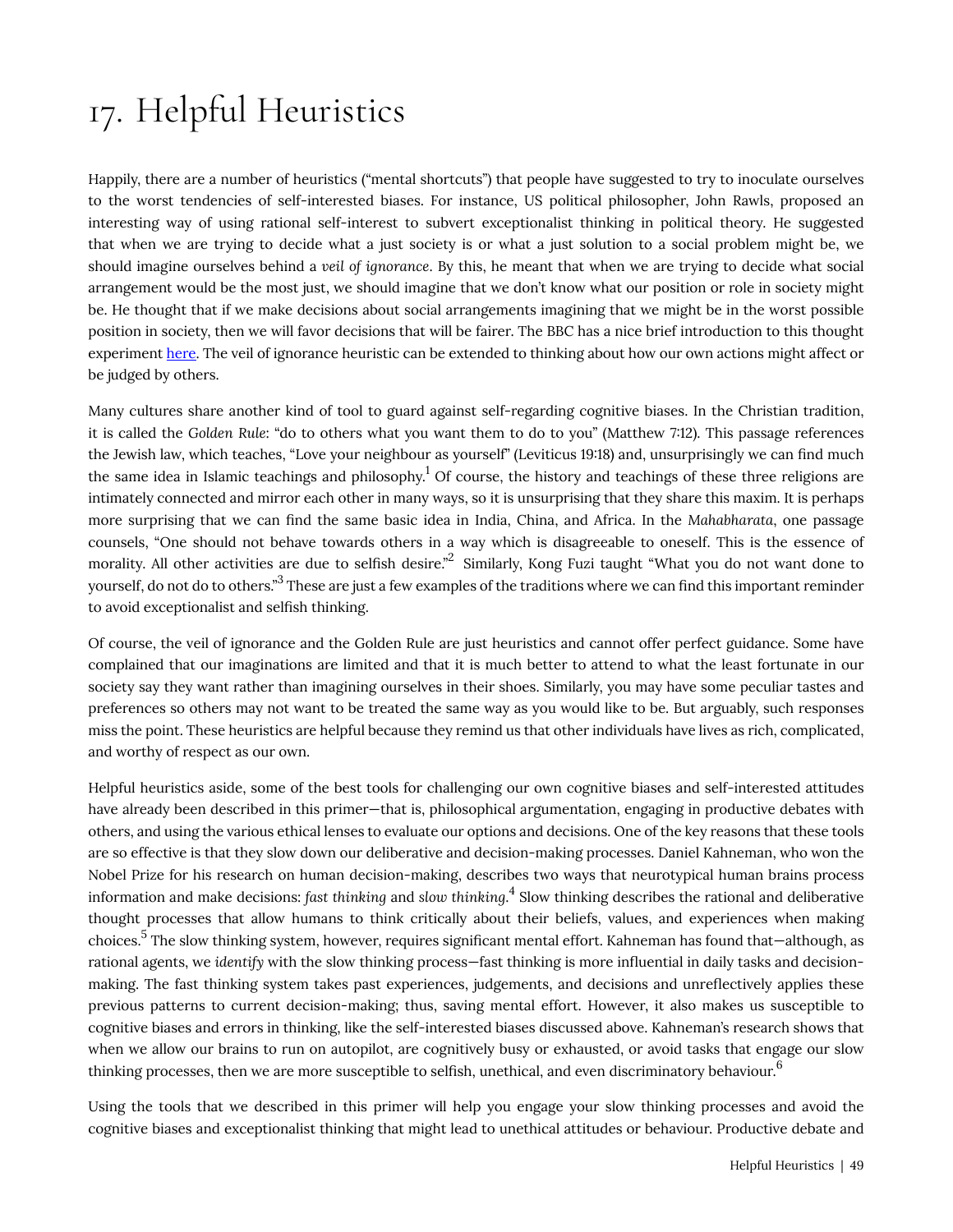philosophical argumentation can help one understand alternative positions and evaluate the strength of one's own reasons for accepting a given conclusion. The ethical lenses can help one think through decisions about how to act from various perspectives that have different starting points or central commitments. And the helpful heuristics, described above, can disrupt the fast thinking that we subconsciously use to make most of our small, everyday decisions when our choices matter morally. Ethics helps one think critically about the attitudes, beliefs, and practices we might take for granted—attitudes, beliefs, and practices that might be engrained in our automatic, fast thinking habits.

#### Notes

- 1. For example, see Justin Parrot, "Al-Ghazali and the Golden Rule: Ethics of Reciprocity in the Works of a Muslim Sage," *Journal of Religious and Theological Information* 16, no. 2 (2017): 68-72, [http://dx.doi.org/10.1080/10477845.2017.1281067.](http://dx.doi.org/10.1080/10477845.2017.1281067)
- 2. Richard H. Davis, "A Hindu Golden Rule, in Context," in *The Golden Rule: The Ethics of Reciprocity in World Religions*, edited by Jacob and Bruce Chilton (London: Continuum, 2008), 146-56.
- 3. Confucius, *The Analects* (New York: Open Road Integrated Media, 2016), XV. 23, [https://ebookcentral.proquest.com/lib/dal/](https://ebookcentral.proquest.com/lib/dal/detail.action?docID=4697581) [detail.action?docID=4697581.](https://ebookcentral.proquest.com/lib/dal/detail.action?docID=4697581)
- 4. Daniel Kahneman, *Thinking Fast and Slow* (Toronto: Anchor Canada, 2013), 10-12.
- 5. Kahneman, 21.
- 6. Kahneman, 37.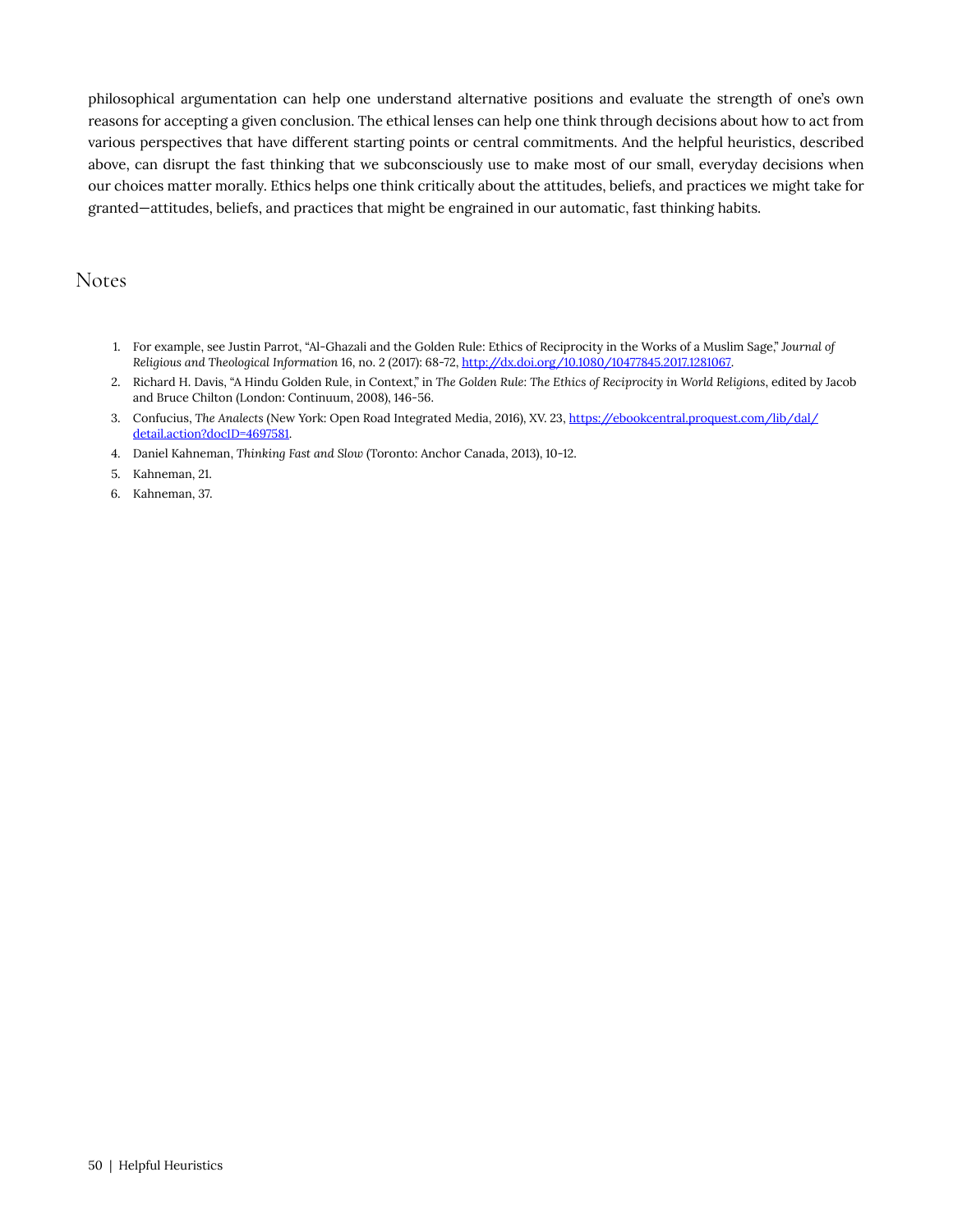## <span id="page-56-0"></span>PART VI **CONCLUSION**

The reflections on problematic self-regard in the previous part bring us back to the point that we started with. **You cannot avoid ethics**. Whatever path we take in life, ethical problems will arise, and we will be challenged to determine for ourselves what it means to live well in the circumstances in which we find ourselves. Each of us plays a part in creating more ethical practices in our society and creating a more just community. Different professions and applied ethics contexts come with their own particular challenges, but each can be assessed by employing much the same tools—including the ideas offered in this primer.

### **Acknowledgements**

We gratefully acknowledge support from Dalhousie University Libraries and Centre for Learning and Teaching through the Open Educational Resources (OER) Grant and Geoff Brown's invaluable guidance in the production of this online resource. The primer itself has been greatly improved by feedback from countless colleagues, including Jackie Alvarez, Oliver Boettcher, Andrew Fenton, Landon Gaetz, Meredith Schwartz, Andrea Sullivan-Clarke, Charissa Varma, as well as Dalhousie students in Philosophy 1050/2680 Ethics in Science.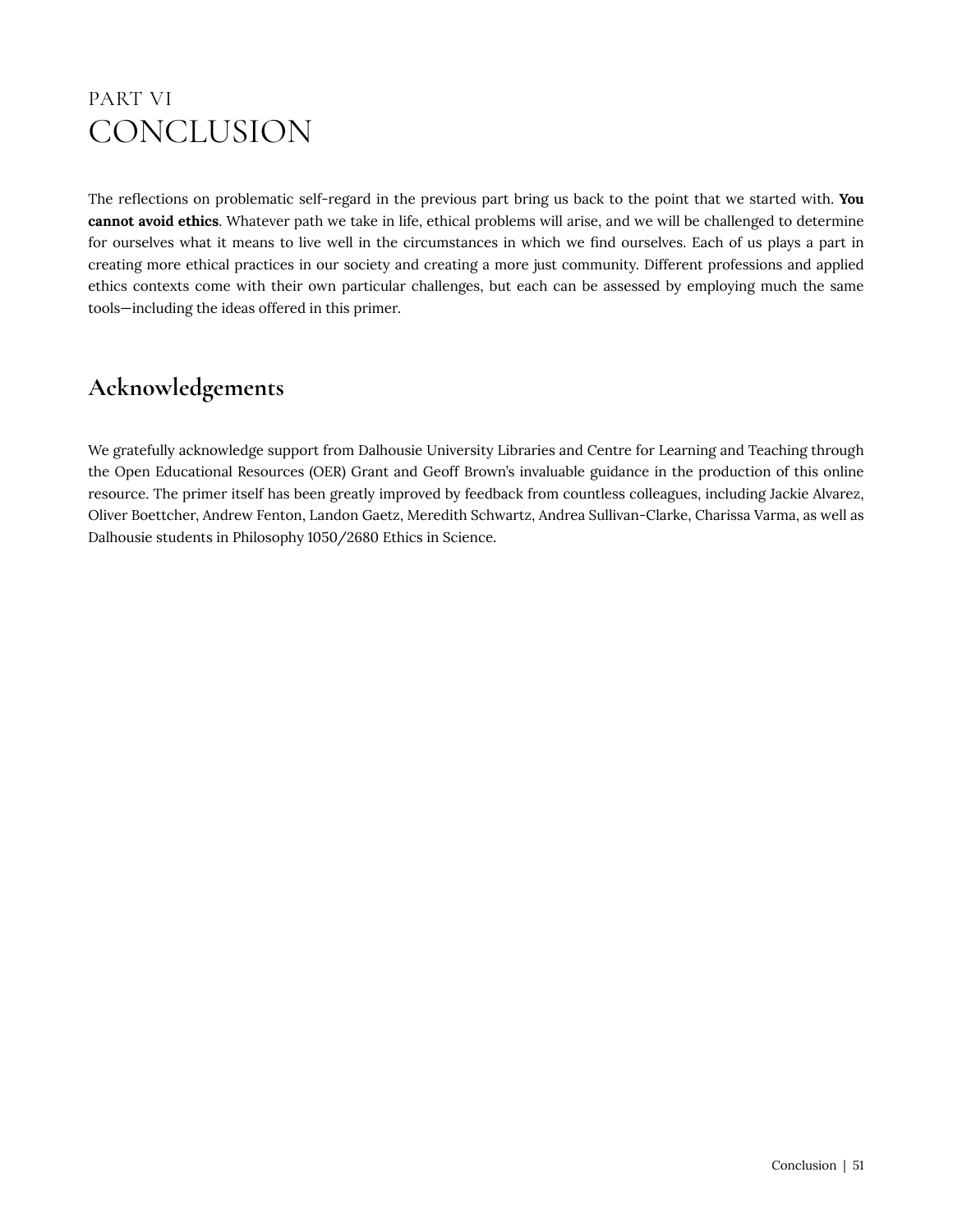# <span id="page-57-0"></span>Appendix

### <span id="page-57-1"></span>**1: Tips for Reading Philosophy Actively**

#### **1. Pre-reading**

Your aim in pre-reading should be simply to get a general sense of the text. You might look up terms that you don't know and flag what you take to be key points or arguments. (It's a good idea to write the definition or explication of the term in pencil in the margin of the text. This eliminates the need to look it up each time you read.) Don't worry if you don't understand all of the text at this initial stage.

#### **2. Reading**

- 1. Your chief aim in reading philosophy is to expose the structure that is hidden in the text. You might think of your task as that of providing a reverse outline of the material. Here are two methods you might use for exposing the structure of a passage:
	- Flagging:
		- Flagging is a more active correlate of underlining. Flagging should be done in pencil so any flagging which indicates a misunderstanding of the text can be corrected in re-reading. You are encouraged to develop your own system of flags (some people use a combination of question marks, exclamation marks, asterisks and little faces).
		- Here are some flagging suggestions:

| <b>Symbol</b>   | Meaning                                              |
|-----------------|------------------------------------------------------|
| df <sup>n</sup> | This is a definition of a term                       |
| ??              | What? I don't get it                                 |
| $=x$ ?          | This means what exactly? (it can indicate ambiguity) |
| why?            | Why is this so? (it can indicate hidden assumptions) |
|                 | This is important                                    |
| $\parallel$     | This is very important.                              |
| {               | This is a development and explication                |
| sum             | This is a summary of the above                       |
| arg(A) B        | This is an argument for a position                   |
| 1) 2)           | These are the steps of the argument                  |
| concl           | Here's a conclusion                                  |
| e.g.            | Here's an example                                    |
| counter         | Here's a counterargument or counterexample           |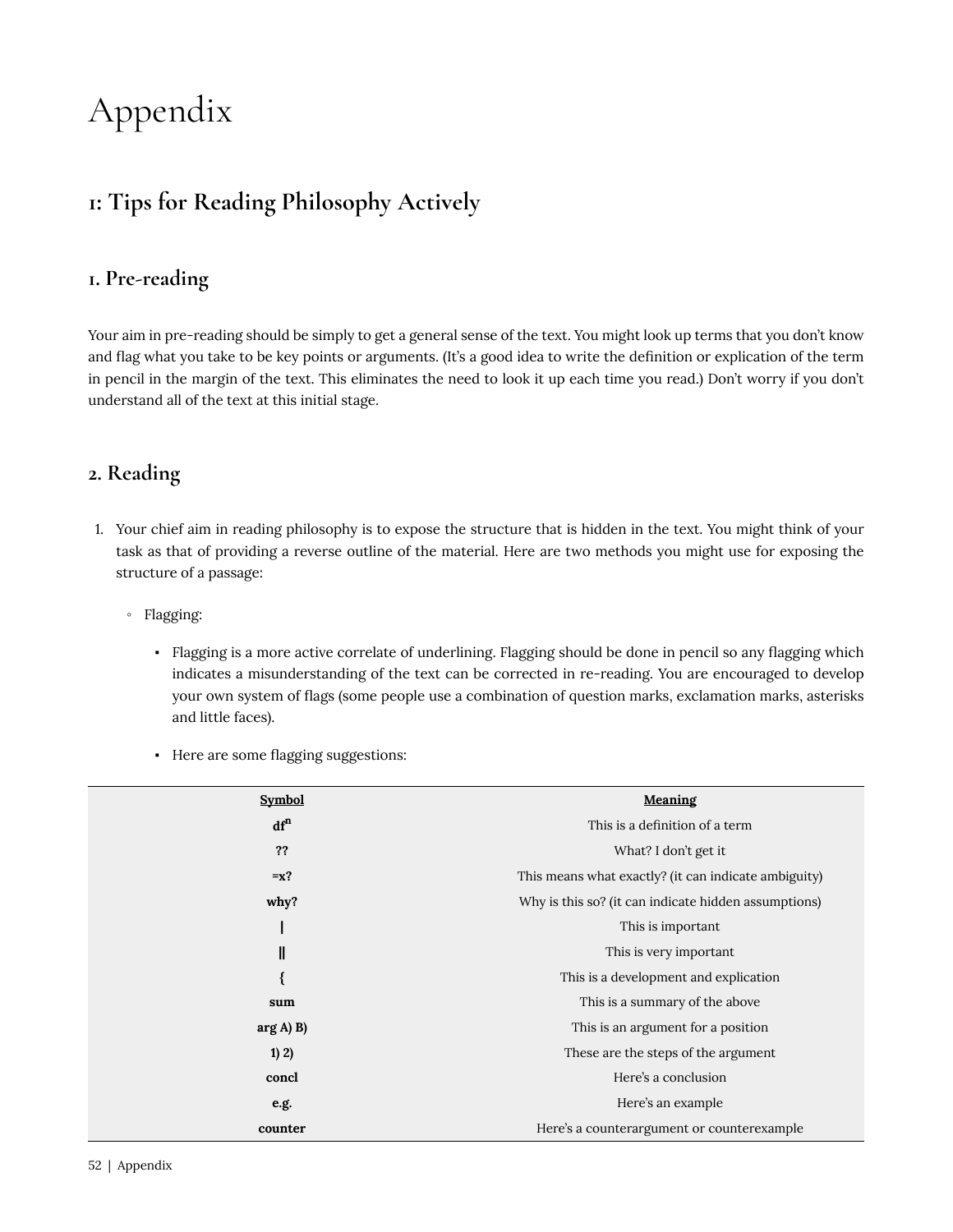- Brief questions and comments can be jotted down in the margin and you might want to write a few words describing the piece at the beginning of the reading, in effect, a very brief abstract.
- One of the things you'll notice while flagging and re-reading texts that you've flagged is the number of different ways in which arguments are put together. Seeing how different argument structures operate with examples, counterarguments, etc. will help you to decide how to structure your own papers, how to support and defend your own positions.
- Finally, flag thoroughly, but sparingly. If you know what you're supposed to get out of the reading, read for that and related issues. Indiscriminate flagging suggests as little understanding of the text as no flagging at all.
- Note-taking:
	- Many people find that they understand more of what they read if they include writing as part of the process of reading. Simply jotting down something–a question, a summary, what you take to be an important quote–is often an aid to active and intelligent reading. You might try this: at the top of the page write down the full bibliographical information for the text, then in the margin, keep track of the page numbers in the text and on the page keep brief notes. You might use different colours or divide the page into two sections to differentiate between paraphrasing the text and your reactions to and questions about the text. Use abbreviations, incomplete sentences, drawings, arrows, or whatever. Think of these notes as jogs to your memory rather than as the mere repetition of the text.
- 2. As you read, make sure that you know whether the author is stating his or her own view, a possible objection, a contrasting view, an objection to a contrasting view, etc. Try to determine the voice of each passage. Read for what is philosophically interesting, don't get distracted by side issues.
- 3. Try not to slide over parts of the text you don't understand.
	- If you feel that you've understood the text, sentence by sentence, and yet you realize that you're foggy about the general idea, purpose, method or conclusion, go back over the text paying more attention to structural cues. Remember, arguments are comprised of premises and conclusions and you're task is to discover how the one leads to the other.
	- The following lists are of words and phrases that tend to indicate parts of arguments.

| Conclusions often follow words and phrases like these: |                          |                     |
|--------------------------------------------------------|--------------------------|---------------------|
| in summary                                             | hence                    | as a result.        |
| thus                                                   | accordingly              | we may infer        |
| therefore                                              | I conclude that          | which shows that    |
| <sub>SO</sub>                                          | consequently             | which entails that. |
| it follows that                                        | proves that              | which means that    |
| points to the conclusion that                          | which allows us to infer | which implies that  |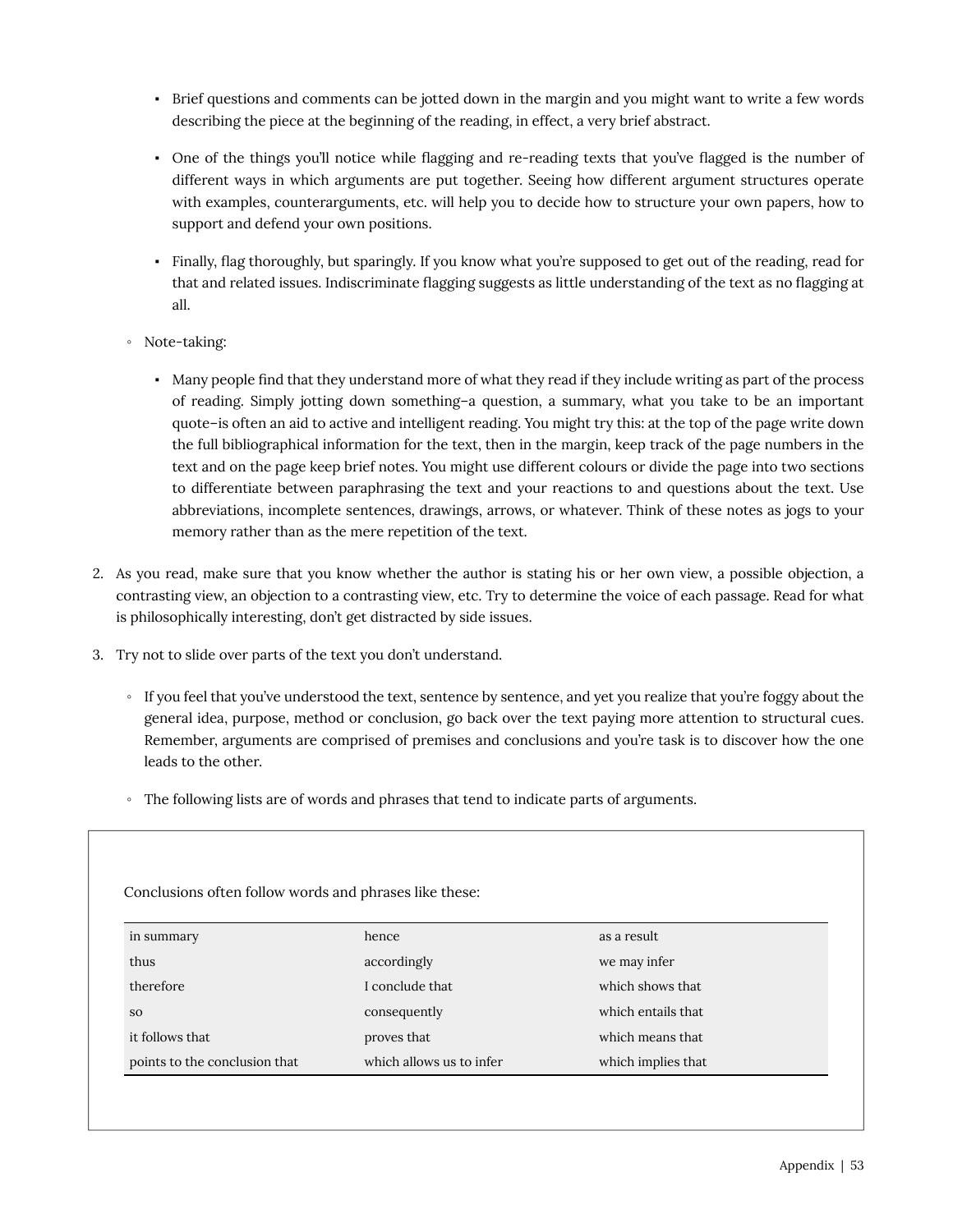| because            | given that              | as indicated by          |
|--------------------|-------------------------|--------------------------|
| since              | granted that            | the reason that          |
| for                | as shown by             | may be inferred from     |
| whereas            | inasmuch as             | may be derived from      |
| first              | otherwise               | in lieu of the fact that |
| in the first place | follows from            |                          |
| secondly           | in the eighteenth place |                          |

◦ If you understand the general idea, but you don't have a firm grasp on a particular crucial passage, try to solve for the missing pieces. If you know that something is supposed to follow from premises that you do understand, see whether this looks like that conclusion with which you're having difficulty. Or if you are clear on the conclusion, but don't understand the premises, ask yourself what would lead to the conclusion, and see how this is related to the premises that you don't understand.

#### **3. Re-reading**

When you re-read you know enough about the text to read quickly over the parts you think are easy and to slow down for the interesting or difficult parts. You will have specific questions to bring to the text and you will be in an excellent position both to articulate criticisms and to clear up your misunderstandings.

You should know that when you adopt this three-step approach to reading philosophy, you'll probably find that you are reading much more slowly than you have in the past. But, you'll also be reading much more critically and effectively. Remember that in reading philosophy you are not simply trying to understand what the author means but you are also trying to put yourself in a position to engage with and assess the text.

NOTE: This Appendix is a modified version of Karen Pilkington's, "Suggestions as to how to read philosophy".

### <span id="page-59-0"></span>**2: Critical Thinking Worksheet (ARG Assessment)**

#### **2.1. Interactive Critical Thinking Worksheet**

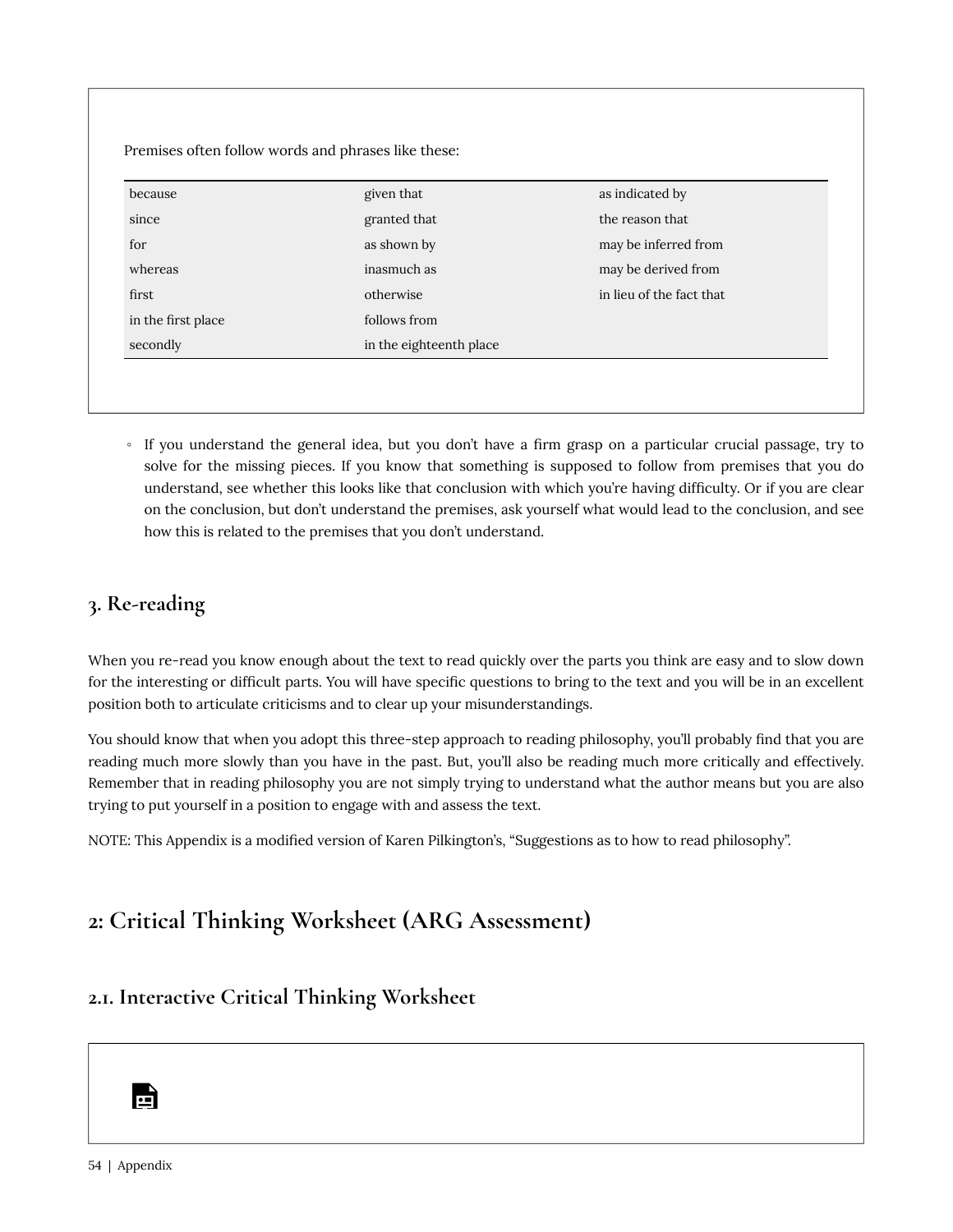*An interactive H5P element has been excluded from this version of the text. You can view it online here: <https://caul-cbua.pressbooks.pub/aep/?p=6#h5p-1>* 

#### **2.2. Critical Thinking Worksheet – text version**

Give reasons (premises) for your argument: Evaluate them:

**A) ARGUMENT** Are they **ACCEPTABLE**? **RELEVANT**?

Conclusion:

#### **B) HIDDEN OR BACKGROUND ASSUMPTIONS:** Are they **ACCEPTABLE**? **RELEVANT**?

List any hidden or background assumptions that are important for your argument: Evaluate:

#### **C) ADDITIONAL INFORMATION NEEDED?**

For example: missing premises, clarifying terms…

**D) COMMENT ON EMOTIVE TONE:** 

**E) GOOD GROUNDS?**